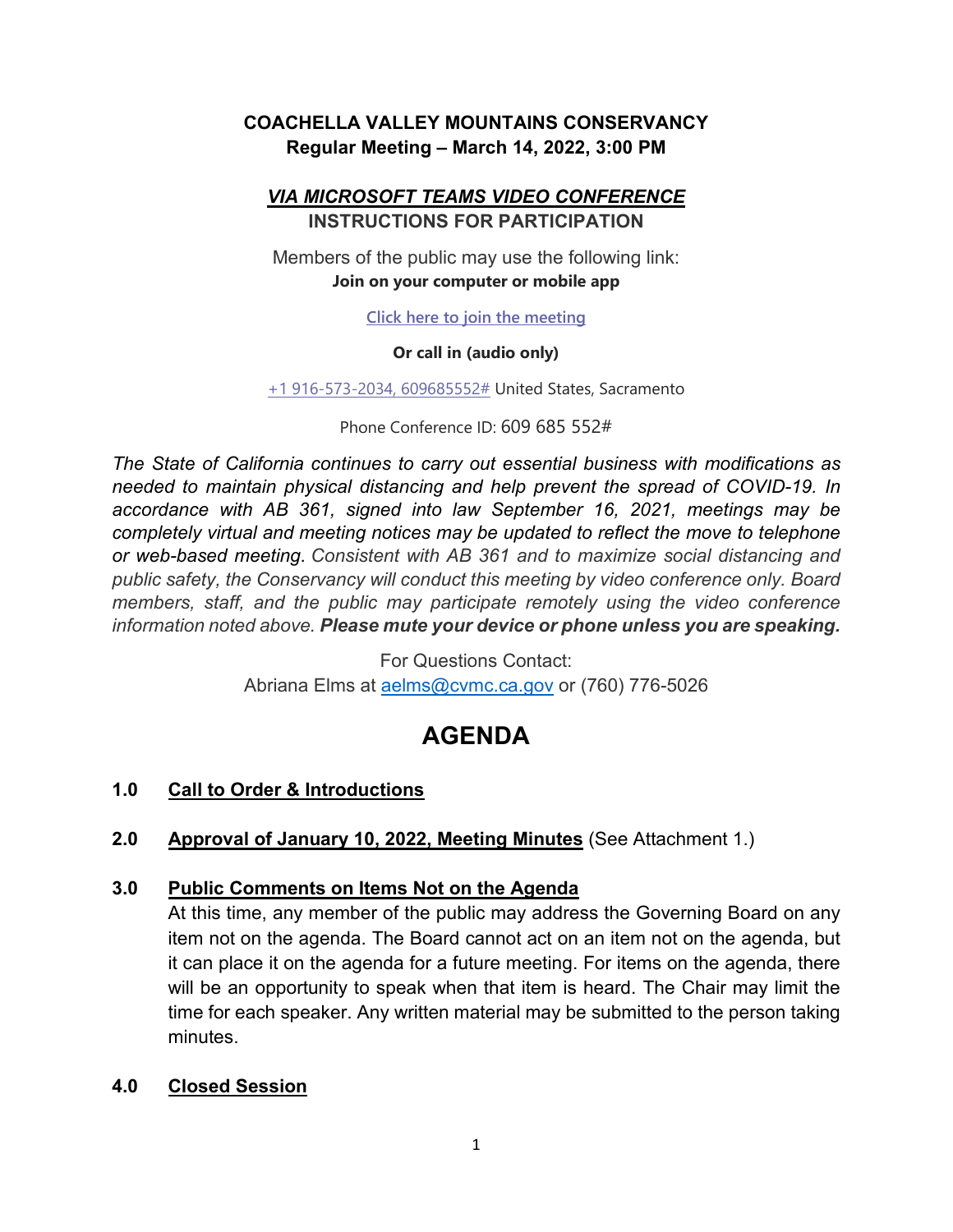Pursuant to Government Code sections 11126 (a)(1), 11126(e)(1) and 11126.3(a) the Board may hold a closed session to discuss and take possible action on personnel matters and or receive advice of counsel on pending or potential litigation. In addition, pursuant to Government Code section 11126(c) 7(A) the Board may meet in closed session with its negotiator prior to the purchase or sale of real property by or for the state body to give instructions to its negotiator regarding the price and terms of payment for the purchase or sale. Confidential memoranda related to these issues may be considered during such closed session discussions. The matters scheduled for closed sessions are:

No closed session is scheduled.

- **5.0 Action Items - Public Hearing** (if there is any member of the public who wishes to address the Governing Board before action is taken, testimony from the public will be taken prior to a vote.)
	- 5.1 Adoption of Resolution 2022-02 in Support of Renaming a Certain Geological Hill Feature in the Thousand Palms Preserve in Recognition of the Profound Cultural Significance of the Site to the Agua Caliente Band of Cahuilla Indians. (See Attachment 2.)
	- 5.2 Overview of Responses to Climate Resilience and Community Access Grant Program RFP No. CRCA-01 and Recommendations for Grant Awards. (See Attachment 3.)
	- 5.3 Adoption of Resolution 2022-03 Approving a Climate Resilience & Community Access Program Local Assistance Grant to Kounkuey Design Initiative Inc. for its Juntos al Aire Libre Project. (See Attachment 4.)
	- 5.4 Adoption of Resolution 2022-04 Approving a Climate Resilience & Community Access Program Local Assistance Grant to the Southern California Mountains Foundation for its UCC Coachella Valley Project. (See Attachment 5.)
	- 5.5 Adoption of Resolution 2022-05 Approving a Climate Resilience & Community Access Program Local Assistance Grant to the University of California, Riverside for its Coachella Valley Desert Climate Resilience Initiative Project. (See Attachment 6.)
	- 5.6 Adoption of Resolution 2022-06 Approving a Climate Resilience & Community Access Program Local Assistance Grant to the Friends of the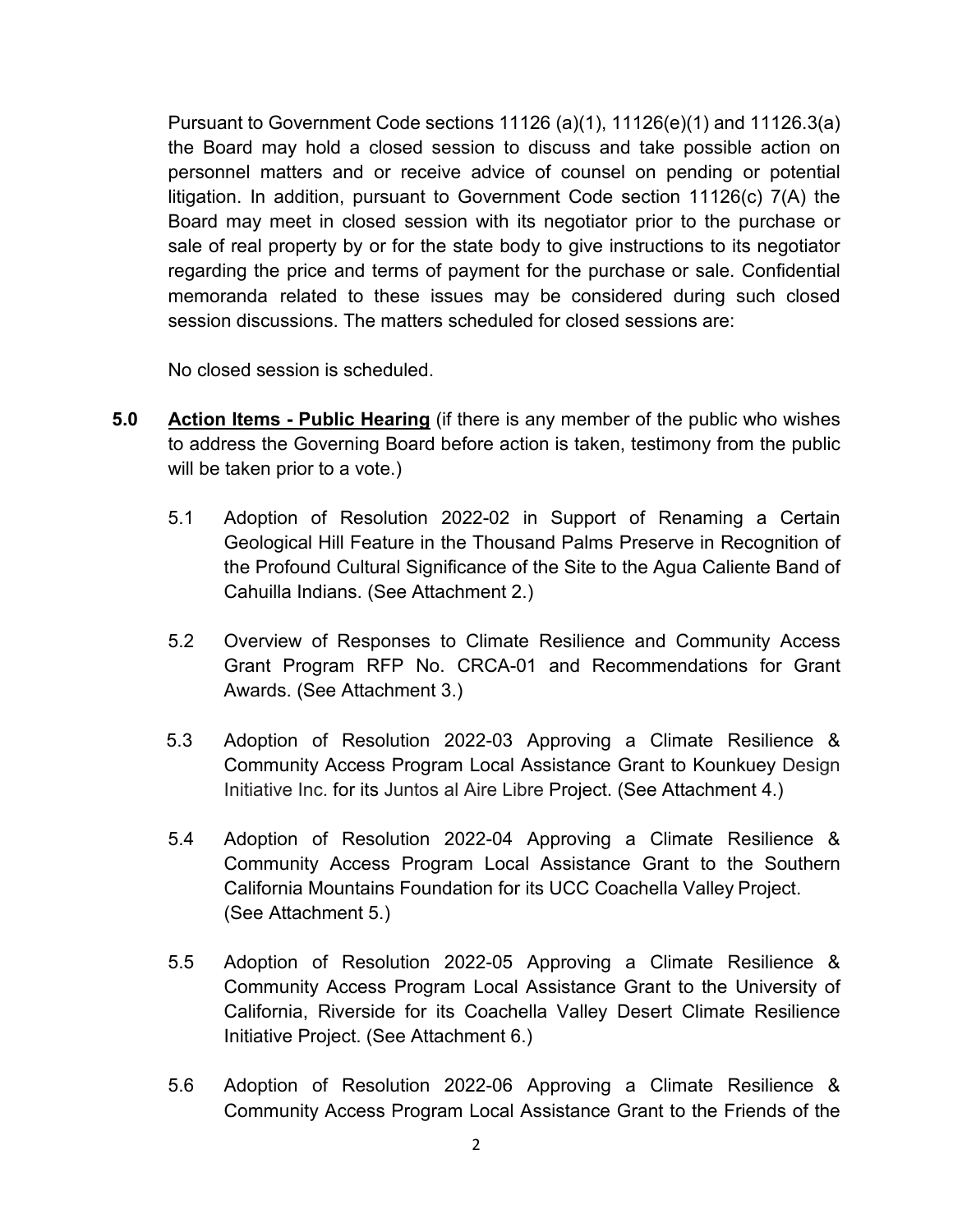Desert Mountains for its Eastern Coachella Valley Programs Capacity Building Project. (See Attachment 7.)

- 5.7 Adoption of Resolution 2022-07 Approving a Climate Resilience & Community Access Program Local Assistance Grant to the Native American Land Conservancy for its Capacity Building Project. (See Attachment 8.)
- 5.8 Adoption of Resolution 2022-08 Approving a Climate Resilience & Community Access Program Local Assistance Grant to the Desert Recreation Foundation for its Outdoor Adventure Experiences for Underserved Youth Project. (See Attachment 9.)
- 5.9 Adoption of Resolution 2022-09 Approving a Climate Resilience & Community Access Program Local Assistance Grant to the Council of Mexican Federations in North America (COFEM) for its Defensores de Tierras Públicas Project. (See Attachment 10.)
- 5.10 Adoption of Resolution 2022-10 Approving a Climate Resilience & Community Access Program Local Assistance Grant to the City of Desert Hot Springs for its Trails, Conservation Outreach and Education Program Project. (See Attachment 11.)

## **6.0 Reports**

- 6.1 Written Reports from Staff. (See Attachment 12.)
- 6.2 Executive Director Report.
	- Trail projects
	- Shumway Ranch improvements
	- Staffing update
- 6.3 Board Member comments and reports from Conservancy member agencies. This is an opportunity for any of the Governing Board Members to present a report on matters on interest regarding the agency he or she represents.

# **7.0 Adjourn to the May 9, 2022 meeting at 3:00 pm.**

This Agenda is available on our website at [http://cvmc.ca.gov.](http://cvmc.ca.gov/) Anyone with questions about any item on the agenda may contact the Conservancy by phone at (760) 776-5026 or by visiting our office located at 73-710 Fred Waring Drive, Suite 112, Palm Desert, CA 92260.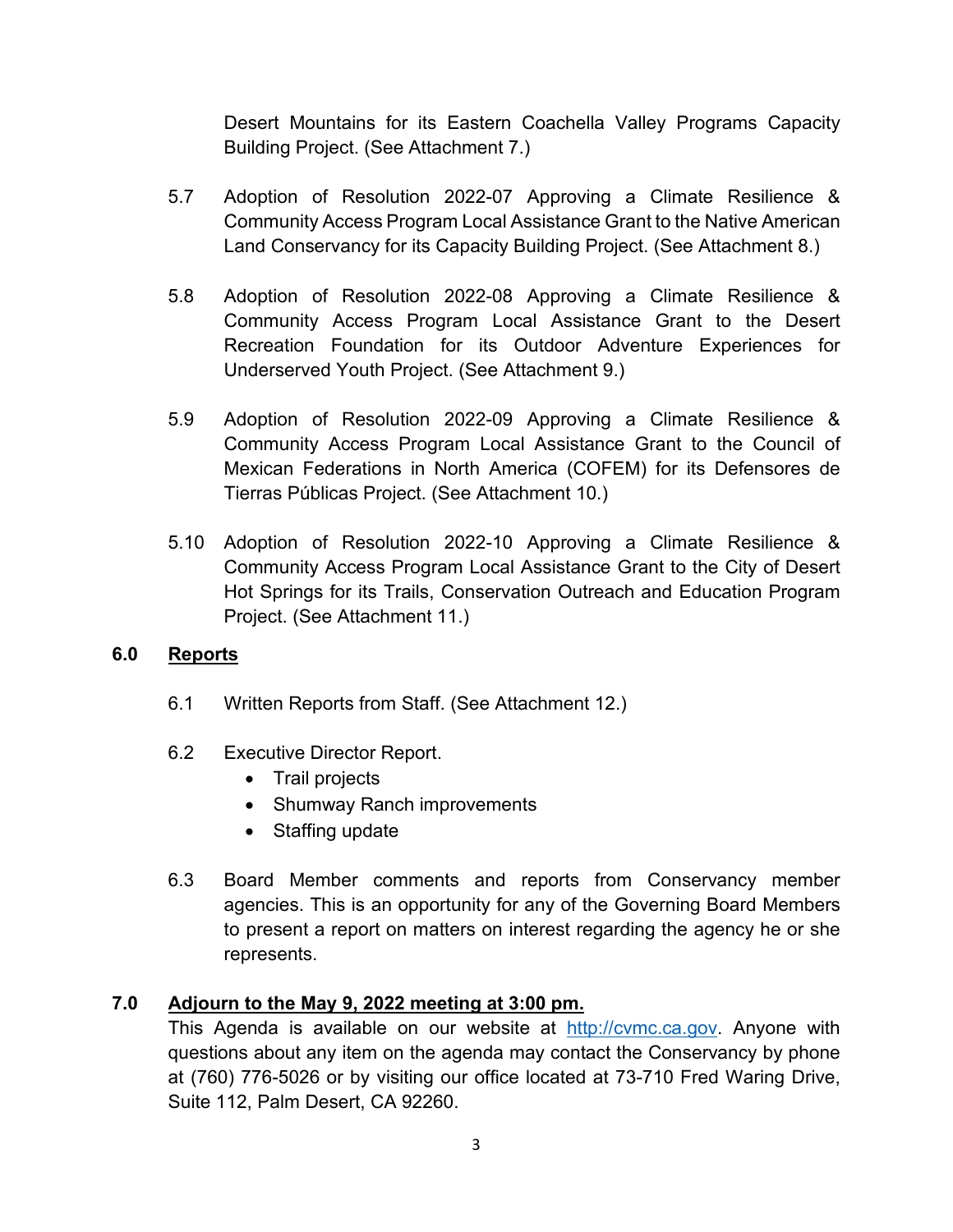## **ATTACHMENT 1 – January 10, 2022**

**Agenda Item 2.0** Approval of January 10, 2022, Meeting Minutes

COACHELLA VALLEY MOUNTAINS CONSERVANCY January 10, 2022 - 3:00 p.m.

MICROSOFT TEAMS VIDEO CONFERENCE and call-in audio: (916) 573-2034 Conference ID: 575901780#

#### DRAFT MINUTES

| <b>MEMBERS PRESENT:</b> | Kathleen Fitzpatrick, City of La Quinta<br>Gary Gardner, City of Desert Hot Springs (Chair)<br>Beatriz Gonzalez, State Assembly Appointee<br>Elaine Holmes, City of Indio<br>Kathleen Kelly, City of Palm Desert<br>Richard Kim, California Department of Fish and Wildlife<br>Rita Lamb, City of Cathedral City (Vice Chairwoman)<br>Sally Lukenbill, Department of Finance<br>Reid Milanovich, Agua Caliente Band of Cahuilla Indians<br>Steve Quartieri, California State Parks<br>Greg Sanders, City of Indian Wells<br>Andrea Scharffer, Natural Resources Agency<br>Joan Taylor, Governor's Appointee<br>Christopher Tracy, University of California, Riverside<br>Ellen Lloyd Trover, Senate Rules Committee Appointee<br>Ted Weill, City of Rancho Mirage<br>Dennis Woods, City of Palm Springs |
|-------------------------|---------------------------------------------------------------------------------------------------------------------------------------------------------------------------------------------------------------------------------------------------------------------------------------------------------------------------------------------------------------------------------------------------------------------------------------------------------------------------------------------------------------------------------------------------------------------------------------------------------------------------------------------------------------------------------------------------------------------------------------------------------------------------------------------------------|
| <b>MEMBERS ABSENT:</b>  | John Donnelly, Wildlife Conservation Board<br>Megan Jacinto, City of Coachella<br>V. Manuel Perez, Riverside County                                                                                                                                                                                                                                                                                                                                                                                                                                                                                                                                                                                                                                                                                     |
| <b>STAFF PRESENT:</b>   | Jim Karpiak, Executive Director<br>Kerrie Godfrey, Associate Director<br>Diana Rosas, Associate Governmental Program Analyst<br>Abriana Elms, Staff Services Analyst                                                                                                                                                                                                                                                                                                                                                                                                                                                                                                                                                                                                                                    |
| <b>OTHERS PRESENT:</b>  | James Danoff-Burg, The Living Desert<br><b>Stacy Gorin, Southern California Mountains Foundation</b><br><b>Frazier Haney, The Wildlands Conservancy</b>                                                                                                                                                                                                                                                                                                                                                                                                                                                                                                                                                                                                                                                 |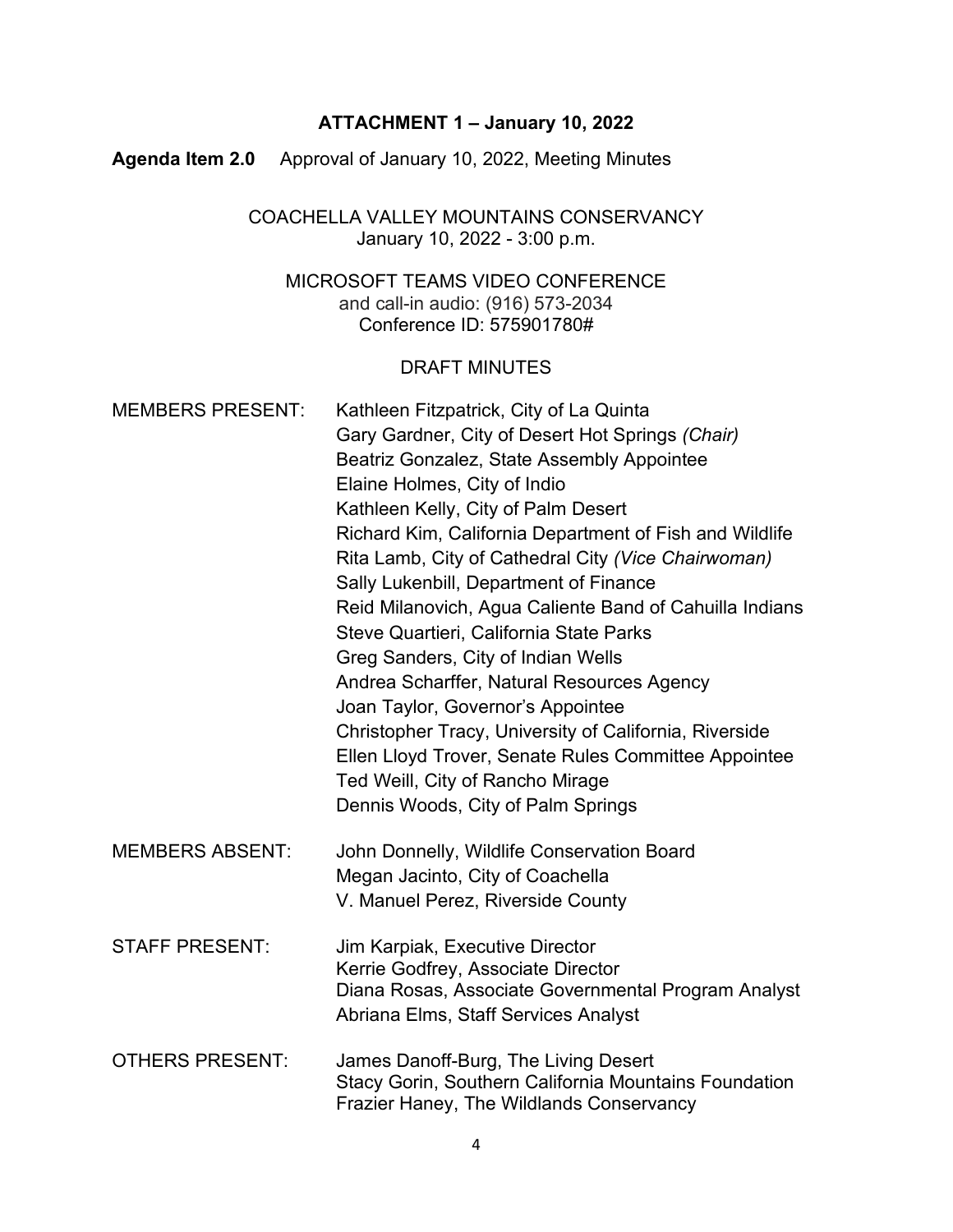Tammy Martin, Friends of the Desert Mountains John McCarthy, Q3 Consulting Ginny Short, Center for Natural Lands Management Jack Thompson, The Wildlands Conservancy

NOTE: The State of California continues to carry out essential business with modifications as needed to maintain physical distancing and help prevent the spread of COVID-19. In accordance with AB 361, signed into law September 16, 2021, meetings may be completely virtual and meeting notices may be updated to reflect the move to telephone or web-based meeting. Meetings still must provide for public observation and input and must still be noticed in advance. This meeting complied with those requirements.

1.0 Call to Order & Introductions

Chairwoman Kathleen Fitzpatrick declared a quorum with 13 voting members present at 3:00 p.m. Subsequently, two additional board members arrived after the roll call bringing the quorum to 15 voting members present.

- 2.0 Approval of November 8, 2021, and December 6, 2021, Meeting Minutes A motion was made and seconded (Weill/Taylor) to approve the minutes of the November 8, 2021, and December 6, 2021, meeting; the motion passed with two abstentions.
- 3.0 Public Comments on Items Not on the Agenda No public comments were made.
- 4.0 Closed Session No closed session was scheduled for this meeting.
- 5.0 Action items Public Hearing
	- 5.1 Elections of Chair and Vice Chair. A motion was made and seconded (Lamb/Weill/Fitzpatrick) to nominate Gary Gardner as Chair and Rita Lamb as the Vice Chair. The motion passed unanimously. Chair Gardner continued with the meeting.
	- 5.2 Adoption of Resolution 2022-01 approving a Proposition 68 Infrastructure Grant to the Living Desert Zoo and Gardens for its Signs of Nature Project.

Jim Karpiak summarized item 5.2 as presented in the staff report. James Danoff-Burg from the Living Desert was available for questions. Ted Weill noted for the record that he is an unpaid advisor at the Living Desert Zoo and Gardens, but since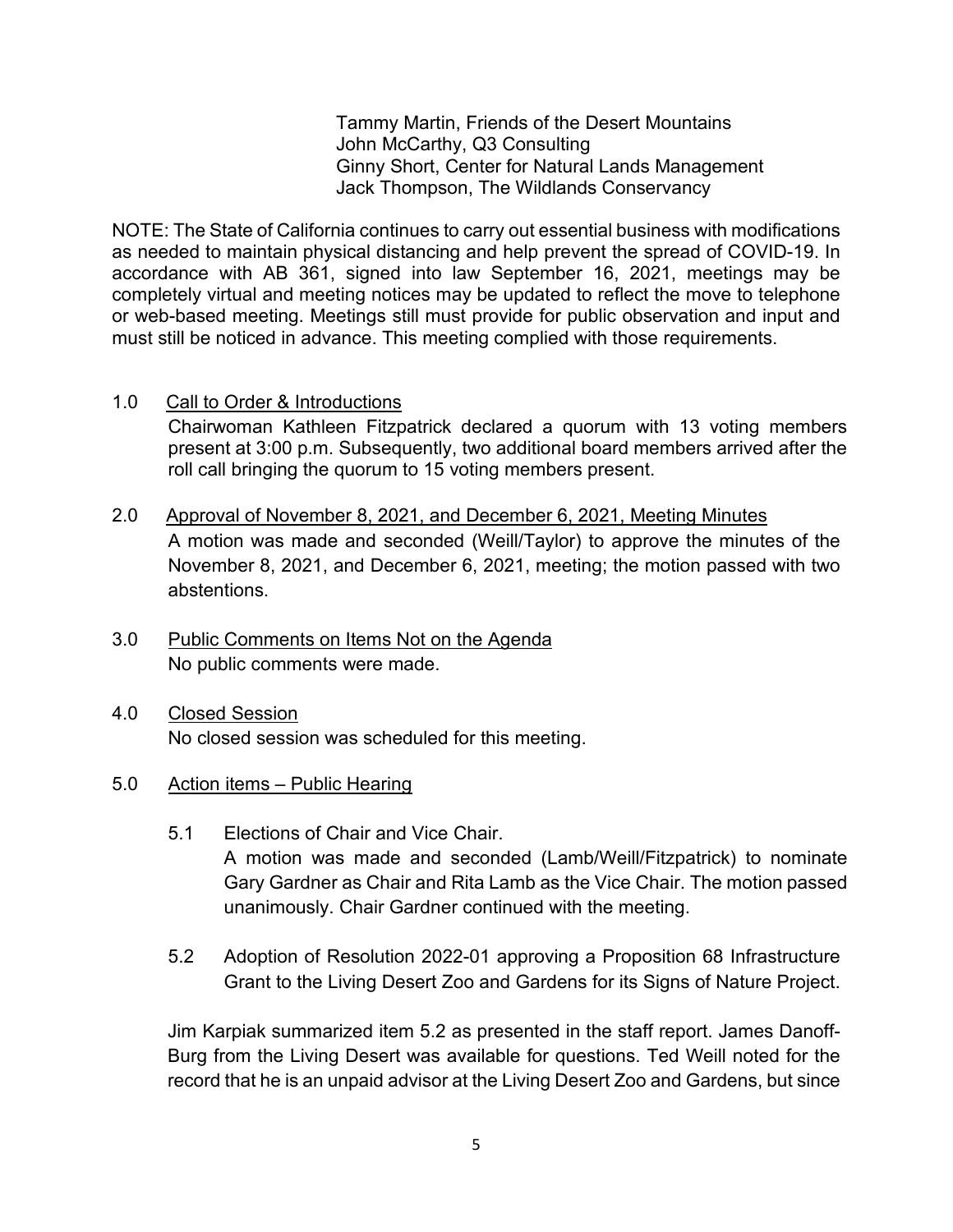the attorney general has advised that as an unpaid board member of a nonprofit organization, no conflict exists so no recusal is required.

James Danoff-Burg added that the sign content will reflect current norms in conservation. More and more communities have a voice in what is being shared, and TLD is grateful to be able to undertake the outreach to achieve that here. He also noted that this project arose from a suggestion by Gary Gardner. Kathleen Fitzpatrick stated that this is a great use of Proposition 68 grant funds, outreaching into our communities to provide both trail information and education about local wildlife habitat. Gary Gardner also echoed Kathleen's excitement about bringing these signs to Desert Hot Springs; an added benefit is to hopefully reduce the dumping problem. There were no further comments or questions.

A motion was made and seconded (Fitzpatrick/Kelly) approving a Proposition 68 Infrastructure grant to the Living Desert Zoo and Gardens in an amount not to exceed \$53,856.00 for its proposed Signs of Nature project. The motion passed unanimously.

5.3 Consideration of Acquisition Priorities 2022.

Kerrie Godfrey summarized item 5.3 as presented in the staff report and Jim Karpiak reviewed the minor changes to the Priorities. There were no comments or questions.

A motion was made and seconded (Taylor/Sanders) approving the attached revised Acquisition Priorities 2022. The motion passed unanimously.

5.4 Update and Discussion on the Wildlands Conservancy Whitewater Preserve Flood Control Project.

Jim Karpiak summarized item 5.4 as presented in the staff report. Jack Thompson from The Wildlands Conservancy (TWC) and John McCarthy from Q3 Consulting were also in attendance and available for questions.

Jack Thompson stated that Riverside County on behalf of TWC will be submitting the application to CVCC for the Joint Project Review. That takes about 75-days to process, then there is a 90-day period for Riverside County to process the grading permit. TWC estimates they will have permits in July. At that time, they hope to have a better project timeline. Jack noted that fundraising for the project is not completed. Many sources of potential grants are the same resource agencies (e.g., the CA Wildlife Conservation Board and US Fish and Wildlife Service) that are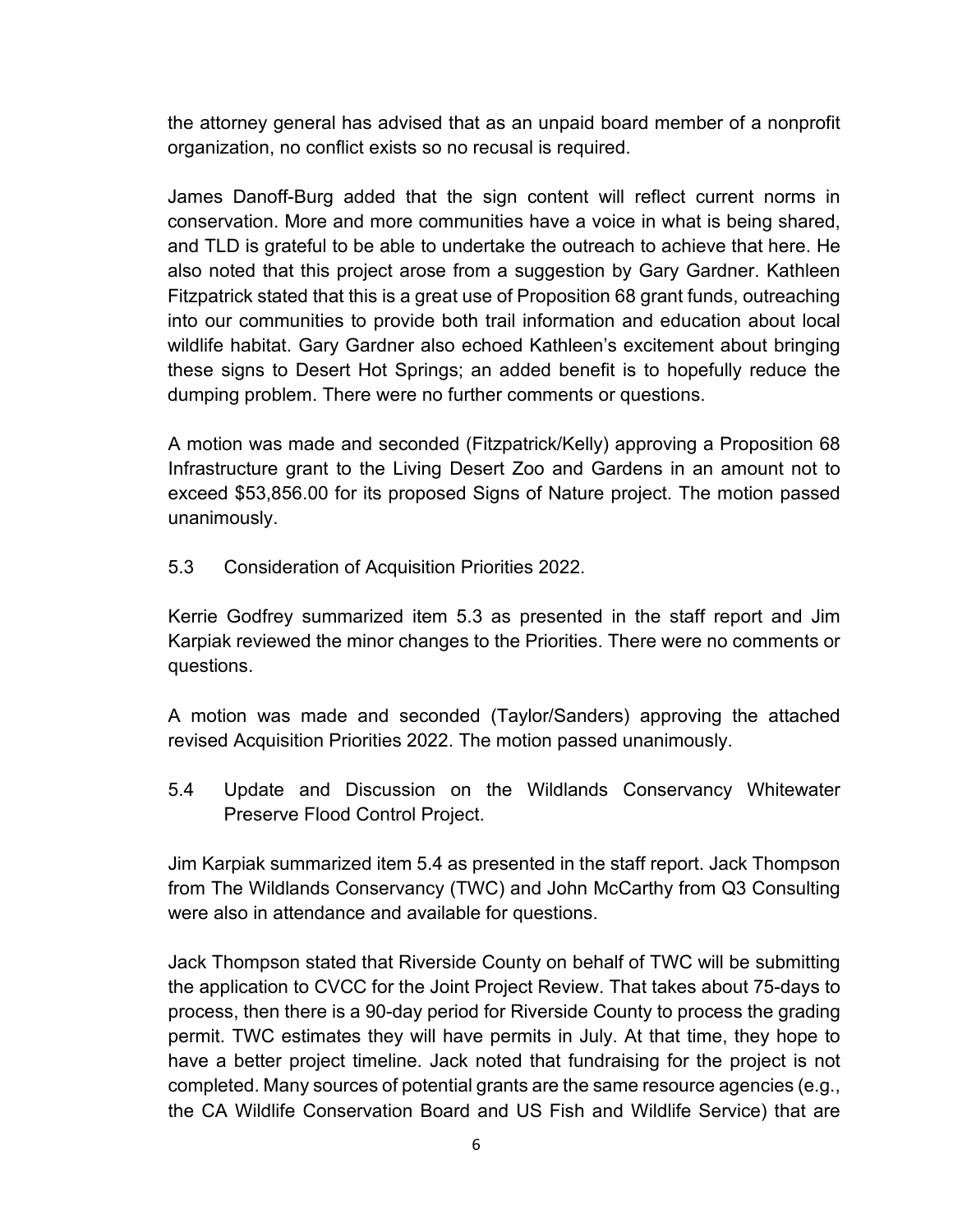involved in the permitting reviews, so TWC is currently working on the permits first. Jim Karpiak added that TWC requested a one-year extension on the design grant agreement, but given the permitting uncertainties, the grant will only be extended for approximately 3-months to get a better sense of the entitlement situation. The board had no comments.

5.5 Presentation from the Center for Natural Lands Management on its Desert Pupfish Refuge Habitat Restoration Project and Dos Palmas Core Marsh Burn and Restoration Project.

Diana introduced Ginny Short from Center for Natural Lands Management (CNLM) who made a presentation on its Desert Pupfish Refuge Habitat Restoration and Dos Palmas Core Marsh Burn and Restoration projects.

James Danoff-Burg added that there are pupfish that are usually present all year just south east of the rail line, and also at the mouth of Salt Creek near the Salton Sea. This is the area where the Living Desert is working to control tamarisk for the benefit of the desert pupfish with CVMC funding. There were no further comments or questions.

- 6.0 Reports
	- 6.1 Written reports from staff.

There were no other questions or discussion from the Board.

6.2 Executive Director Report.

Jim Karpiak reported on the following:

- Trails Projects The CVDMRCA existing trails project completed work at Long Canyon and is now at work at the Indio Badlands Trail. Then CVDMRCA will work on trail repairs and signage installation on the next seven trails that have been selected as priorities in Palm Springs, Rancho Mirage, Palm Desert, and La Quinta, which will most likely take the rest of this season. In the fall, CVDMRCA will move to Kim Nichol, Big Morongo and Coachella Valley Preserve trails.
- Shumway Ranch Improvements Construction is finally underway, as grading of the road began last week and continued thru this week.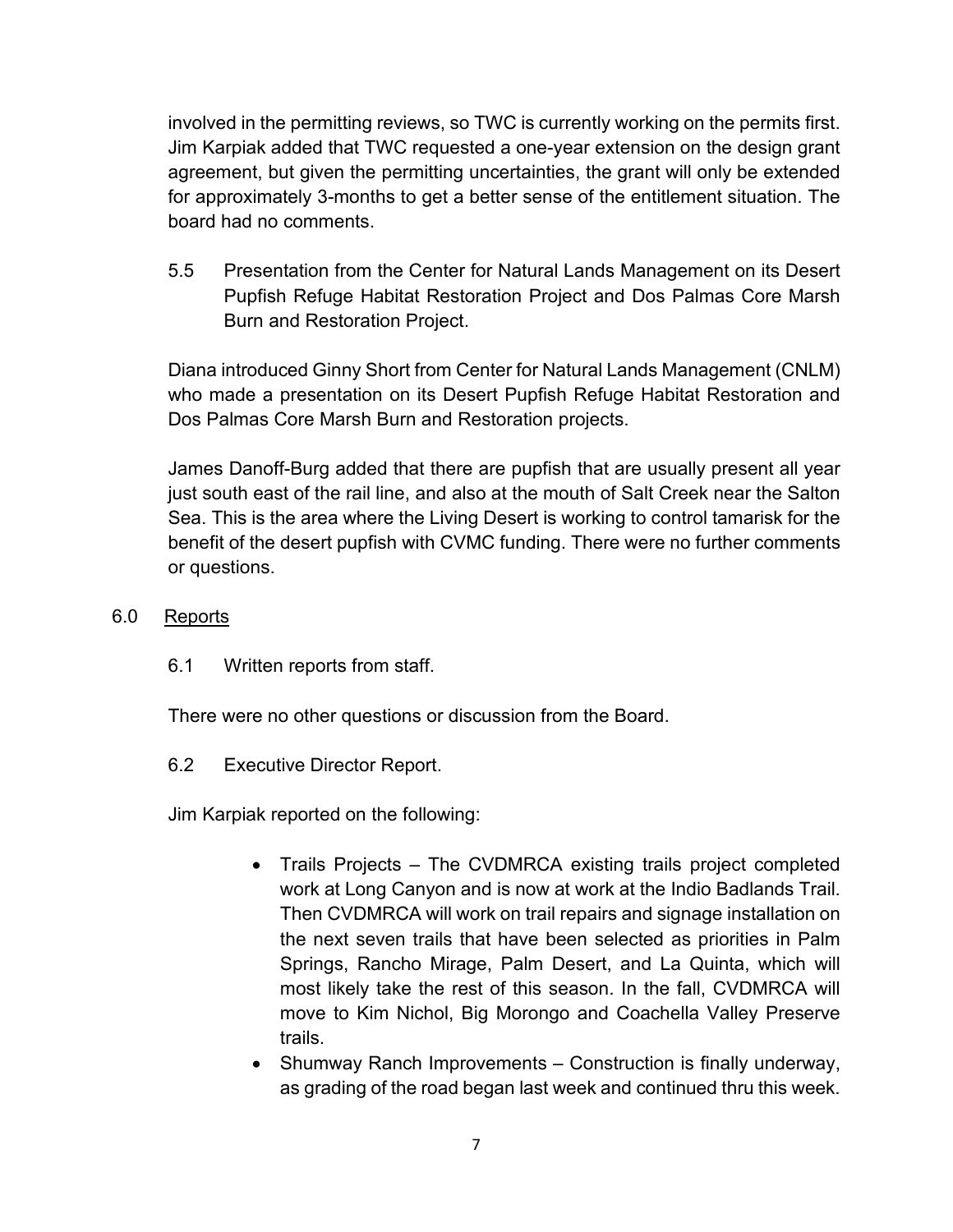There was a minor issue with the electricity, but otherwise no obstacles.

- JEDI policy preparation Jim continues to work on the draft JEDI policy in the next couple of months, hoping to bring it to the board this summer for consideration.
- CRCA applications to be considered at the March Meeting The CRCA applications are due on February 11<sup>th</sup>. At this time staff expects at least 11 applications. Jim is looking for some board volunteers to help review the proposals along with a couple of outside experts. If you are interested, please call and or email Jim. Staff's goal is to make grant awards at the March board meeting.
- Next Board Meeting- The Governor has extended the emergency order that allows us to meet via Teams from January 31, 2022, to March 31, 2022, so the March meeting will be held via Teams and we will wait on further direction from the state about resuming inperson meetings in May.
- 6.3 Board Member comments and reports.

There were no comments or questions.

7.0 Adjourn to the March 14, 2022, meeting at 3:00 p.m. Chair Gary Gardner adjourned the meeting without objection at 4:08 pm.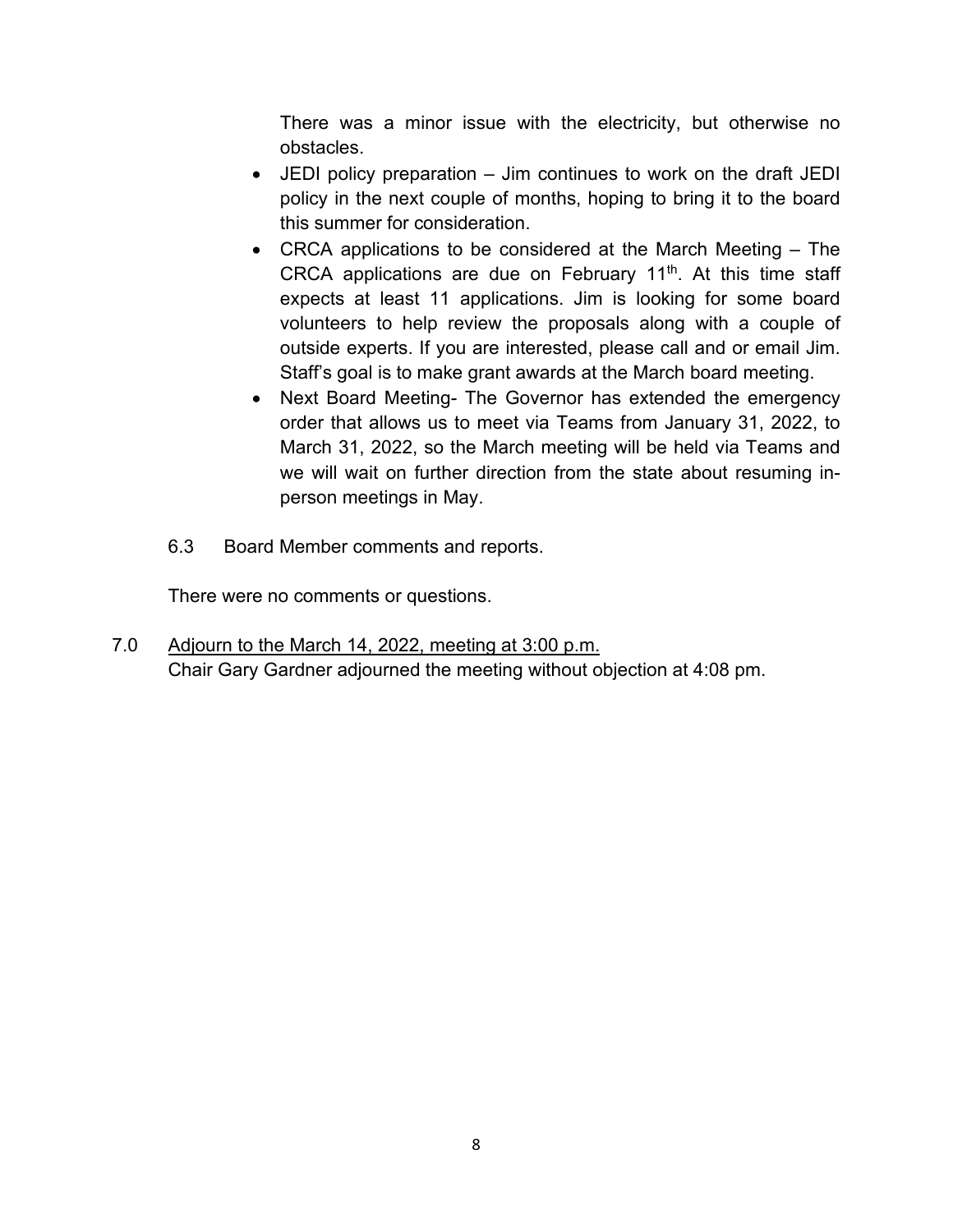#### **Coachella Valley Mountains Conservancy Acquisition Priorities 2022**

The Conservancy's mission under state law is to protect lands with "open-space, wildlife, scenic, environmental, anthropological, cultural, scientific, educational and recreational resources", including both mountainous lands surrounding the Coachella Valley and natural community conservation lands as identified in the Coachella Valley Multiple Species Habitat Conservation Plan ("CVMSHCP"). The priorities set forth here update and revise the Acquisition Priorities set by the Conservancy Board in January 2020. The priorities establish initial criteria for evaluating potential acquisitions (or applications for grants for acquisitions), with the understanding that ranking particular properties can be a subjective exercise and that the circumstances surrounding the availability of willing sellers or funds to support purchases will necessitate careful analysis of each site.

All acquisition properties must be within a CVMSHCP Conservation Area or if outside, must directly support the CVMSHCP or significantly assist in fulfilling California's 30 by 30 objectives, and must preserve or promote one or more of the following conservation objectives:

- Biological resources, such as important plant or wildlife habitat or hydrologic features or potential to enhance carbon sequestration
- Cultural resources
- Recreational options consistent with habitat values
- Significant scenic attributes.

In general, properties that fulfill more than one of the conservation objectives will be preferred for acquisition to those that meet only one objective. However, each potential acquisition site is unique and the ultimate decisions on acquisition will rest with the Conservancy's board.

Other attributes or factors in establishing priority:

- Likelihood of imminent or future development
- Potential to expand access to open space for historically underserved communities
- Importance for responding to climate change, such as sites for vegetation projects to enhance carbon sequestration
- Partnership or fund leveraging opportunities
- Potential for future transfer to federal or local agency or non-profit organization
- Adjacent to or near other conservation holdings where cooperative monitoring and management is feasible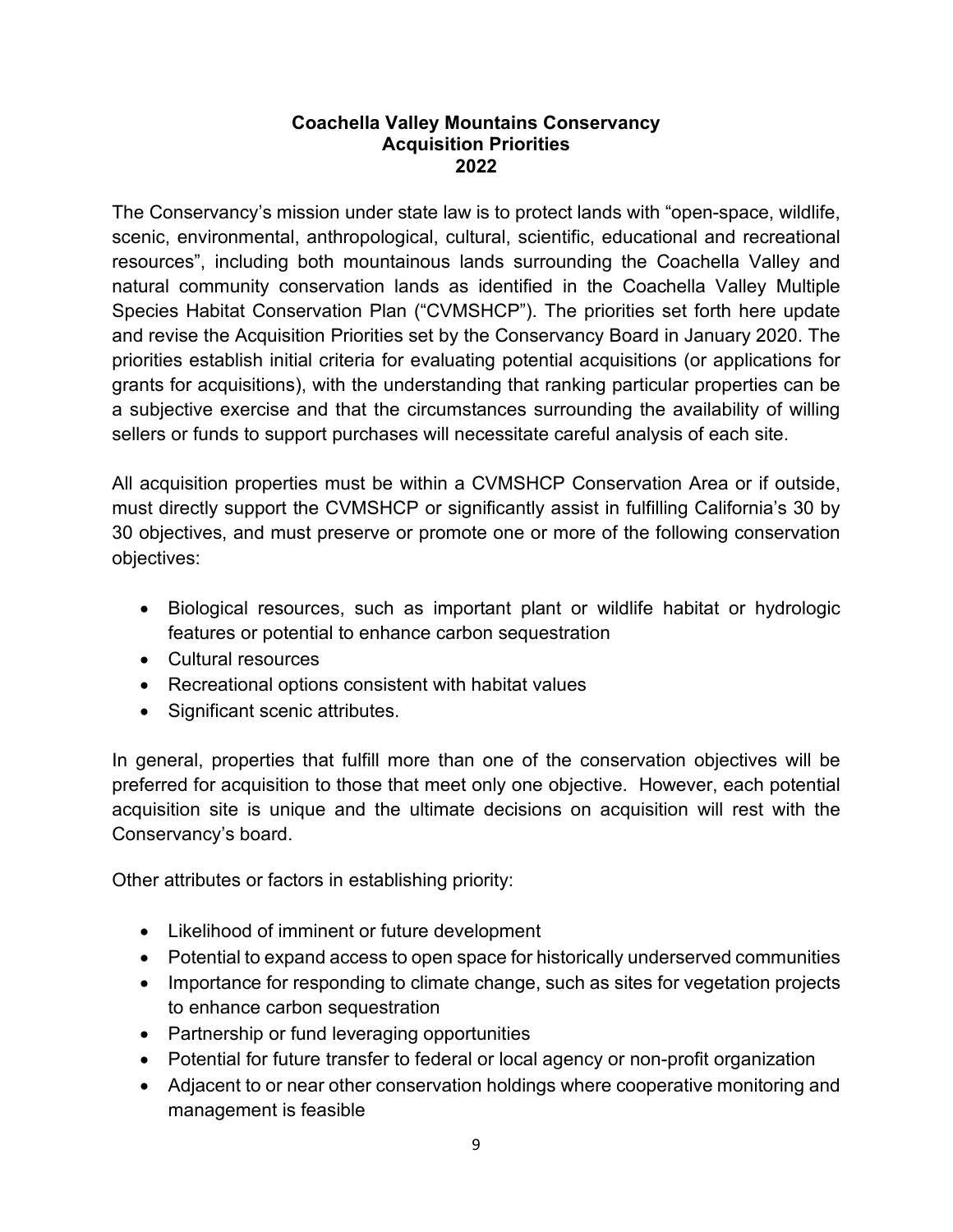- Availability of public agency or nonprofit entity to take and hold title
- Funding options for future management and monitoring
- Rising land values in area
- Potential for use as part of other Conservancy program, e.g., habitat restoration or trail or other outdoor recreational projects
- Other special circumstances, e.g., seller motivation, foreclosure or tax sale offering, property condition, presence of improvements or hazardous materials.

The Conservancy's jurisdiction, which matches the CVMSHCP territory, includes 1.2 million acres, stretching from the Banning pass on the west, to the top third of the Salton Sea on the east, to Joshua Tree National Park (JTNP) on the north and to the Santa Rosa & San Jacinto Mountains National Monument (SRSJNM) on the south. The CVMSHCP has designated 21 habitat conservation areas (map attached as Exhibit A) and protects 40 covered species throughout the Coachella Valley. Under the CVHSHCP, approximately 747,000 acres will eventually need to be conserved.

The following updated list highlights recent progress the Conservancy and its partners have made in key conservation areas and shows where our priorities will be in the coming years:

- San Jacinto Mountains (including the Chino Cone area) and Santa Rosa Mountains alluvial fans (in La Quinta, Oasis, Thermal, Vista Santa Rosa, Snowcreek and Palm Hills) – contain cultural resources, scenic resources within and adjacent to the SRSJNM and significant habitat values for Peninsular bighorn sheep, along with future recreational options. Major recent acquisitions have included the 640 - acre Shumway Ranch, 114+ acre - Oswit Canyon, 560 acres known as Shadowrock and Angel Cove, 640 acres known as the Schlesinger property, 481 acres in the San Jacinto Mountains above Snowcreek, and a 42+ acre site in Palm Springs known as the Rimrock property. Efforts are continuing to acquire the remaining critical properties in or near the SRSJM.
- Lake Cahuilla shoreline protects this unique historical shoreline and important cultural resource area from potential development and connects it to other conservation areas. The Conservancy board has approved several acquisition grants to our partners here, and while purchase activity has slowed down, we remain open to prospective acquisitions. While most major private holdings here have been conserved, efforts are continuing to acquire the remaining critical properties in or near the shoreline.
- Stubbe Canyon corridor includes significant wildlife corridor between the San Jacinto and San Bernardino Mountains, sand transport essential areas and high-quality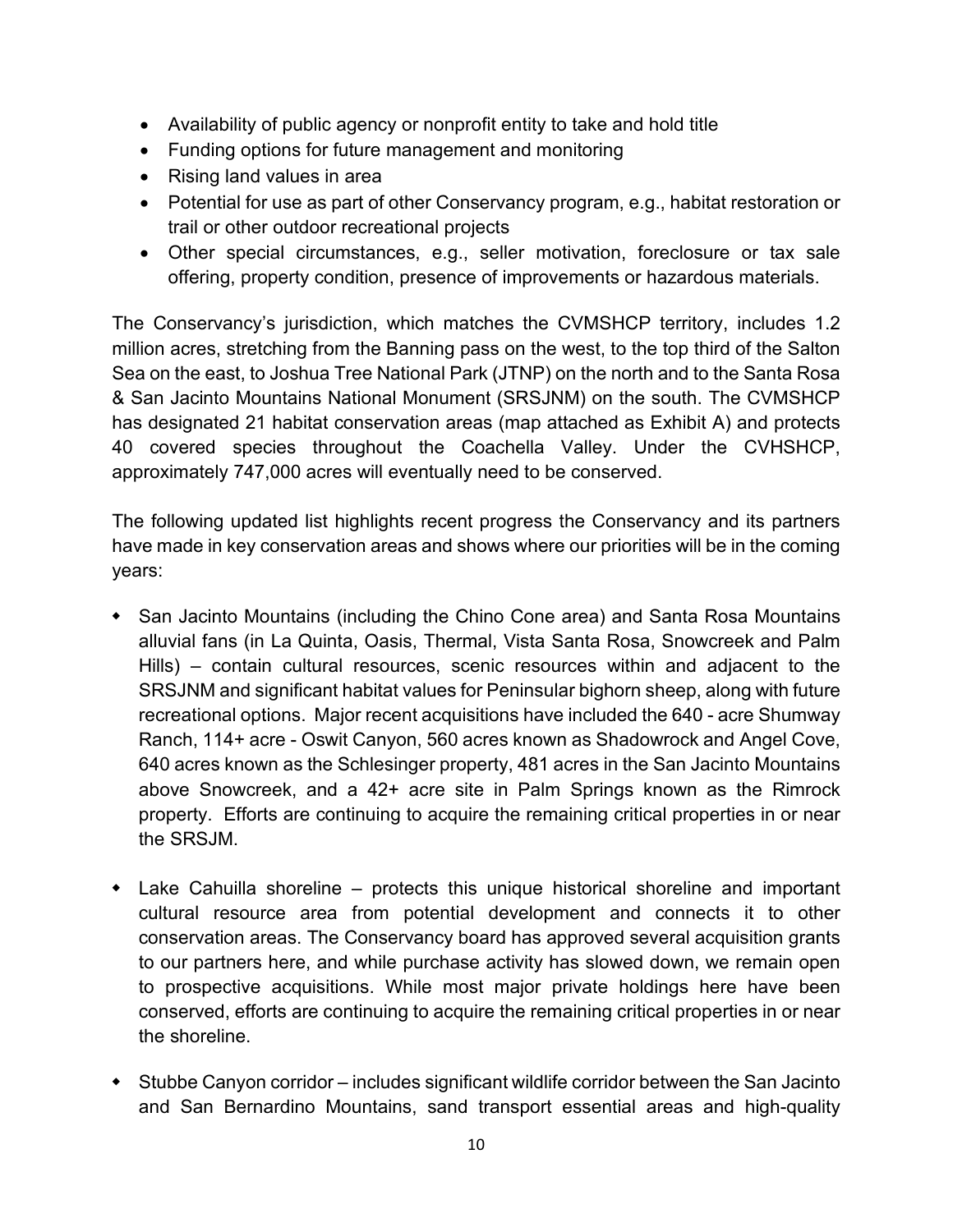riparian habitat, as well as trail alignment opportunities. Due to the threat of development, the Conservancy has been very active in this area. As the Pacific Crest National Scenic Trail passes through and is adjacent to several of the conservation parcels, there are future trail alignment opportunities as well. We continue to negotiate with willing sellers in this area.

- Sand transport areas in Upper Mission Creek/Big Morongo Canyon, Willow Hole, Thousand Palms and Edom Hill areas – where many parcels provide excellent habitat for the Coachella Valley Fringed-Toed Lizard (CVFTL), Coachella Valley milkvetch, Coachella valley round-tailed ground squirrel, and Palm Springs pocket mouse. The Conservancy has focused heavily on acquisitions in these areas, succeeding in acquiring a good portion of the "low hanging fruit" to date. Many remaining sites contain cultural resources and could provide trail alignment opportunities. As there remains a significant threat of development, we are always open to opportunities to acquire additional properties in this area. Recently, using Federal Endangered Species Act funds along with Conservancy bond funds, we facilitated the conservation purchase of 481 acres adjacent to this conservation area and the Sand to Snow National Monument that were proposed for a major housing development.
- Thermal Canyon/Mecca Hills/Orocopia Mountains Wilderness areas, including portions of the Desert Tortoise/Linkage, West Deception Canyon and the Indio Hills/JTNP Linkage Conservation Areas - which contain significant desert dry wash woodland and significant historical resources due to their proximity to the Colorado River Aqueduct. They also serve potential as linkages for wildlife movement corridors among several significant canyons, and some represent future trail opportunities. Efforts are ongoing as willing sellers approach us desiring to sell their properties in this area. We especially hope that eventually the Paradise Valley site may become available.
- Indio Hills/ JTNP Linkage Conservation Area contains habitat, public access to future State Park facilities and quality "wilderness" area and was the location of the Conservancy's largest partnership acquisition project of approximately 8,881. In recent years, the Conservancy has continued our acquisition efforts in areas bordering JTNP. The long-term goal is to transfer many properties to the Park Service for inclusion into JTNP. The Conservancy is also working to connect trails from the valley to existing JTNP trails.
- Dos Palmas Conservation Area contains existing valuable habitat as well as future potential linkages for wildlife movement and connects to other publicly owned land in the Dos Palmas ACEC. Due to the location near the Salton Sea, parcels here may host future cooperative restoration projects using water bond funding. In the last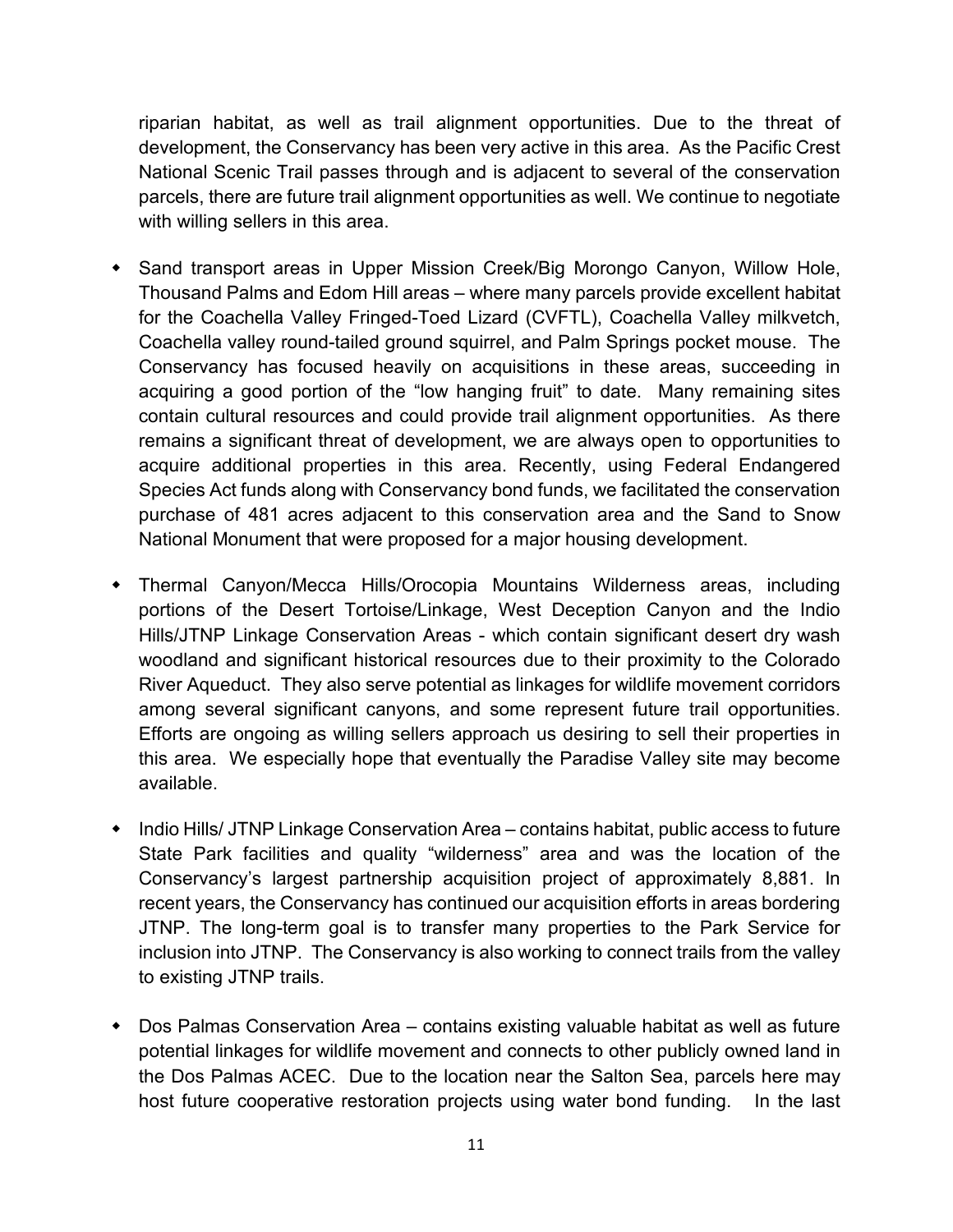several years, this has been an active area for acquisition work, which is expected to continue.

 Stormwater Channel and Delta Conservation Area – features rare wetland habitat and serves protected riparian birds and other species, provides opportunities for habitat restoration or water quality cooperative projects near the Salton Sea and enhances the CVMSHCP efforts to acquire a large area of continuously conserved parcels. Since 2014, we have acquired several hundred acres here, many of which contain wetlands areas that are now being restored with Conservancy funding.

*Approved by the Coachella Valley Mountains Conservancy Board on January 10, 2022.*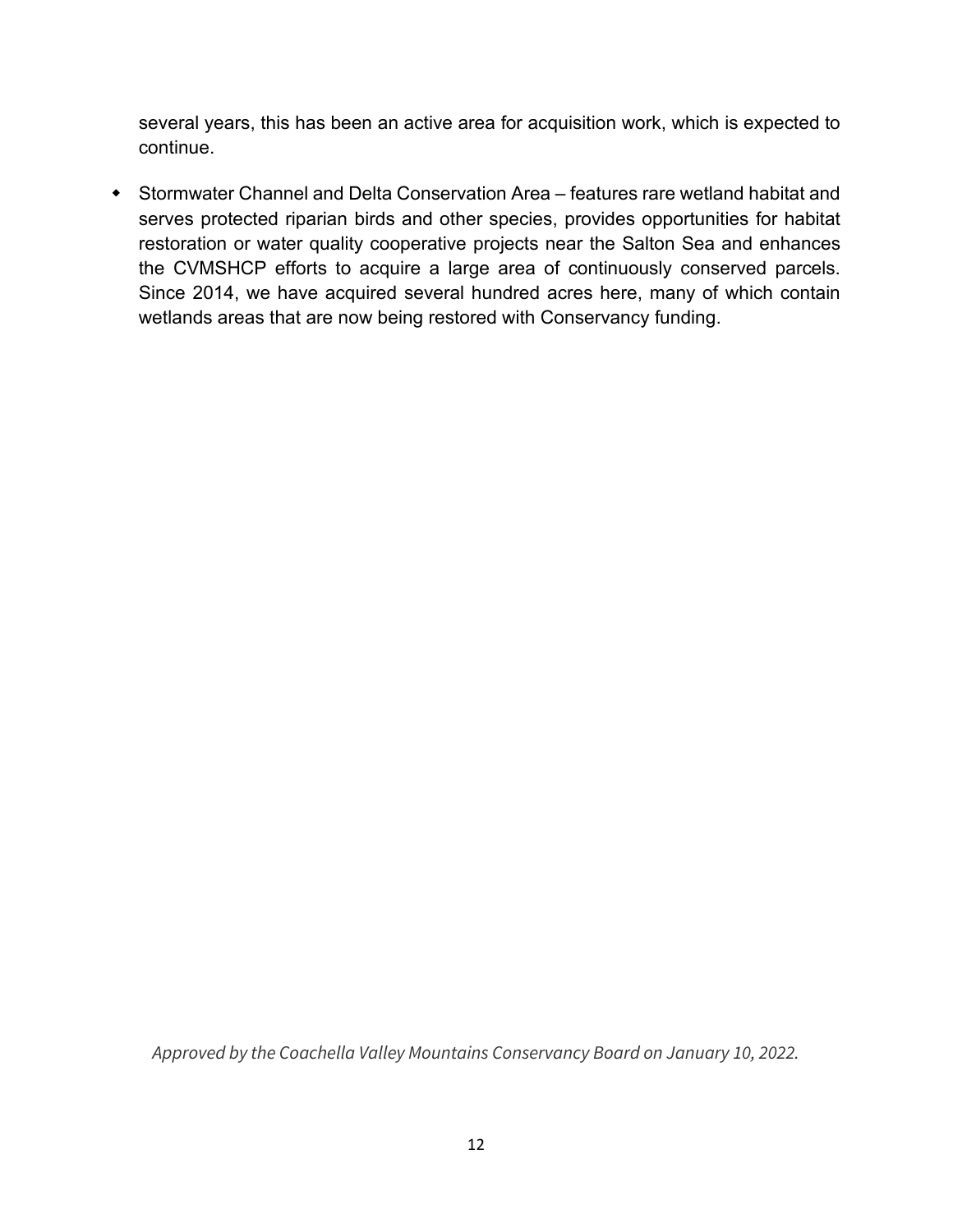## **ATTACHMENT 2 – January 10, 2022**

**Agenda Item 5.1** Adoption of Resolution 2022-02 in Support of Renaming a Certain Geological Hill Feature in the Thousand Palms Preserve in Recognition of the Profound Cultural Significance of the Site to the Agua Caliente Band of Cahuilla Indians.

#### **OVERVIEW**

The Center for Natural Lands Management (CNLM) owns the Thousand Palms Oasis Preserve (Preserve), which contains the Thousand Palms and McCallum Oases among 880 acres contiguous with other conserved areas that are collectively known as the Coachella Valley Preserve System. Tucked in the Southeastern portion of the Preserve, in the Thousand Palms area of Riverside County (see location map attached as Exhibit A), is a physical geological hill feature that was named by the dominant community as "Squaw Hill".

The land within the Preserve is the ancient Cahuilla Village of *Yum ich you* and is of profound cultural value to the Agua Caliente Band of Cahuilla Indians (the Tribe). The Tribe has recognized Squaw Hill as part of the Cahuilla traditional homelands and has oral and written history and physical evidence that the area is a Cahuilla Village site containing many archeological and cultural values and remains an important place of solitude and cultural importance to the Cahuilla. The Tribe has also found that the name "Squaw Hill" is derogatory and offensive and has adopted a resolution proposing a new name for the site.

CNLM, with the support of the Tribe, is applying to the USGS Board of Geographic Names to legally change the name of the site to the Tribe's proposed name of *Múmawet.* CNLM has requested expressions of support in response to the Department of the Interior Secretarial Order 3404 – Declaring "Squaw" a derogatory term and implementing procedures to remove the term from Federal Usage. Therefore, the Conservancy staff recommends supporting our local partners, the Tribe and CNLM, through the adoption of Resolution 2022-02.

#### **RECOMMENDATION**

Adoption of Resolution 2022-02 in support of renaming a certain geological hill feature in the Thousand Palms Preserve in recognition of the fact that the site is of profound cultural significance to the Agua Caliente Band of Cahuilla Indians.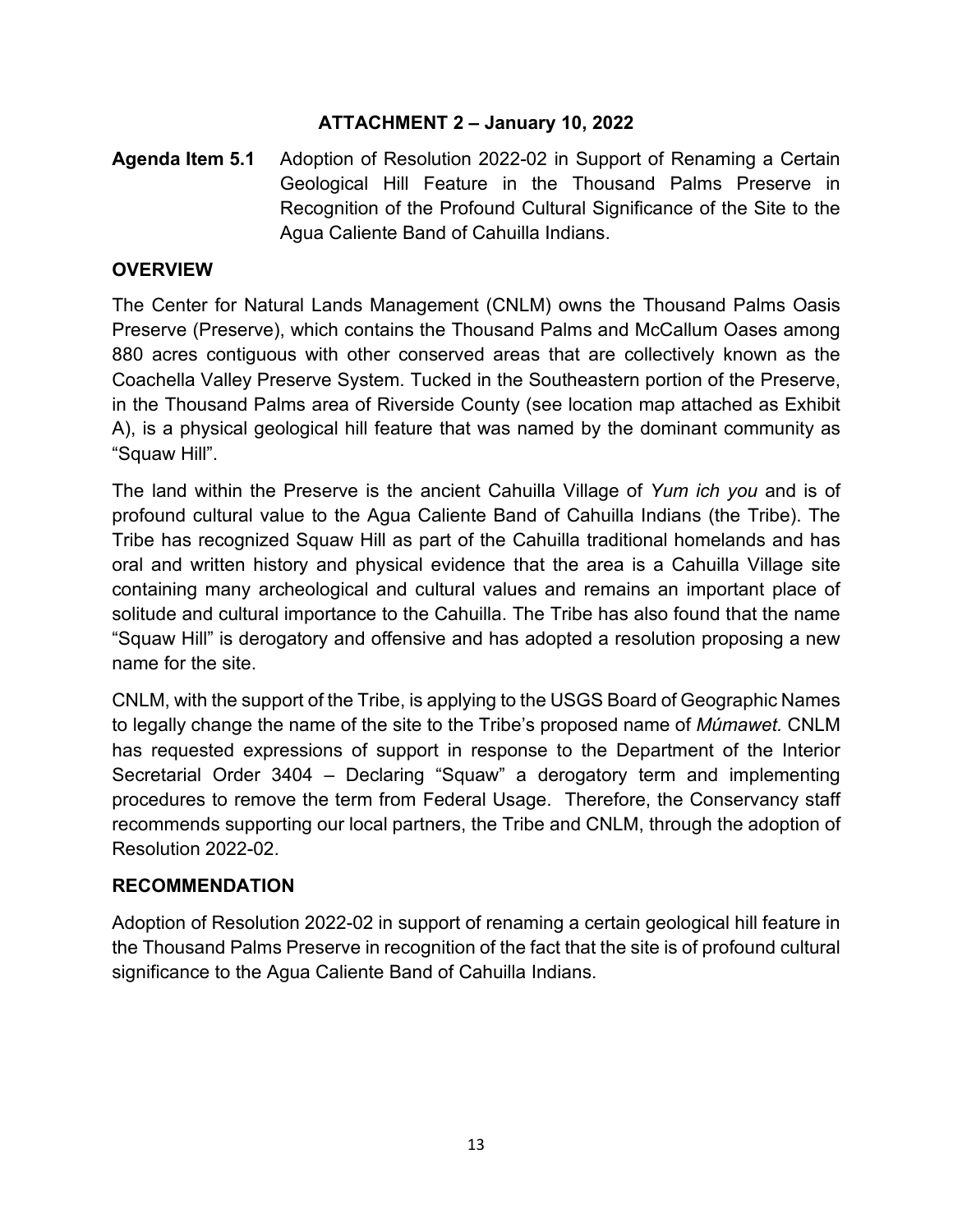# **EXHIBIT A**

## **Location Map**



**CNLM** 

Thousand Palms Conservation Area

**Coachella Valley Conservation Commission**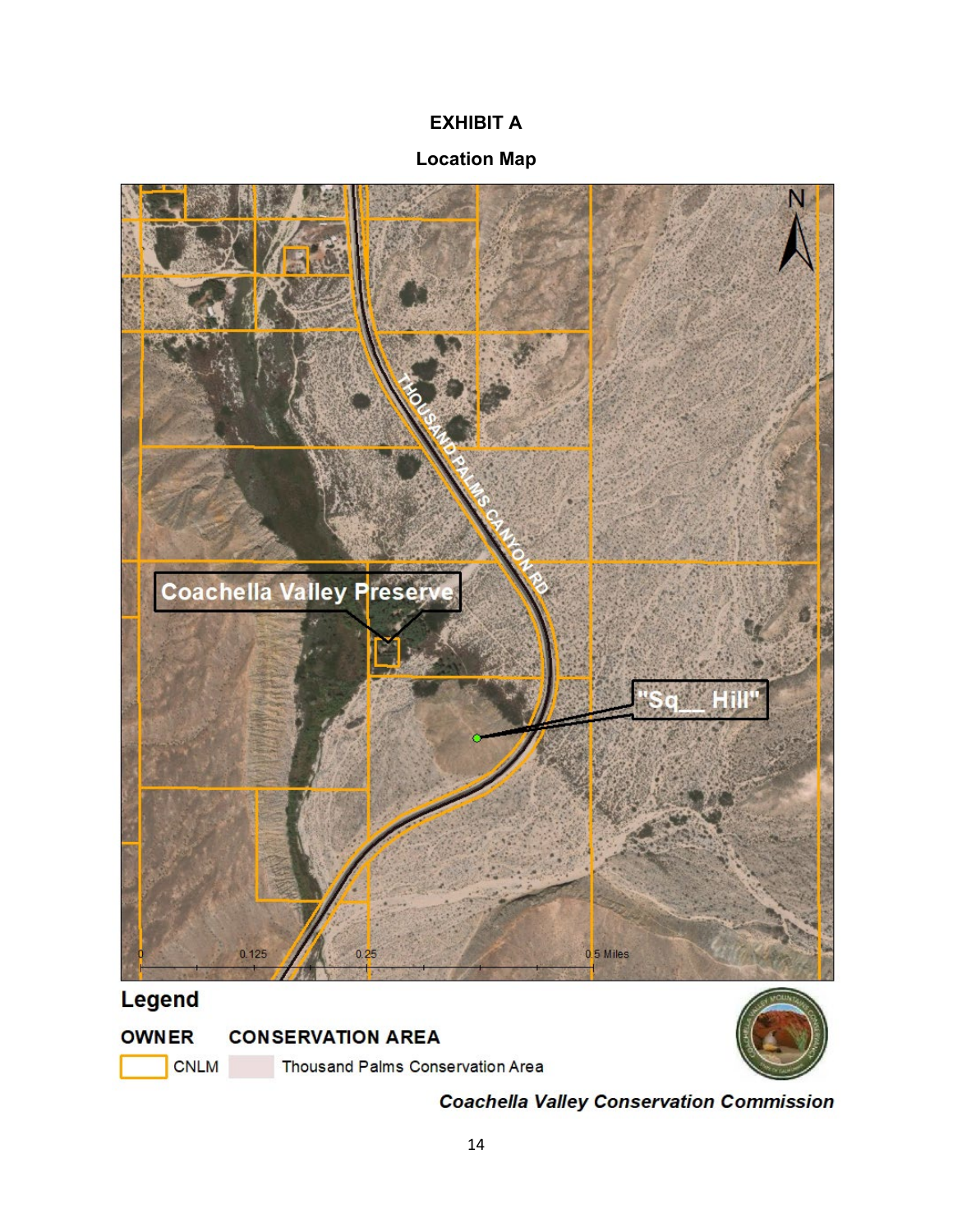#### **RESOLUTION 2022-02 OF THE GOVERNING BOARD OF THE COACHELLA VALLEY MOUNTAINS CONSERVANCY ADOPTED IN REGULAR SESSION MARCH 14, 2022**

#### **SUPPORTING THE RENAMING OF A CERTAIN GEOLOGICAL HILL FEATURE IN THE THOUSAND PALMS PRESERVE IN RECOGNITION OF THE PROFOUND CULTURAL SIGNIFICANCE OF THE SITE TO THE AGUA CALIENTE BAND OF CAHUILLA INDIANS**

**WHEREAS** Public Resources Code Section 33501 created the Coachella Valley Mountains Conservancy for the purpose, among other things, of acquiring and holding, in perpetual open space, mountainous lands surrounding the Coachella Valley and natural community conservation lands, and to provide for the protection of natural and cultural resources and the public's enjoyment thereof; and

**WHEREAS**, the Center for Natural Lands Management (CNLM), a local partner of the Conservancy, owns the Thousand Palms Oasis Preserve (Preserve) where there lies a certain geological hill feature, commonly known as "Squaw Hill"; and

**WHEREAS**, the Preserve is the ancient Cahuilla Village of *Yum ich you*, and is of profound cultural value to the Agua Caliente Band of Cahuilla Indians (the Tribe); and

**WHEREAS,** the Tribe has recognized the Preserve as part of the Cahuilla traditional homelands, and there is oral and written history and physical evidence that the area is a Cahuilla Village site containing many archeological and cultural values, and remains an important place of solitude and cultural importance to the Cahuilla; and

**WHEREAS**, the Tribe finds the name "Squaw Hill" derogatory and offensive and has adopted a resolution proposing a new name for the site; and

**WHEREAS,** CNLM with the support of the Tribe, is applying to the USGS Board of Geographic Names to legally change the name of the site to the Tribe's proposed name of *Múmawet; and*

**WHEREAS,** CNLM has requested expressions of support in response to the Department of the Interior Secretarial Order 3404 – Declaring "Squaw" a derogatory term and implementing procedures to remove the term from Federal Usage; and

**NOW, THEREFORE,** be it resolved in regular session of the Governing Board of the Coachella Valley Mountains Conservancy that the Board supports the renaming of the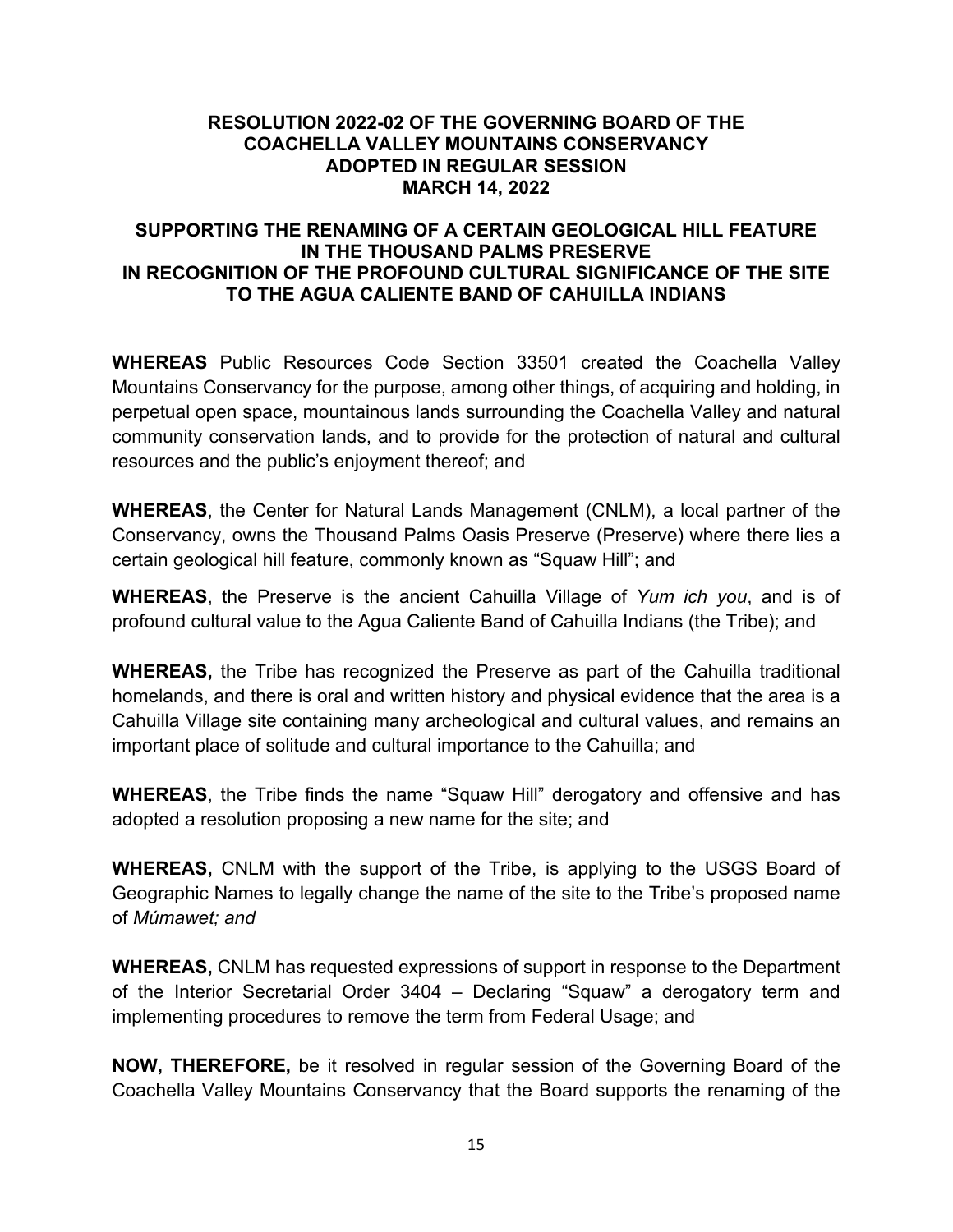site as *Múmawet* and encourages the USGS Board of Geographic Names to effect the change as expeditiously as possible; and

**BE IT FURTHER** resolved that the Board hereby authorizes its Executive Director, or in his absence the Board Chair, to transmit a copy of this Resolution to the USGS, the Tribe, and CNLM, and take any other appropriate measures to encourage and support the renaming process.

**PASSED, APPROVED, AND ADOPTED** at a regular meeting of the Coachella Valley Mountains Conservancy Governing Board, held on this 14th day of March 2022, by the following vote, to wit:

AYES:

NOES:

ABSTENTIONS:

ABSENT:

Gary Gardner, Chair Coachella Valley Mountains Conservancy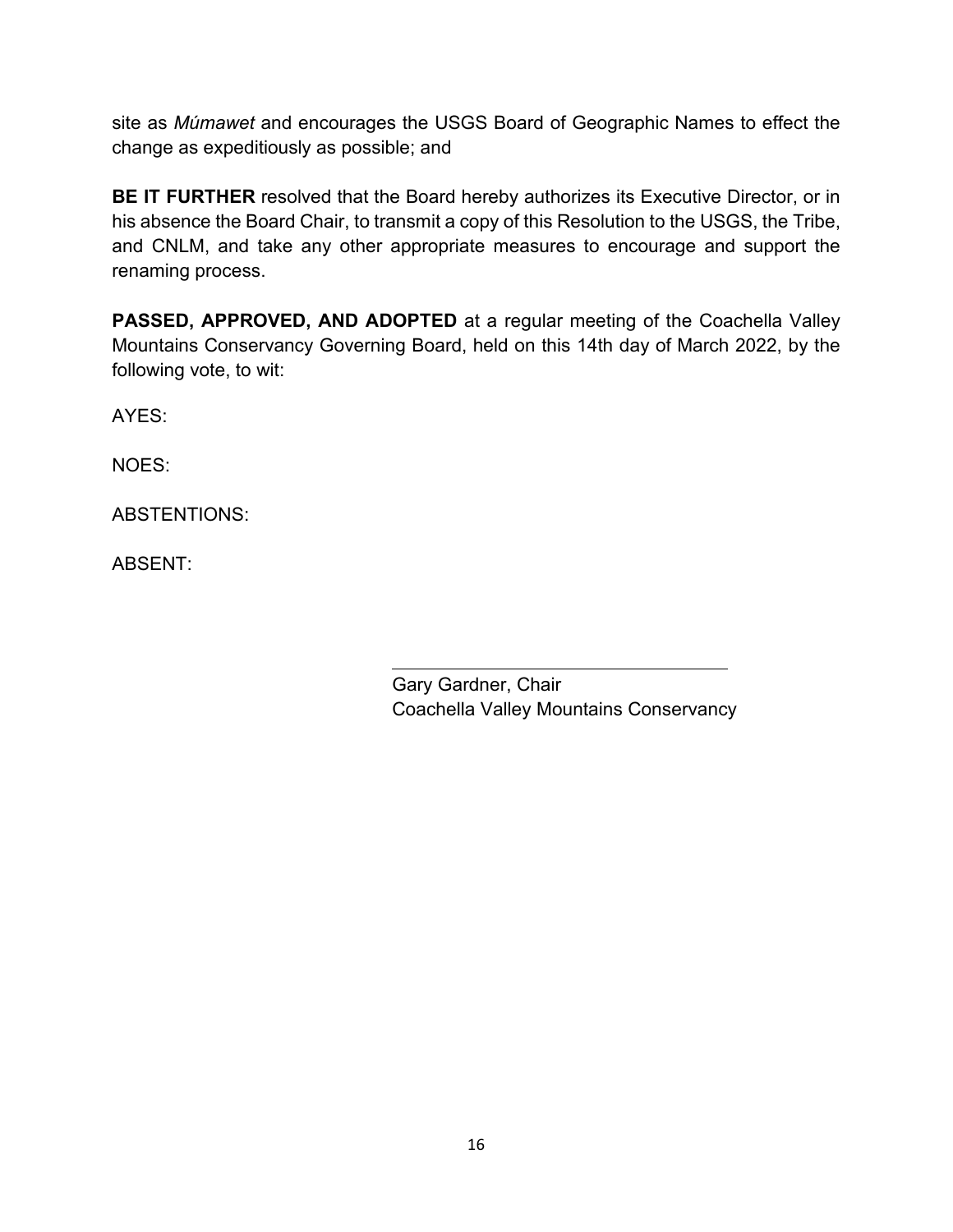#### **ATTACHMENT 3 – March 14, 2022**

**Agenda Item 5.2** Overview of Responses to Climate Resilience and Community Access Grant Program RFP No. CRCA-01 and Recommendations for Grant Awards.

#### **BACKGROUND**

Last year, the Conservancy received \$2.5 million under a supplemental budget bill (SB 170) to provide local assistance grants that support for climate resilience, wildfire prevention, community access and natural resources protection. At its November 2021 meeting, the board approved a new Climate Resilience and Community Access grant program (CRCA) to support projects that enhance desert resilience to climate change, promote equity in access to outdoor recreation throughout the Valley or improve natural resources management on existing conservation lands. In addition, CRCA specifically seeks to enhance capacity of the conservation and recreation communities in the Coachella Valley by developing staff expertise, organizational resources and community relationships that will continue to provide benefits after the individual grant projects are finished. An RFP was issued November 8, 2021, with responses due by February 11, 2022.

## **DISCUSSION**

The RFP produced a tremendous response: 20 proposals were submitted, from a wide array of applicants that included long-time Conservancy partners, well-established community-based organizations that we have not previously worked with and recently organized groups. All parts of the Valley were represented, with a heavy focus on the eastern Coachella Valley and Desert Hot Springs areas. In addition, the proposed projects were varied and addressed climate resilience as well as community access objectives.

An ad hoc panel consisting of Rita Lamb, Margaret Park, Kerrie Godfrey, Peter Satin (of CVAG/CVCC), Ellen Trover, Jim Karpiak, Joan Taylor, Diana Rosas and Gary Gardner reviewed and scored the proposals. To avoid some of the problems that arose from the strict numerical rating system required by Prop 1 (e.g., trying to meaningfully distinguish between projects with scores differing by 1 point, or having to award a project that met many objectives but was designed poorly by an understaffed grantee), we set up a more wholistic scoring system. Each proposal was rated based on six attributes: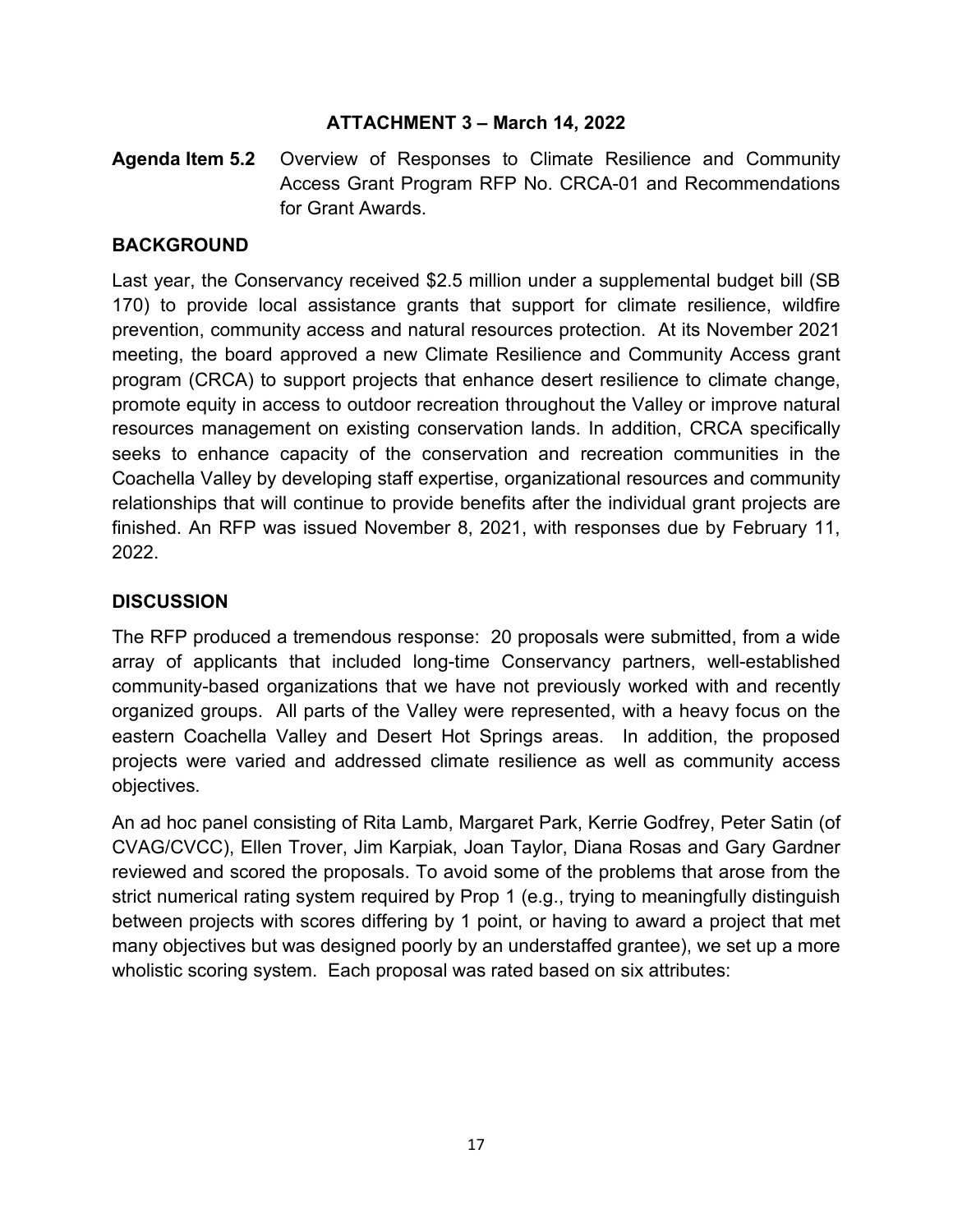- **1. CRCA Objectives**. The extent to which the project fulfils one or more objectives of the Program and RFP:
	- Enhancing climate resiliency
	- Expanding equity in access to recreation or public education
	- Improving natural resources and land management.
- **2. Need.** Response to identified local needs, gaps or inadequacies and the extent to which the project would complement CVMC's mission and prior achievements.
- **3. Viability and Feasibility.** Quality and clarity of the project description proposed methods and schedule, cost effectiveness and efficiency.
- **4. Capacity Building**. Potential for project to build capacity in the conservation community, make investments that will continue after the grant is completed and sustain itself at some level.
- **5. Grantee Access to Resources.** The ability of grantee through its existing staffing or consultants, volunteers or others - to access the expertise, skills and experience to complete the project, and its track record in prior CVMC or conservation, recreation or education projects.
- **6. Benefits to Underserved Communities.** The extent to which the project benefits economically Severely Disadvantaged or Disadvantaged Communities, or communities historically underserved by outdoor recreational or educational amenities.

A five-point scale was used, where 5 is highest and 1 is lowest; 30 was the highest possible aggregate score. Critically, the goal was to identify well rounded proposals that did well in all six categories. The results and summary of the award recommendations are shown on the table below:

| Rank           | <b>Applicant</b>                     | <b>Project</b>               | <b>Score</b> | <b>Recommendation</b> |
|----------------|--------------------------------------|------------------------------|--------------|-----------------------|
| 1              | <b>Kounkuey Design</b><br>Initiative | <b>Juntos al Aires Libre</b> | 25           | \$310,000 grant       |
| $\overline{2}$ | So Cal Mountains                     | <b>UCC Center -</b>          |              |                       |
|                | Foundation                           | Coachella                    | 24           | \$298,000 grant       |
|                | <b>Torres Martinez</b>               |                              |              | Fund using mostly     |
|                | <b>Desert Cahuilla</b>               | <b>Desert Museum</b>         | 24           | Prop 68 funds         |
|                | Indians                              | Renovation                   |              | after CEQA work       |
| 4              | <b>UC Riverside/Center</b>           |                              |              |                       |
|                | for Conservation                     |                              | 23           | \$398,000 grant       |
|                | Biology - Palm                       | <b>Desert Climate</b>        |              |                       |
|                | <b>Desert</b>                        | <b>Resilience Initiative</b> |              |                       |
|                | <b>Friends of the Desert</b>         | Eastern Coachella            |              |                       |
|                | Mtns.                                | <b>Valley Programs</b>       | 23           | \$287,000 grant       |
|                |                                      | <b>Capacity Building</b>     |              |                       |
|                | <b>Native American</b>               | <b>NALC Capacity</b>         |              |                       |
|                | <b>Land Conservancy</b>              | <b>Building</b>              | 23           | \$390,000 grant       |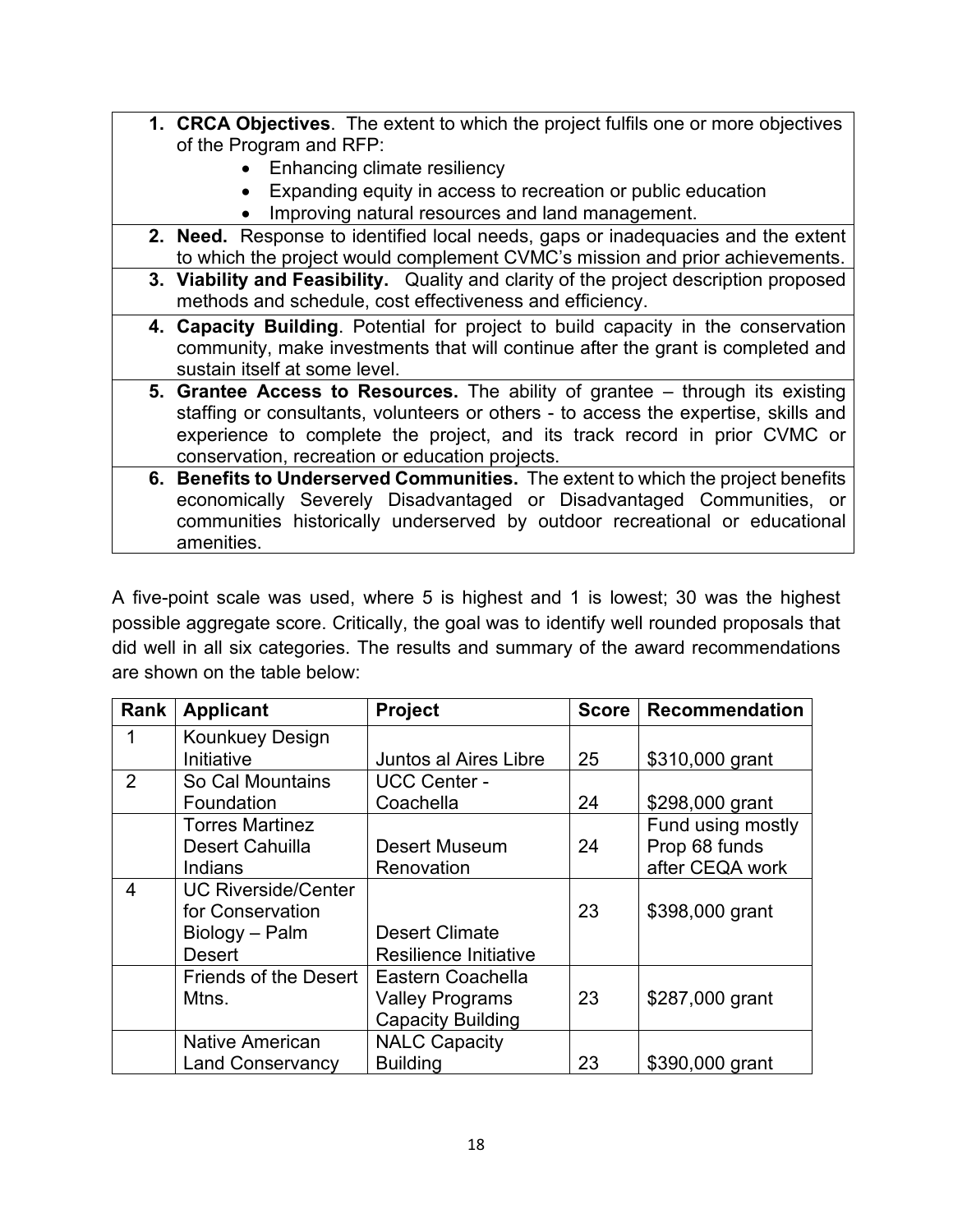|    | <b>Desert Recreation</b><br>District Fdn.                                    | <b>Outdoor Adventure</b><br><b>Experiences for</b><br><b>Underserved Youth</b> | 23 | \$202,000 grant                                  |
|----|------------------------------------------------------------------------------|--------------------------------------------------------------------------------|----|--------------------------------------------------|
| 8  | <b>Council of Mexican</b><br><b>Federations in North</b><br>American (COFEM) | Coachella Defensores<br>de Tierras Publicas                                    | 22 | \$140,000 grant                                  |
|    | City of Desert Hot<br>Springs                                                | <b>Trails Conservation</b><br>Outreach and<br><b>Education Program</b>         | 22 | \$128,000 grant                                  |
| 10 | City of Coachella                                                            | <b>Grapefruit Blvd Urban</b><br>Greening &<br><b>Connectivity Project</b>      | 19 | <b>Consider funding</b><br>from Prop 68<br>funds |
| 11 | Alianza Coachella<br>Valley                                                  | <b>Strengthening Env</b><br>Justice in Eastern CV                              | 18 | No funding                                       |
| 12 | <b>Cactus to Clouds</b><br>Institute                                         | <b>Climate Resilience</b>                                                      | 16 | No funding                                       |
|    | <b>Leadership Counsel</b><br>for Justice &<br>Accountability                 | Env Justice and<br><b>Climate Resilience in</b><br>the Eastern CV              | 16 | No funding                                       |
| 14 | Desert Water<br>Agency                                                       | Coachella Valley<br><b>Conservation Study</b>                                  | 16 | No funding                                       |
|    | The Living Desert                                                            | <b>Pollinator Pathway</b><br>Project                                           | 16 | No funding                                       |
| 16 | <b>Water Foundation</b>                                                      | Salton Sea<br><b>Partnership Support</b>                                       | 15 | No funding                                       |
|    | The Living Desert                                                            | <b>Capacity Building for</b><br><b>Climate Change</b>                          | 15 | No funding                                       |
|    | <b>Oswit Land Trust</b>                                                      | <b>Land Protection</b><br>Division of OLT                                      | 15 | No funding                                       |
| 19 | Shumway Ranch.org                                                            | Program &<br><b>Operational Capacity</b><br><b>Building</b>                    | 12 | No funding                                       |
| 20 | CV Innovative<br><b>Research Institute</b>                                   | Kenaf Proof of<br>Concept<br><b>Demonstration Project</b>                      | 10 | No funding                                       |

## **FUNDING RECOMMENDAITONS**

Ten grants are recommended for awards, namely those ranked from 1 to 10 in the chart above. Eight are to be funded out by CRCA, and those are the subjects of detailed staff reports later on this agenda. The two other projects are capital improvement projects, so we will be recommending them for funding from Proposition 68 on a future agenda:

• Torres Martinez Desert Museum project: The Tribe requested \$400,000 to improve and repair the existing Torres Martinez Wetlands Museum near 72<sup>nd</sup> and Lincoln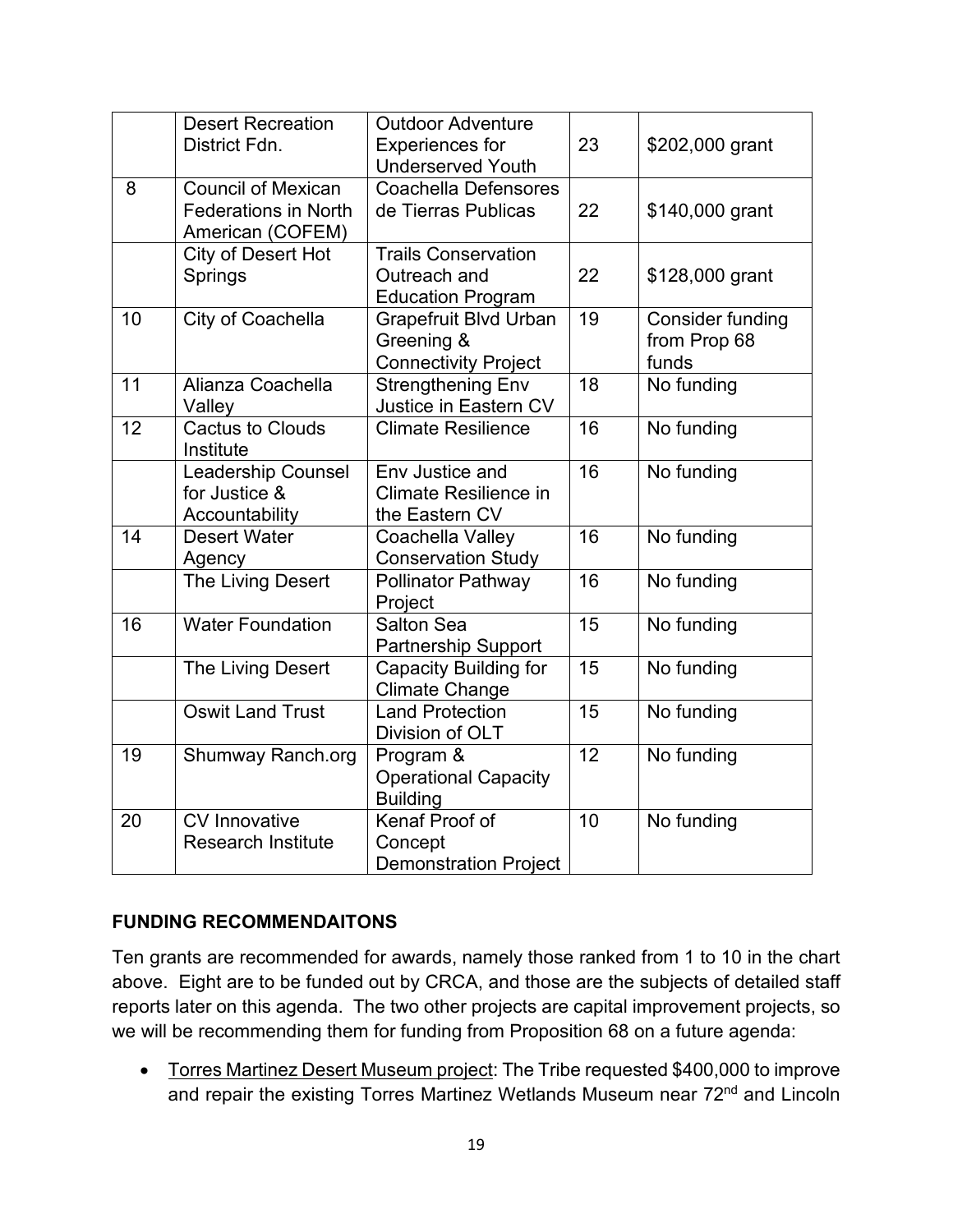and create an "Introduction to Natural Resources" summer youth program to develop the next generation of environmental stewards. The project will renovate the existing facilities and construct new offices to provide the basic infrastructure necessary to safely host community members and staff operations to oversee the new youth program. The project requires CEQA analysis prior to a funding decision, so staff will work with the Tribe to determine the level of review needed and return to the board once that is done. About two thirds of the requested budget is for capital improvements, with the remainder for program costs. We contemplate funding the grant proportionately out of Prop 68 for the capital costs and CRCA for the program costs.

• City of Coachella Grapefruit Blvd Urban Greening and Connectivity Project:

The City requested \$200,000 to undertake the environmental review necessary for the second phase of its Urban Greening Project that will connect the CVAG Arts and Music Line at Avenue 48/Grapefruit Boulevard with the southern terminus of the CV Link at Avenue 54/Whitewater Channel. This infill project would add outdoor green spaces and outdoor amenities project to the city while at the same time connecting to multiple multi-modal regional transportation projects, which is a major undertaking by the city. Staff will work with the city to address a schedule and other details of the project and return to the board to consider a Prop 68 grant in the future.

The total amount of CRCA funding available for local assistance grants is \$2,375,000; the total amount of the 8 CRCA grants above is \$2,153,000, leaving \$222,000 to fund the program portion of the Torres Martinez Museum project and other smaller projects that CVMC staff will try to develop (e.g., to address climate change-related land management practices, which the proposals mostly did not address).

# **APPLICATIONS NOT RECOMMENDED**

To be sure, virtually all of the applications not recommended for funding at this time came from accomplished applicants that wanted to undertake worthy endeavors. Essentially, however, they did not meet full range of the RFP's criteria or did not meet them as well as the funded projects. Below are summaries of the proposed projects that were not recommended and the reasons for that determination.

• Alianza/Strengthening Env Justice in Eastern CV Project (rank: 11): Alianza, formerly known as Building Healthy Communities, requested \$200,000 to strengthen its environmental justice campaign's community organizing, civic engagement and public policy efforts to transform the state's binary environmental policies. Alianza seeks to promote true sustainability by including economic and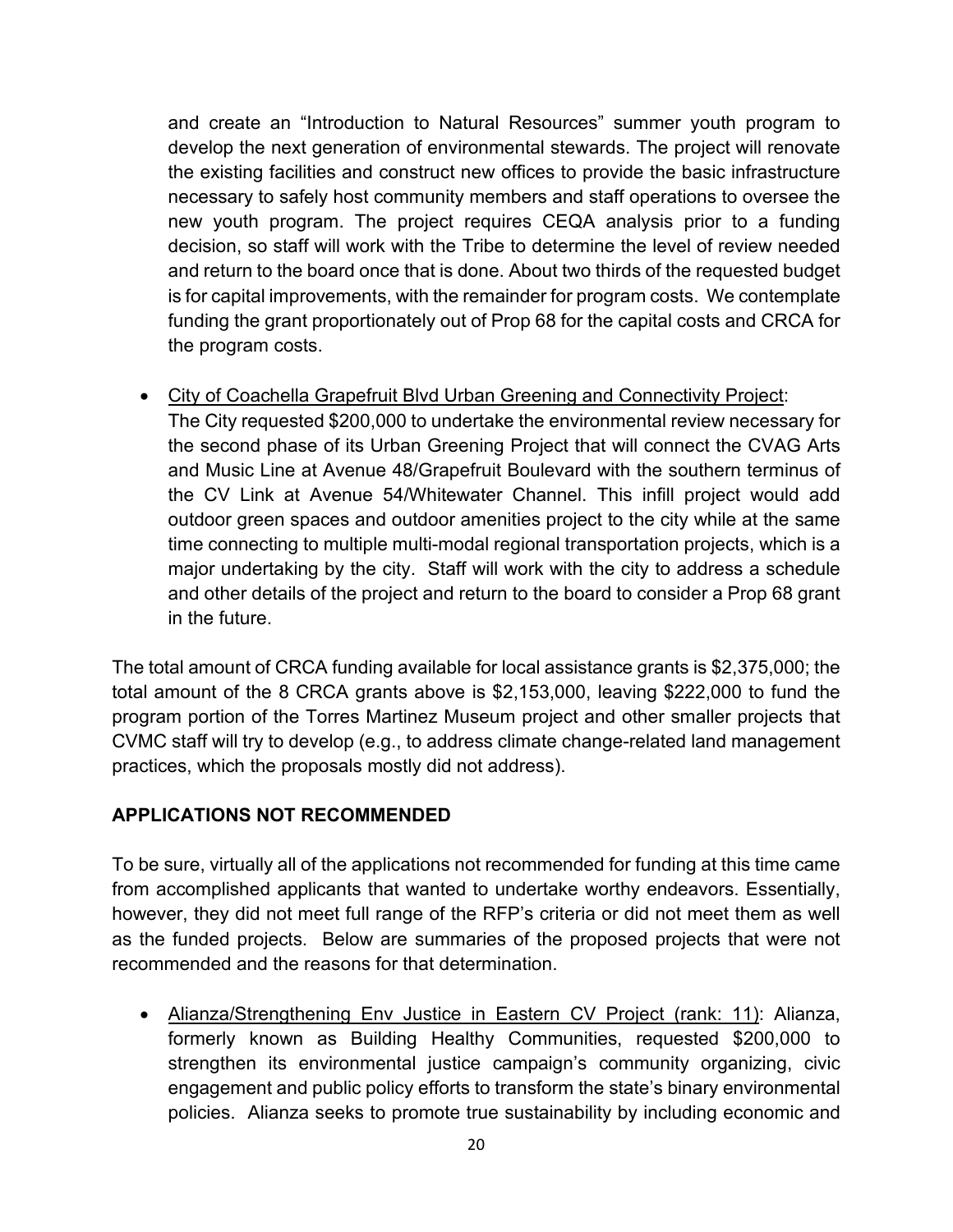social benefits, starting at the Salton Sea. The project would hire a full-time campaign organizer dedicated to the environmental justice campaign to build community leadership within the impacted communities.

Analysis: Overall, the project received very positive reviews based on its important objectives, focus on disadvantaged communities in the eastern Coachella Valley, and Alianza's excellent reputation. While the project would certainly help the community generally, it would not focus directly on the climate resilience or community access objectives of the RFP. Critically, the project's focus on public policy advocacy regarding the Salton Sea was not a priority of the RFP.

## • CactusToCloud Institute/Climate Resilience Project (rank: 12/tied):

CactusToCloud Institute (CTC) is a new nonprofit working to build a more resilient and inclusive community in the desert using science-based methods and collaborative partnerships, drawing inspiration from biomimicry and traditional ecological knowledge of peoples and wildlife that have thrived for thousands of years in the desert. CTC requested \$223,750 to update a scoring metric previously developed by CTC to evaluate and encourage climate resilient design choices in landscaped environments, cultivate public participation in species surveys and collaborate with other organizations such as COFEM and UCR on educational endeavors.

Analysis: CTC's approach is innovative and its objective of training more members of the public to be stewards of the environment would certainly help build capacity. However, CTC does not have a track record and seems to be duplicating work that other organizations are doing, including others funded by CVMC. It may be better for CTC to begin by assisting those entities as it seeks to carve out a niche for itself in the conservation community.

• Leadership Counsel for Justice & Accountability/Environmental Justice and Climate Resilience in the Eastern Coachella Valley (rank: 12/tie): The Leadership Counsel (LCJA) is a social and environmental justice organization that works in partnership with disadvantaged communities in the San Joaquin and eastern Coachella Valleys. It requested \$400,000 for a project that would advance environmental justice and climate resilience in the Salton Sea and eastern Coachella Valley regions by organizing and advocating to: (i) include public serving amenities (e.g., park spaces, greening, street furniture, gathering spaces, trails, etc.) in infrastructure projects; (ii) promote healthy and equitable land use policies; and (iii) increase government funding for climate resilient programs and projects.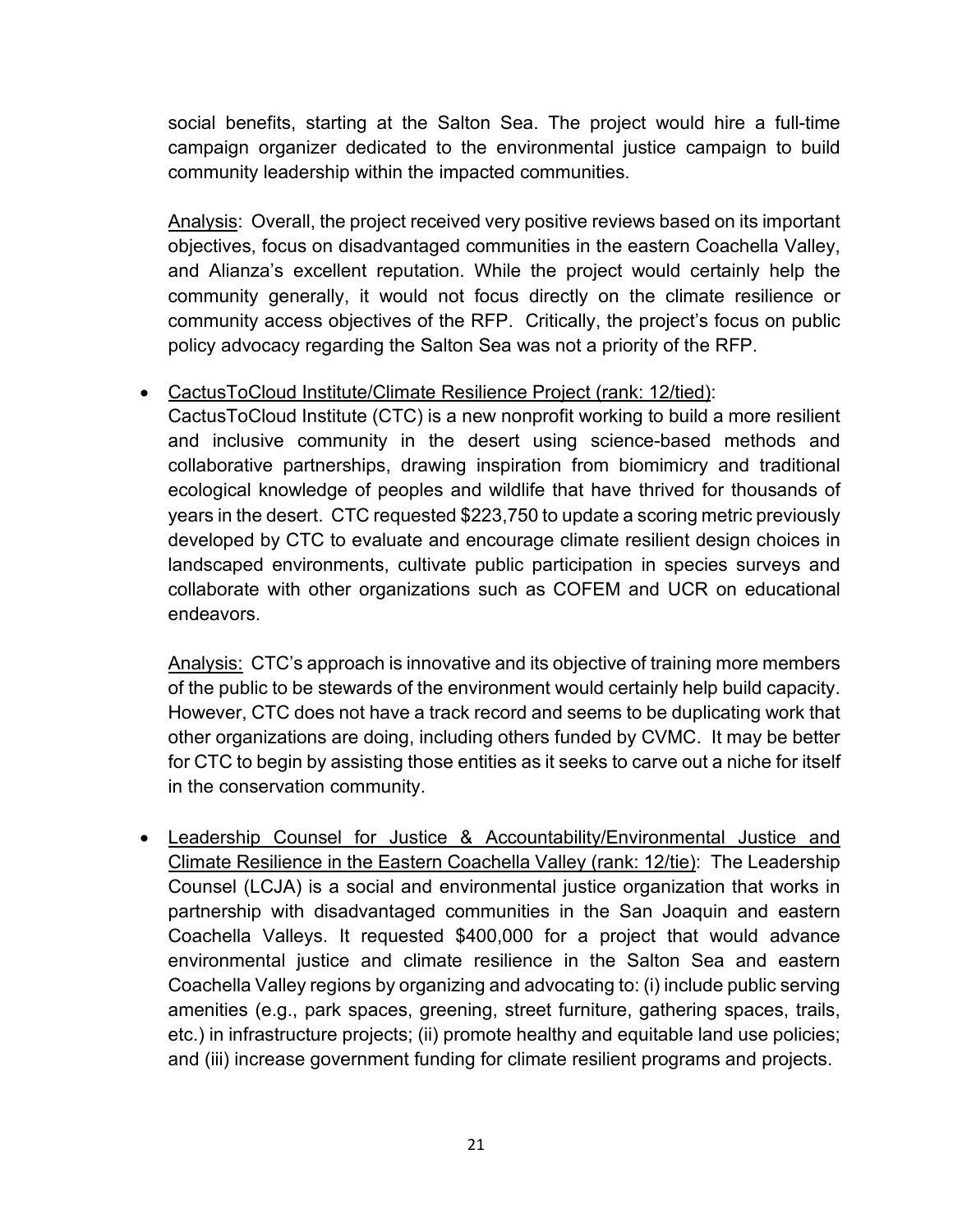Analysis**:** LCJA is a well-regarded organization already active in the eastern Valley, and the proposed project seems to be a very carefully designed grassroots advocacy project. However, the project would serve the entire Sea Area, two thirds of which is out of the Conservancy's jurisdiction, and it focuses on environmental justice and the Salton Sea generally, not directly on climate resilience or recreation access. Finally, public policy advocacy was not a priority of the RFP.

• Desert Water Agency/CV Water Conservation Study (rank: 12/tie): Desert Water Agency (DWA) provides water service to approximately 72,000 customers in Palm Springs and Cathedral City in the western Coachella Valley. It requested \$400,000 to conduct a water conservation study to assess the effectiveness of water conservation programs and expand DWA's outreach and education efforts on behalf of water conservation through an advertising campaign.

Analysis: Both the study and outreach campaign seem very professionally designed, and DWA has the support of the other major water districts in the Valley. The data on effectiveness of various water conservation strategies would certainly be useful for improving those efforts and future planning. The reviewers had two main concerns: first, that the project would not directly address climate resilience and not address recreation at all, and second, as a utility, DWA should be doing this as part of its mission and can resort to financial resources that conservation groups cannot access.

• Living Desert/Pollinator Pathway Project (rank: 12/tie): The Living Desert (TLD) sought \$393,243 to create and restore pollinator habitat along and near the Whitewater River/Coachella Valley Stormwater Channel by (i) creating droughttolerant pollinator gardens using native California plant species on public land or community spaces such as recreation areas, parks or schools; and (ii) offering native pollinator garden workshops for Valley residents to promote use of native plant species. TLD would also focus on five cities that are economically disadvantaged.

Analysis: The project is innovative and well-designed to enhance climate resilience both directly and indirectly, with a focus on disadvantaged communities. The large scope of the project is troubling, however, given its novelty and the fact that site control over the numerous sites would have to be negotiated, so we are concerned that the schedule and budget are not realistic. Given the amount of land that would be involved, it would also require CEQA review before a funding decision could be made. Staff will encourage TLD to consider a smaller pilot project, which could be eligible for Conservancy funding from Proposition 68.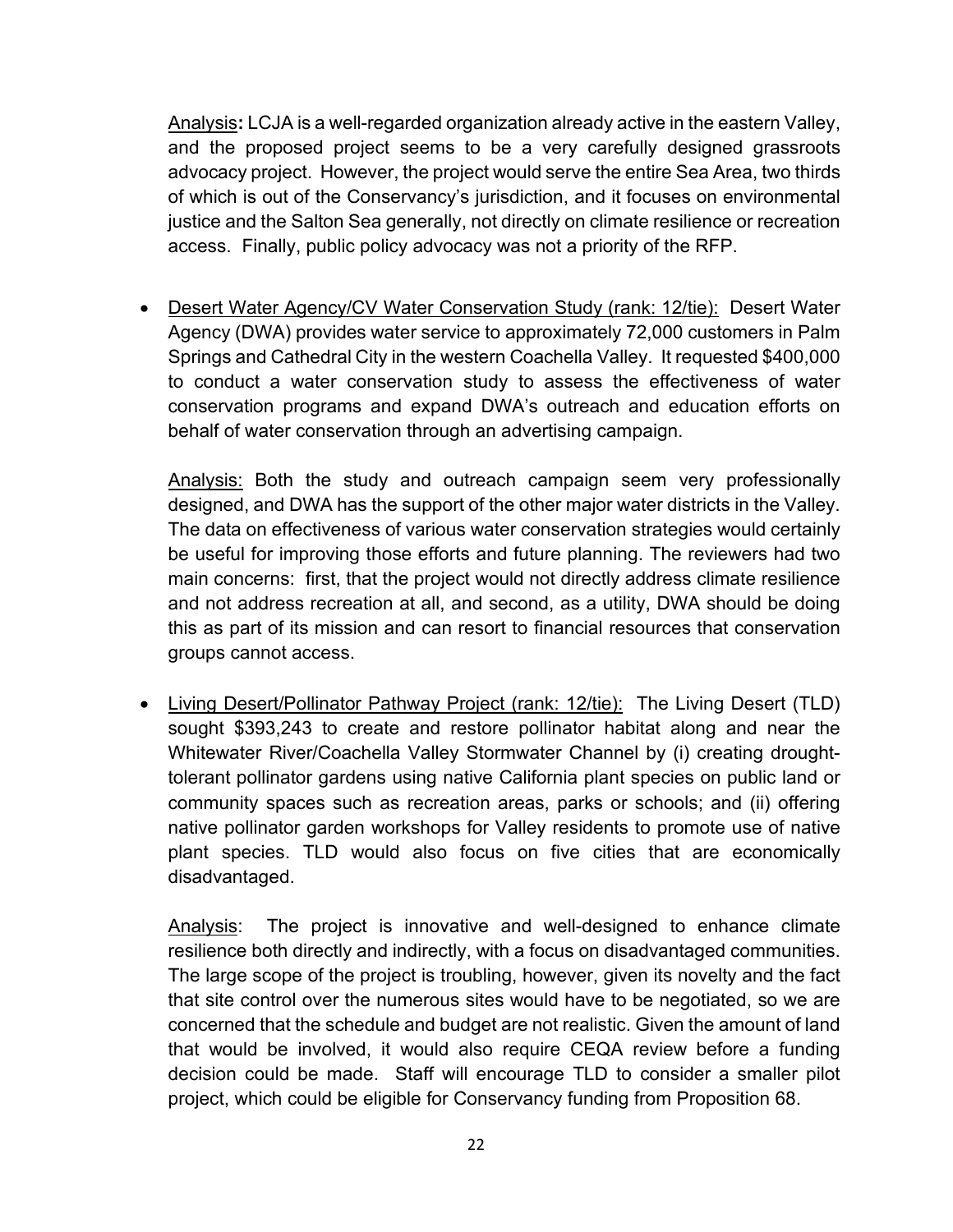• Water Foundation/Salton Sea Partnership Support (rank: 16/tie): The Sacramentobased Water Foundation, on behalf of the Salton Sea partnership, requested \$325,000 to develop organizational capacity to build resilience against climate change impacts and promote equitable access to outdoor recreational opportunities for under-resourced communities. The partnership is a network of organizations working on the Salton Sea (including Alianza CV, Audubon California, Comite Civico Del Valle, KDI, Sierra Club, Leadership Council and Pacific Institute) that seeks to work collaboratively to include affected communities in the Salton Sea decision making and advocacy.

Analysis: The proposal represents a well-crafted government relations program that would likely be very helpful to the partner organizations. However, public policy advocacy was not a priority of the RFP. Furthermore, the larger issues involved in Salton Sea policy would not contribute as directly to developing local capacity as would other applicants' projects.

• Living Desert/Capacity Building for Climate Change (rank: 16/tie): TLD applied for \$244,787 to implement a comprehensive staff development program to enhance its Conservation Department's project management capacity. The training would be focused on climate change projects, particularly those that serve economically disadvantaged communities, to allow TLD to expand its programs there.

Analysis: TLD has a large, professional staff and has been very effective in completing several projects with Conservancy funding. While this project would improve that capacity, reviewers thought that there are many other organizations who are far behind TLD in terms of staff capacity, and that TLD has other sources of funding which many groups do not have.

• Oswit Land Trust/Land Protection Division (rank: 16/tie): Oswit Land Trust (OLT) was formed in 2016 as part of the successful campaign to preserve Oswit Canyon. It has since grown into a land trust working to continue protecting wildlife habitat and preserving unique, ecologically rich spaces, with a focus on lands outside CVMSHCP conservation areas. OLT requested \$400,000 to create a self-sufficient Land Protection Division by hiring a Land Protection Director, Funding/Development Director and Restoration/Preserve Manager.

Analysis: OLT has brought a great deal of energy and private resources to the conservation community in the last few years. The proposal's objectives match those of the CRCA, but most reviewers questioned the need for much of the work plan, which duplicates efforts made by existing conservation agencies; others were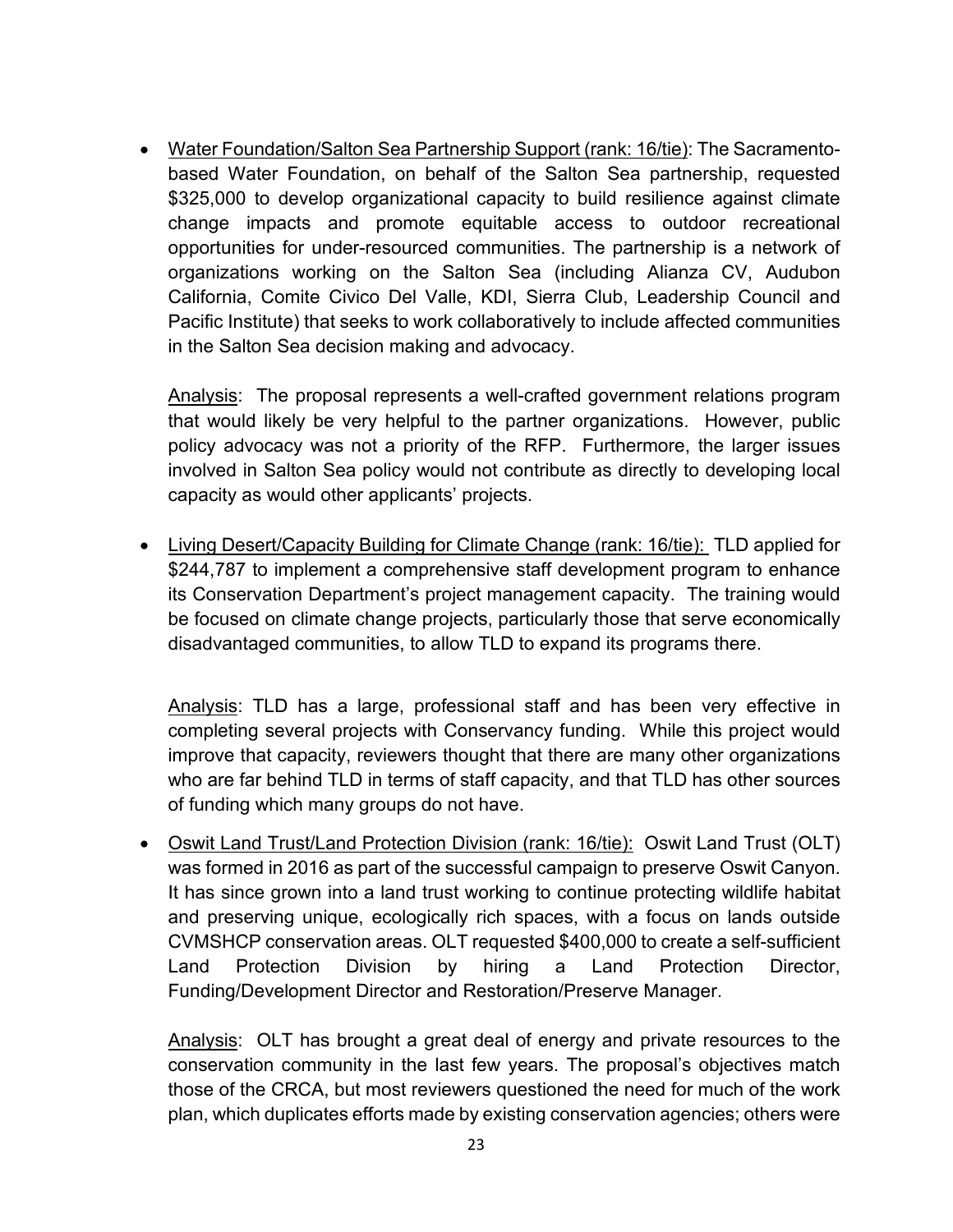concerned about how realistic the wide scope of OLT's work plan would be. In addition, the project was not targeted as directly to specific resilience or expanded access activities as were other applicants' projects. Staff will encourage OLT participate in a land management effort that CVMC, CVCC and CVDMRCA are discussing.

• ShumwayRanch.org/Program and Operational Capacity Building (rank: 19): Shumway Ranch.org (SRO) requested \$182,060 to support operational, capacitybuilding, planning, community engagement, and programmatic funding at the Ranch for the next two years.

Analysis: The project was very general and amounted to a request for operational funds, which SRO should be making more of an effort to raise from other sources. In addition, the proposal would not create new capacity directed toward resilience or expanded community access. Finally, reviewers were concerned that SRO's mission is too broad and not sufficiently concentrated on conservation endeavors.

• CV Innovative Research Institute/Kenaf Proof of Concept Demonstration Project (rank: 20). CVIR is a nonprofit agricultural technology center that requested \$150,000 for a project to demonstrate the value of creating a new sustainable agricultural crop (kenaf) that could be cultivated in the Coachella Valley and bring economic benefits to small family farms. Kenaf is a type of industrial hemp that is water efficient, whose growth supports carbon sinks, and which can be used in many commercial products.

Analysis: The project is interesting and is focused on climate resilience, but it does not expand capacity of the conservation or recreation communities here. Most significantly, reviewers thought that it would take a very significant investment by the agricultural community to create the kind of paradigm change that would be needed to meaningfully affect the Valley's environmental condition or its economy, and questioned where our small amount of funding could jump start that.

#### **RECOMMENDATION**

Staff seeks comments and direction from the board.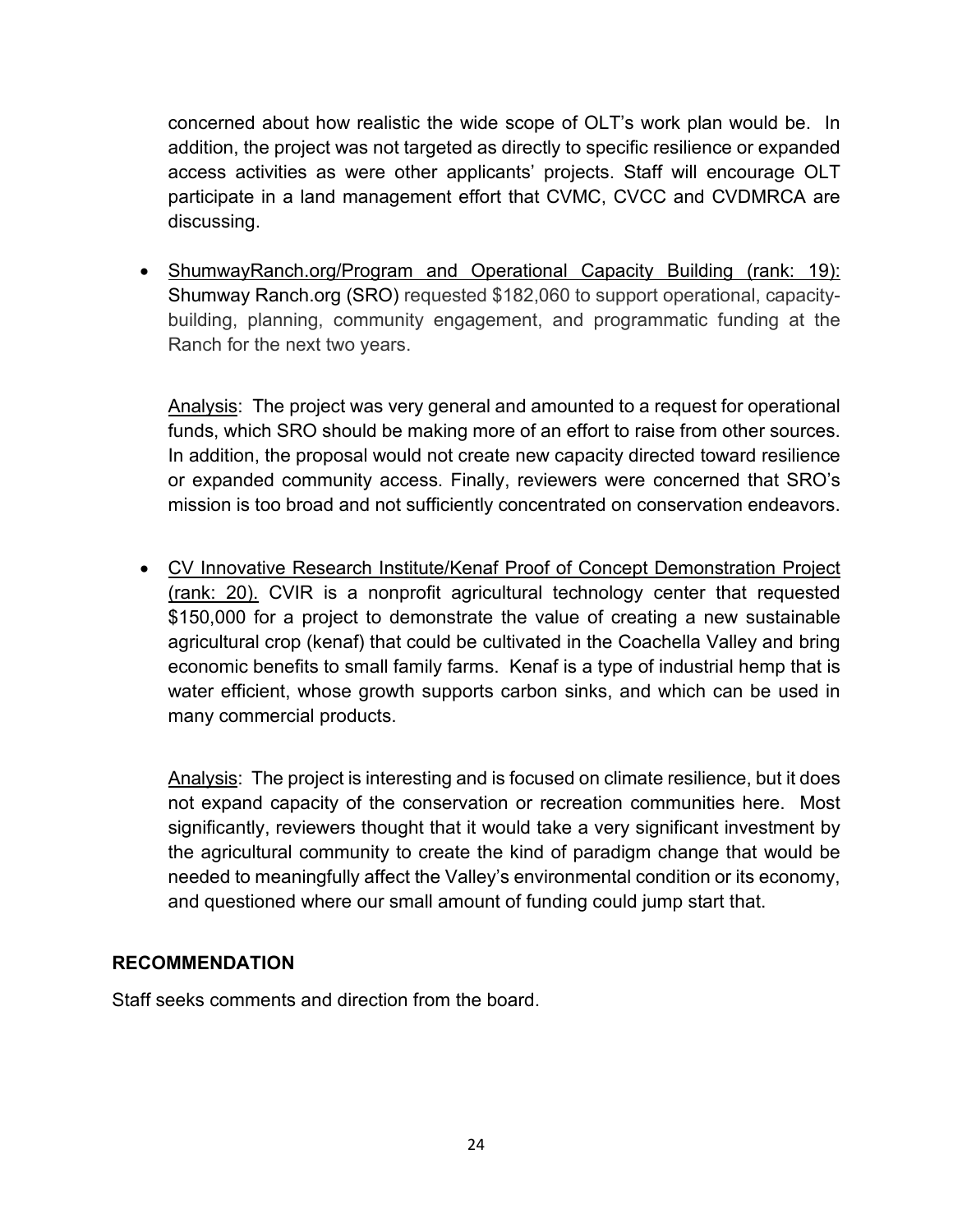## **ATTACHMENT 4 – March 14, 2022**

**Agenda Item 5.3** Adoption of Resolution 2022-03 Approving a Climate Resilience & Community Access Program Local Assistance Grant to Kounkuey Design Initiative Inc. for its Juntos al Aire Libre Project.

#### **BACKGROUND**

Last year the Conservancy launched its Climate Resilience & Community Access grant program (CRCA) to support projects that enhance desert resilience to climate change and foster conservation of the desert as a carbon sink, promote equity in access to outdoor recreation throughout the Valley or improve natural resources management on existing conservation lands. An RFP was issued November 8, 2021, with responses due by February 11, 2022.

#### **PROJECT DESCRIPTION**

Kounkuey Design Initiative, Inc. (KDI) has requested funding for its Juntos al Aire Libre Project (the Project). With the grant, KDI would seek to bridge the divide between Eastern Coachella Valley (ECV) residents and outdoor recreational spaces.

For the last 20 months, KDI and Alianza Coachella Valley (Alianza) have led a CVMCfunded community engagement process, in partnership with residents of Mecca and North Shore, to establish a collective vision for a future rooted in equitable access to outdoor recreation, environmental justice, and sustainability. *Juntos al Aire Libre*  (meaning "Outdoors Together") promises to move the region closer to translating this vision into a reality. This Project is the next phase in KDI's ongoing work to bridge the gap between outdoor recreational sites and ECV residents by rendering the region's public spaces more accessible, culturally relevant, and productive.

The Project will tap into KDI's existing networks of local productive public spaces through three interrelated components: 1) a Youth Leadership Academy that will foster advocacy skills, open new economic and educational opportunities, and create a connection to community outdoors spaces; 2) new programming devised through KDI's participatory engagement process that will be housed at Nuestro Lugar Park, Oasis del Desierto Park, and the Salton Sea State Recreation Area; and 3) the design and fabrication of a Mobile Environmental Access and Education Hub that can serve as a catalyst for programming at public spaces throughout the ECV.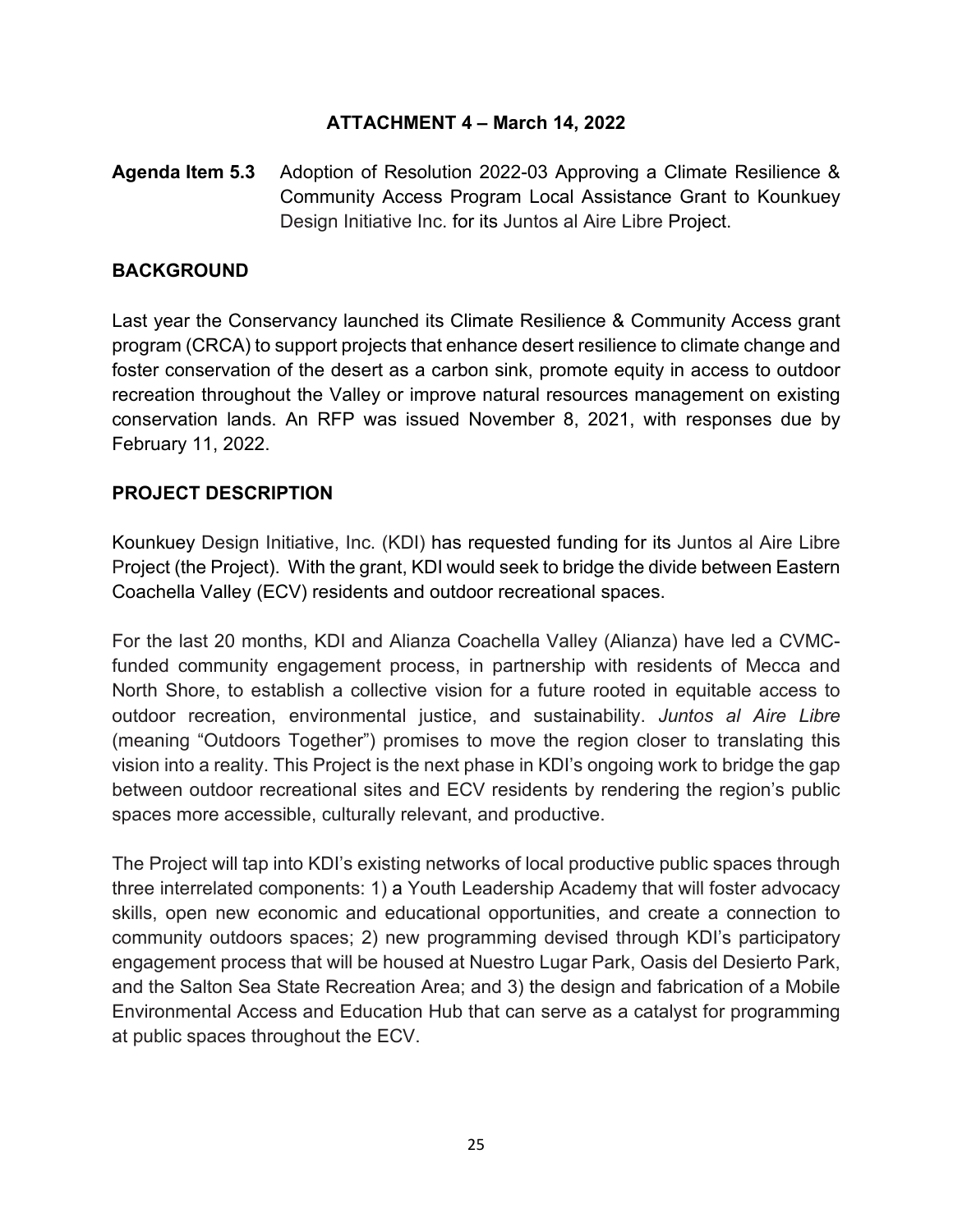Total cost of the Project is \$370,000.00, with KDI seeking \$310,000.00 from the Conservancy; the remainder will be provided through matching funds from KDI. The Project is scheduled to last two years.

## **ANALYSIS**

The Project meets the objectives of the CRCA program because it specifically supports the key program objective to promote equity in access to outdoor recreation throughout the Valley. Additionally, it addresses the Conservancy's strategic objective to expand access to recreational and educational programs that showcase the wildlife, scenic and cultural resources of the Coachella Valley as well as the objective to promote sustainability and climate change adaptability within the desert and surrounding mountain area.

# **PROGRAM AND LEGAL REQUIREMENTS**

Staff is proposing a grant of \$310,000.00 for the Project. KDI has agreed to comply with all programmatic requirements of the CRCA and will be required to enter into a grant agreement to that end.

## **CEQA COMPLIANCE**

The Project, which consists of programming, staff work, planning and outreach and the purchase of materials, does not constitute a "project" as defined by CEQA Guideline 15378 as it has no potential for physical impacts on the environment.

## **STAFF RECOMMENDATION**

Staff recommends approving a Climate Resilience and & Community Access Program Local Assistance Grant to KDI for its Juntos al Aire Libre Project.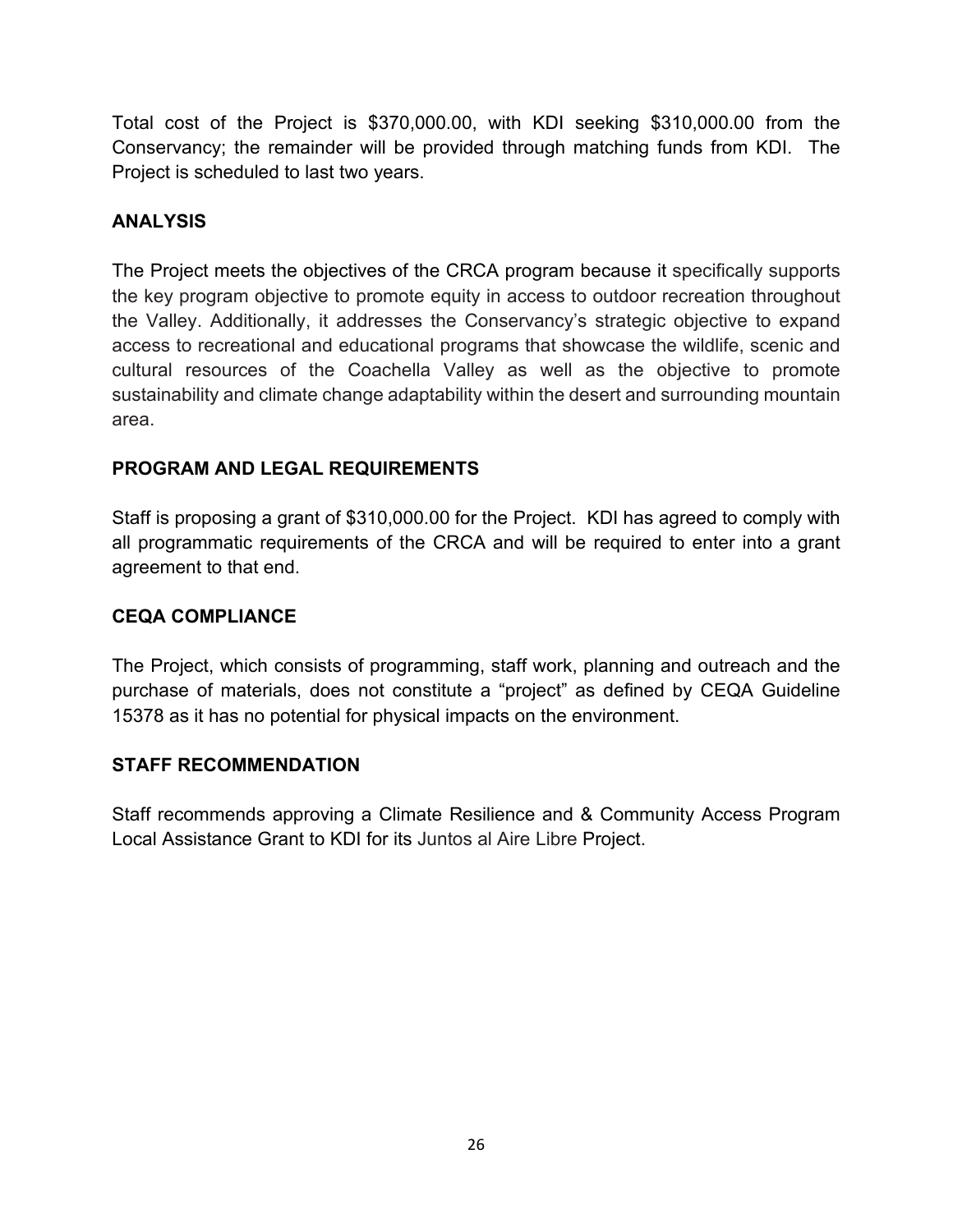#### **RESOLUTION 2022-03 OF THE GOVERNING BOARD OF THE COACHELLA VALLEY MOUNTAINS CONSERVANCY ADOPTED IN REGULAR SESSION MARCH 14, 2022**

#### **APPROVING A CLIMATE RESILIENCE & COMMUNITY ACCESS PROGRAM LOCAL ASSISTANCE GRANT TO KOUNKUEY DESIGN INITIATIVE INC. FOR ITS JUNTOS AL AIRE LIBRE PROJECT**

**WHEREAS**, Public Resources Code Section 33501 created the Coachella Valley Mountains Conservancy for the purpose, among other things, of acquiring and holding, in perpetual open space, mountainous lands surrounding the Coachella Valley and natural community conservation lands, and to provide for the protection of natural and cultural resources and the public's enjoyment thereof; and

**WHEREAS**, Public Resources Code Section 33601(e) provides that the Conservancy may "in order to further the conservancy's purposes as set forth in Section 33501, award grants to cities, counties, resource conservation districts, or nonprofit organizations…."; and

**WHEREAS**, the Conservancy received an allocation of general funds in the FY 21-22 State Budget to support its Climate Resilience & Community Access Grant Program (CRCA); and

**WHEREAS**, on November 8, 2021, the Conservancy issued a Request for Proposals for projects that are eligible for funding under the CRCA; and

**WHEREAS**, Kounkuey Design Initiative, Inc. (KDI) is a nonprofit organization qualified as exempt under Section 501(c)(3) of the Internal Revenue Code of 1954, and is therefore eligible to receive funding from the Conservancy; and

**WHEREAS**, KDI has requested a grant in the amount of \$310,000.00 for its Juntos al Aire Libre which has three components: 1) a Youth Leadership Academy that will foster advocacy skills, open new economic and educational opportunities, and create a connection to community outdoors spaces; 2) new programming devised through KDI's participatory engagement process that will be housed at Nuestro Lugar Park, Oasis del Desierto Park, and the Salton Sea State Recreation Area determined; and 3) the design and fabrication of a Mobile Environmental Access and Education Hub that can serve as a catalyst for programming at public spaces throughout the ECV (collectively, the Project); and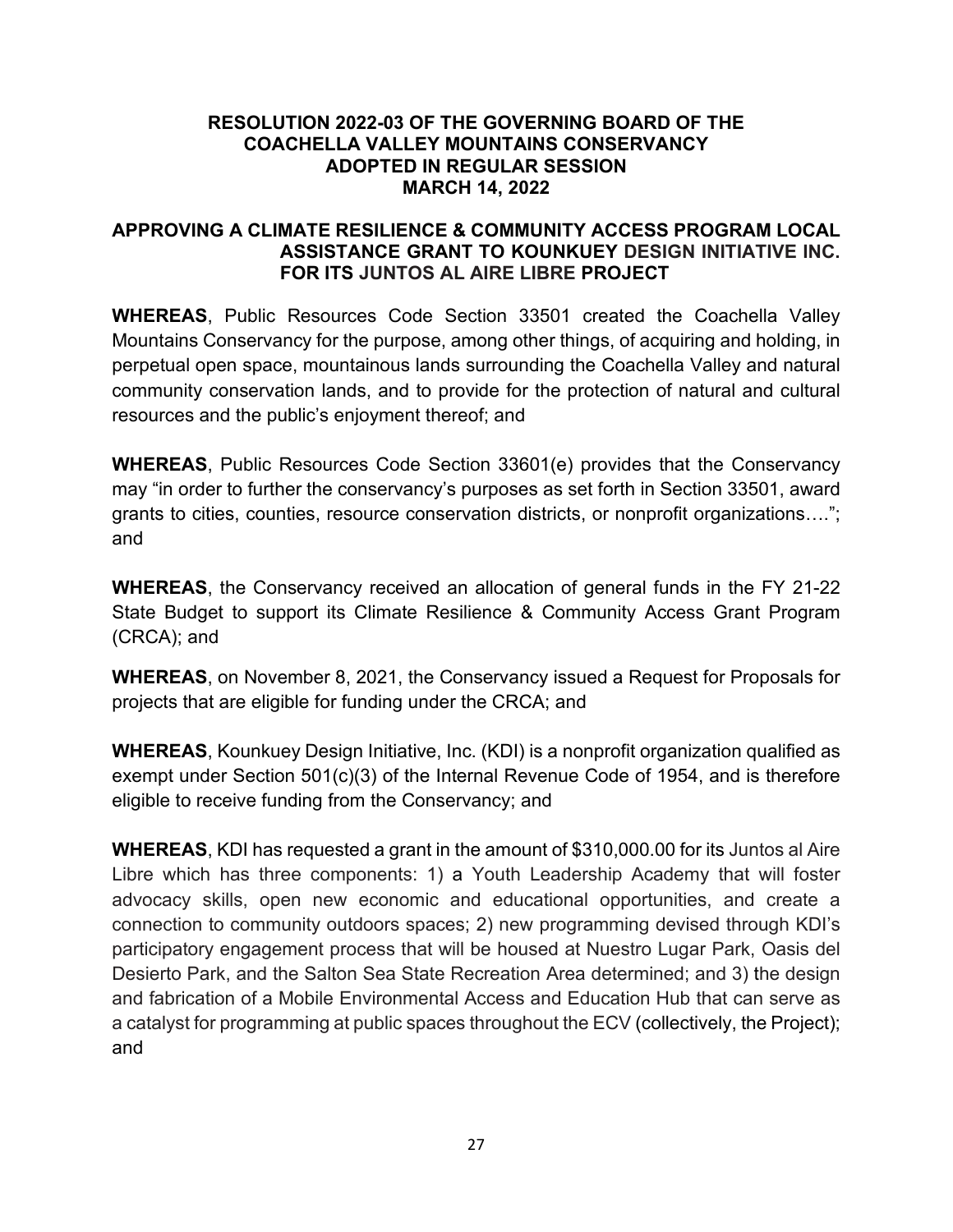**WHEREAS**, the Project would meet the objectives of the CRCA and the Conservancy's mission by expanding access to recreational and educational programs that showcase the wildlife, scenic and cultural resources of the Coachella Valley and by promoting sustainability and climate change adaptability within the desert and surrounding mountain areas and is therefore an eligible use of CRCA funds; and

**WHEREAS**, it is in furtherance of the Conservancy's purposes as established in Public Resources Code section 33501; and

**WHEREAS**, the Conservancy wishes to authorize a local assistance grant to KDI for the Project; and

**WHEREAS**, the Project does not constitute a "project" as defined by CEQA Guideline 15378 as it has no potential for physical impacts on the environment; and

**NOW, THEREFORE,** be it resolved in regular session of the Governing Board of the Coachella Valley Mountains Conservancy that the Board finds and determines that the Project meets the objectives of the CRCA; and

**BE IT FURTHER RESOLVED** that the Board approves a local assistance grant to KDI (Grantee) in an amount not to exceed \$310,000.00 for the Project; and

**BE IT FURTHER RESOLVED** that a condition of the grant is that the Grantee shall enter into a CRCA Local Assistance Grant Agreement with the Conservancy, which shall contain provisions requiring the following:

- 1. That the Grantee will agree to defend, indemnify, and hold harmless the Conservancy and the State of California, its contractors, officers, directors, agents or employees against any and all claims, liability, demands, damages, debts, judgments, costs, or expenses, including reasonable attorney's fees, arising out of or in any way connected to the Grantee's actions, omissions, or other conduct relating in any way to this agreement and the activities funded by the Planning Grant, including, but not limited to, any such losses, damages, or expenses arising out of (a) loss of or damage to property, and (b) injury to or death of persons;
- 2. That the Grantee must complete the work contemplated by the Planning Grant no later than June 30, 2024, unless the Conservancy agrees in writing to an extension.
- 3. That should the Grantee violate the Grant Agreement in any material way, and fail to cure such violation upon written notice from the Conservancy as provided in the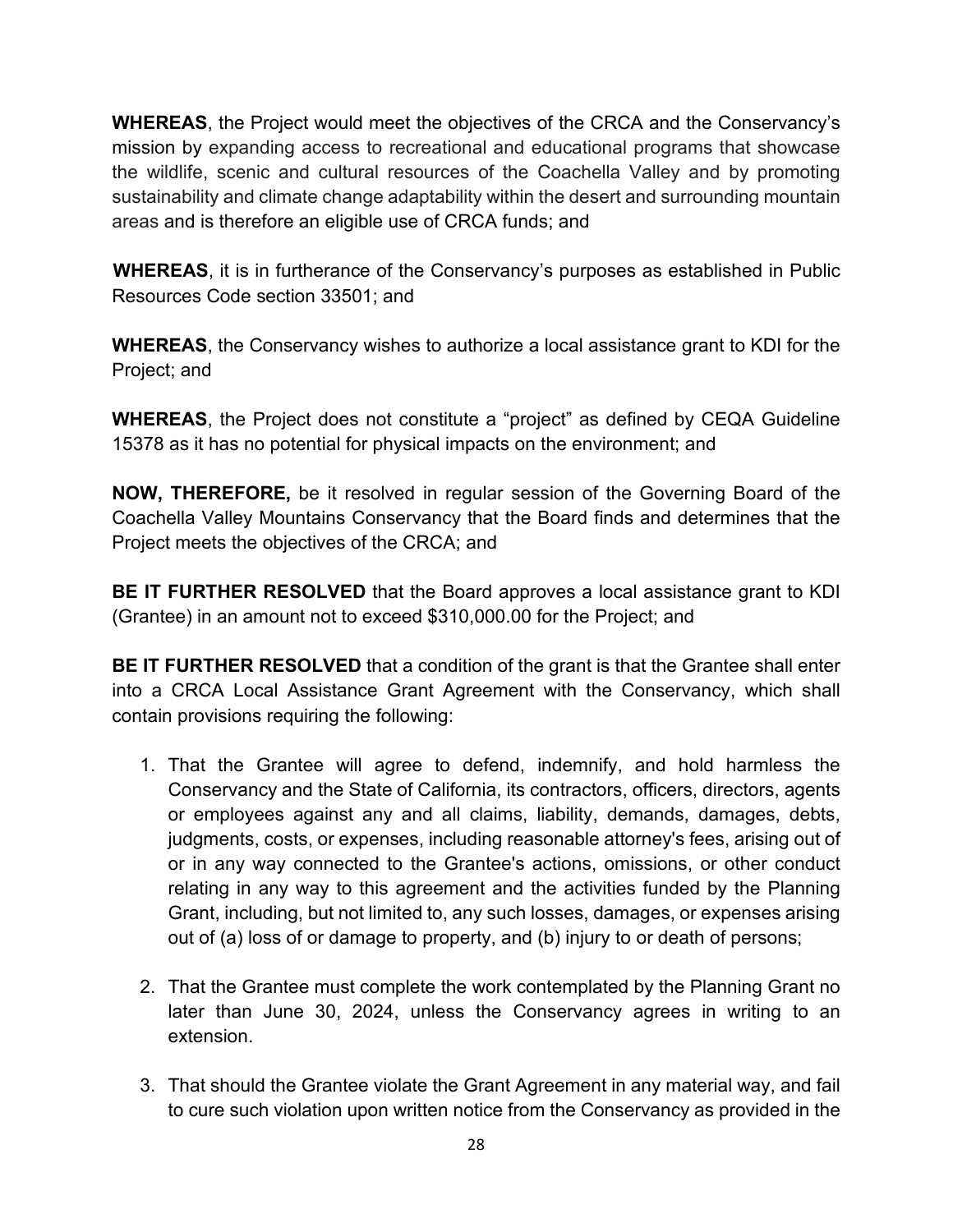Grant Agreement, the Grantee shall reimburse the Conservancy for the full amount of the Grant within thirty (30) days of a written demand from the Conservancy to do so;

- 4. That the Grantee shall maintain accounting records of how the grant sum was spent for a period of three years and shall make such records available for inspection by the Conservancy or the Department of Finance upon request by either agency;
- 5. That the Conservancy shall review and approve all material changes to the work contemplated by the Grant as described in the grant application prior to their implementation; and
- 6. Grantee will cause work on the Project to be commenced within a reasonable time after receipt of notification from the Conservancy that funds have been approved and that the project will be completed with reasonable diligence. If applicant cannot submit its first invoice for reimbursement to the Conservancy by one year from the date of the agreement, applicant will submit a statement of project progress appropriate to the project that provides real assurances that the project will be completed prior to the completion date. All final invoices for payment shall be submitted to the Conservancy within ninety (90) days of the completion date.

**BE IT FURTHER RESOLVED** that the Board hereby authorizes its Executive Director, or in his absence the Board Chair, to execute any and all documents necessary to effect the grant.

**PASSED, APPROVED, AND ADOPTED** at a regular meeting of the Coachella Valley Mountains Conservancy Governing Board, held on this 14th day of March 2022, by the following vote, to wit:

**AYES:** 

**NOES:** 

**ABSTENTIONS:** 

**ABSENT:**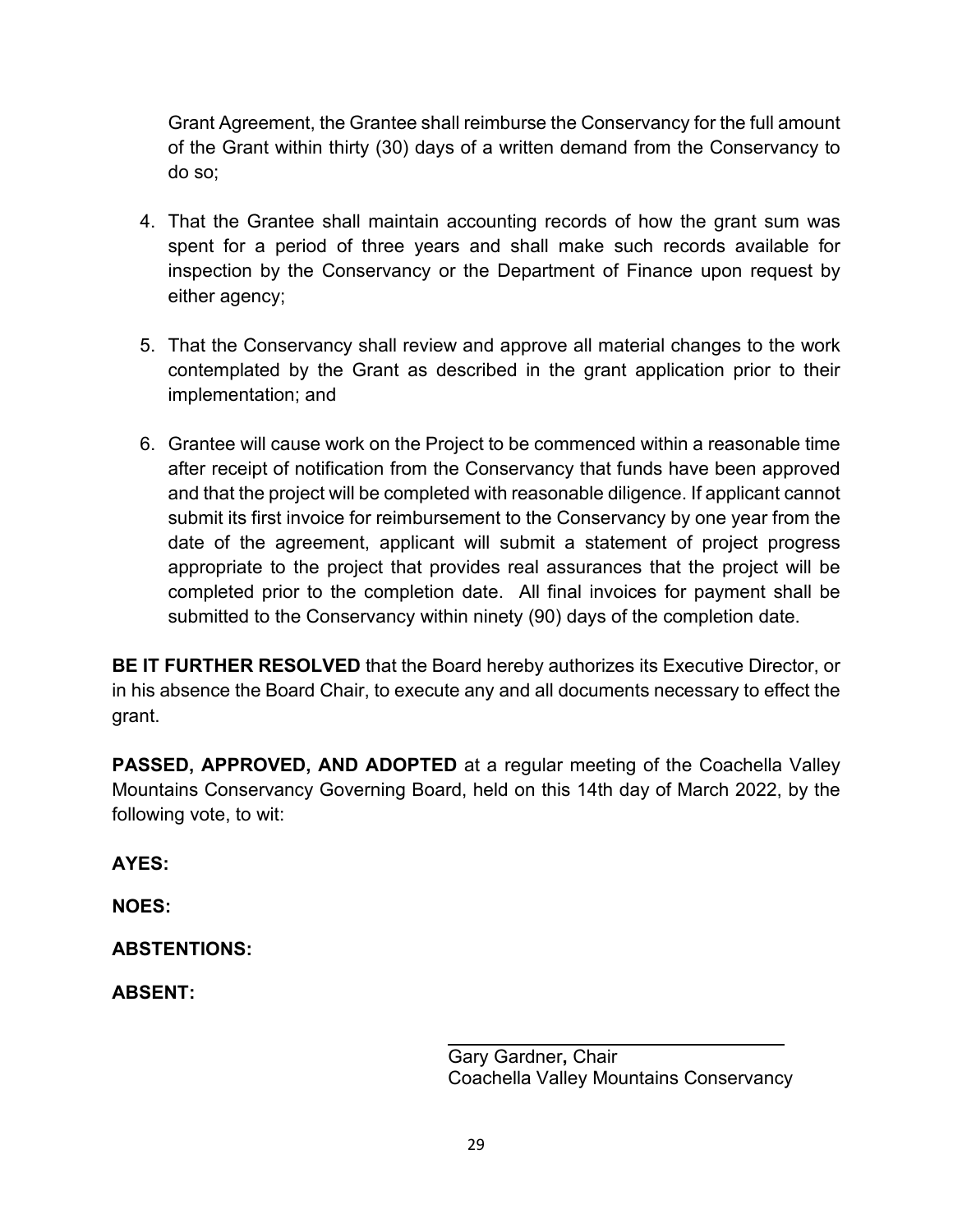## **ATTACHMENT 5 – March 14, 2022**

**Agenda Item 5.4** Adoption of Resolution 2022-04 Approving a Climate Resilience & Community Access Program Local Assistance Grant to the Southern California Mountains Foundation for its UCC Coachella Valley Project.

#### **BACKGROUND**

Last year the Conservancy launched its Climate Resilience & Community Access grant program (CRCA) to support projects that enhance desert resilience to climate change and foster conservation of the desert as a carbon sink, promote equity in access to outdoor recreation throughout the Valley or improve natural resources management on existing conservation lands. An RFP was issued November 8, 2021, with responses due by February 11, 2022.

#### **PROJECT DESCRIPTION**

The Southern California Mountains Foundation (SCMF) has requested funding for its Urban Conservation Corps - Coachella Valley project. SCMF developed the United Conservation Corps (UCC) in San Bernardino County, which has been very successful there and has also provided assistance to numerous Coachella Valley projects. With this grant, SCMF would fund a new professional senior director position that would implement the SCMF UCC strategic plan to create the Coachella Valley UCC and launch a new science-based desert conservation UCC Climate Corps program (the Project).

The Project consists of several components. The new senior director will work to implement the proposed Coachella Valley Conservation Center to be located in the City of Coachella; the strategic plan for the Center was previously developed by SCMF with Proposition 68 funding from the Conservancy. That work will include coordinating the real estate, entitlement, design and construction aspects of the Center. Separate from that, this funding would support a new science-based desert conservation UCC Climate Corps program that train over 30 youth from Eastern Coachella Valley (ECV) to become UCC Climate Corps members, and then support up to 50 work projects in conjunction with conservation partners around the Valley.

Conservation corps services are in huge demand by existing conservation agencies in the Coachella Valley – in fact many of CVMC's projects have run behind schedule because of the lack of works. The new ECV corps member would be trained and they be available for projects such as maintaining recreational trails, restoring desert habitat, litter abatement, invasive weed removal, establishing interpretative programs in recreational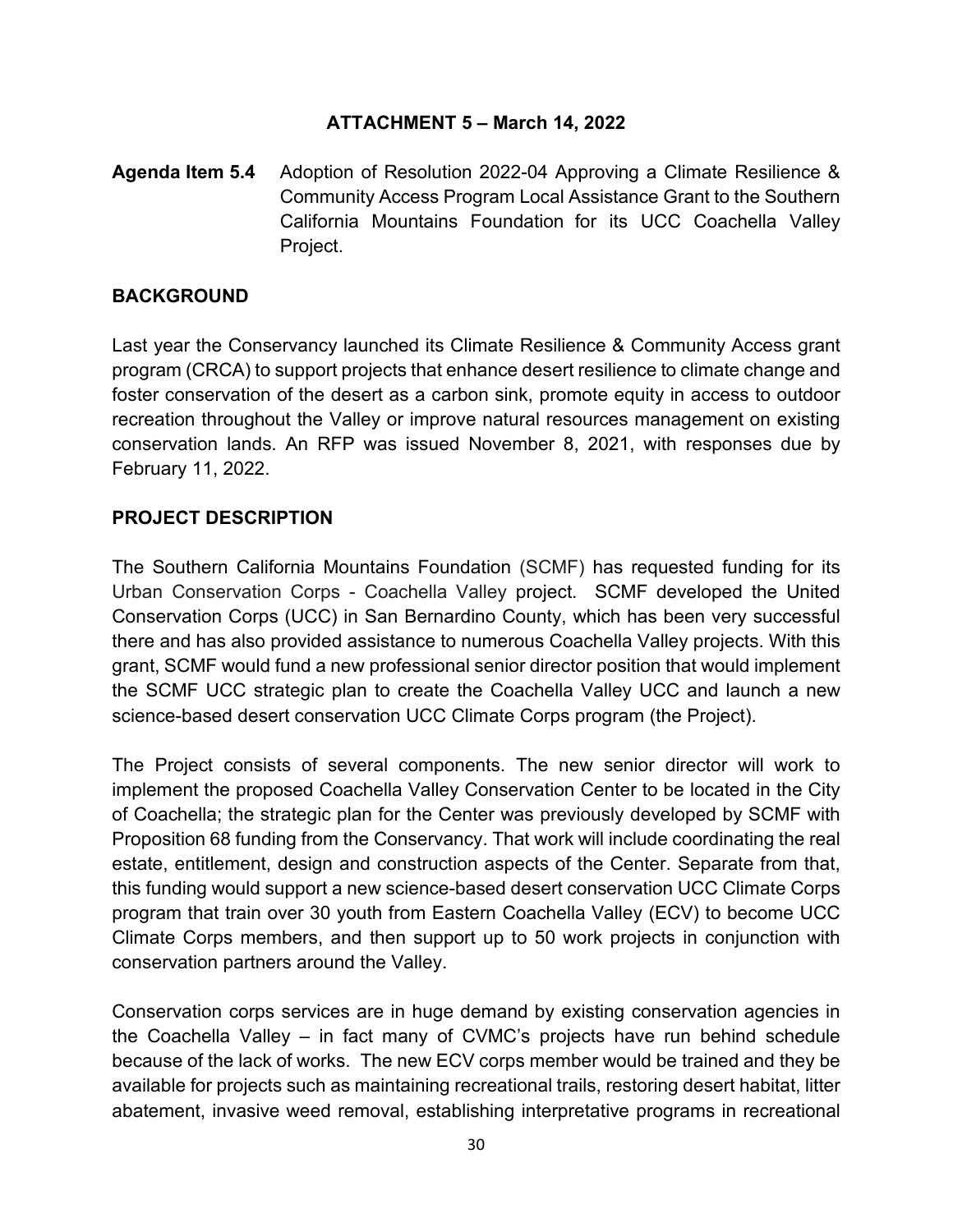areas, and mapping remote and hard to access land for potential threats to habitat and incompatible human activities that negatively impact conservation (e.g., illegal OHV or dumping). The Project would be designed to reach out to, and engage, ECV communities and support economic development there by employing local youth.

Total cost of the two-year Project is \$589,229.00, with SCMF seeking \$298,000.00 from the Conservancy; the remainder will be provided through matching funds already obtained by SCMF.

# **ANALYSIS**

The Project meets the objectives of the CRCA program because it will significantly improve the conservation community's capacity to manage conserved lands in the face of climate change and enhance habitat values though restoration, cleanup or other routine management or maintenance projects, develop new conservation leadership among young people in the ECV, expand environmental education and outdoor recreational opportunities and support a severely disadvantaged community by providing employment and training opportunities.

# **PROGRAM AND LEGAL REQUIREMENTS**

Staff is proposing a grant of \$298,000.00 for the Project. SCMF has agreed to comply with all programmatic requirements of the CRCA and will be required to enter into a grant agreement to that end.

# **CEQA COMPLIANCE**

The Project, which consists primarily of staff work, training, programming, planning and design work, does not constitute a "project" as defined by CEQA Guideline 15378 as it has no potential for physical impacts on the environment. Work done by corps members under this grant would be limited to activities that are categorically exempt from further review pursuant to CEQA Guidelines 15301 (c), (h) and (i) (maintenance or minor alteration of trails, native growth or wildlife habitat areas) and 15304 (minor alterations to land on officially designated wildlife areas).

# **STAFF RECOMMENDATION**

Staff recommends approving a Climate Resilience and & Community Access Program Local Assistance Grant to SCMF for its UCC Coachella Valley Project.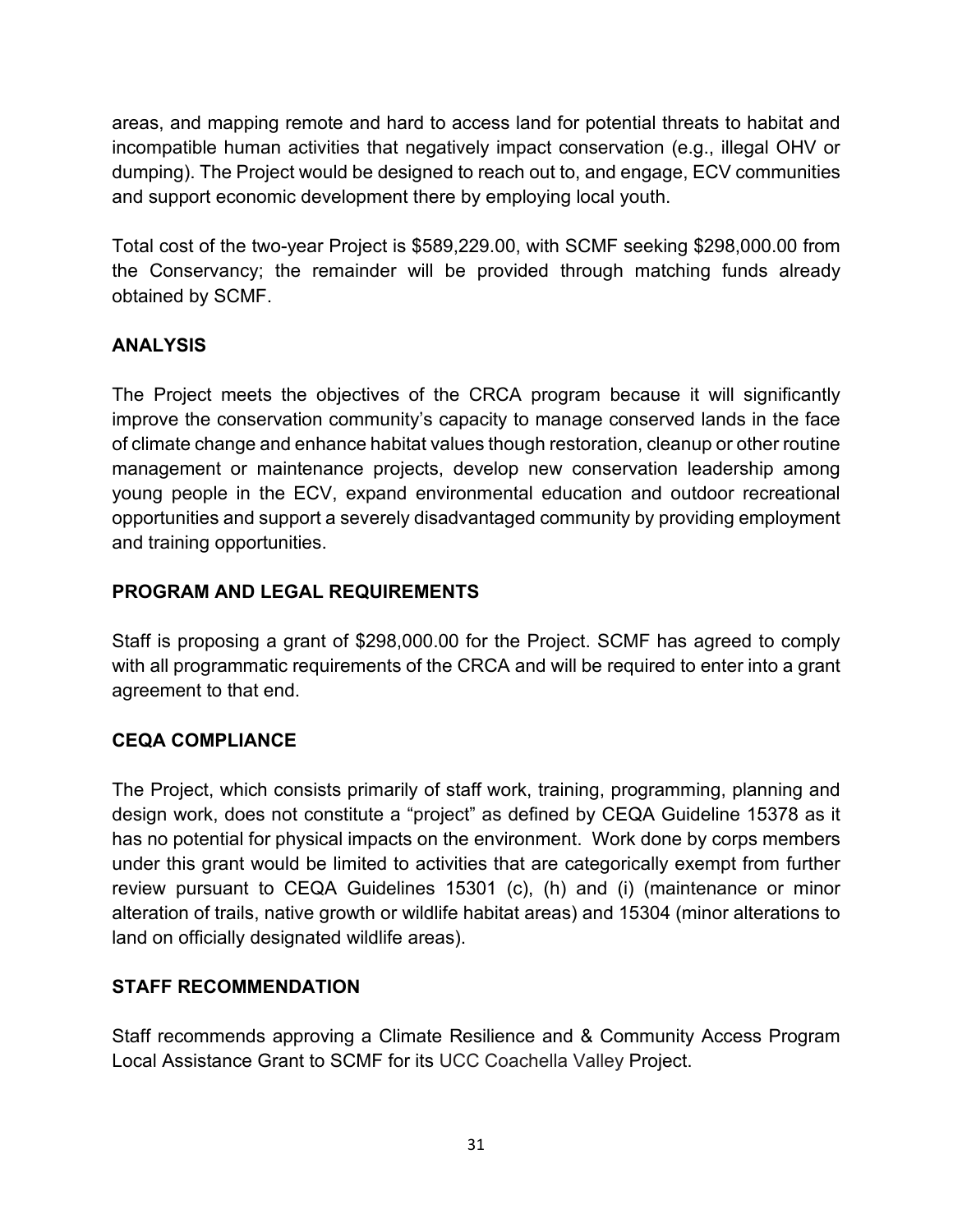#### **RESOLUTION 2022-04 OF THE GOVERNING BOARD OF THE COACHELLA VALLEY MOUNTAINS CONSERVANCY ADOPTED IN REGULAR SESSION MARCH 14, 2022**

#### **APPROVING A CLIMATE RESILIENCE & COMMUNITY ACCESS PROGRAM LOCAL ASSISTANCE GRANT TO THE SOUTHERN CALIFORNIA MOUNTAINS FOUNDATION FOR ITS URBAN CONSERVATION CORPS COACHELLA VALLEY PROJECT**

**WHEREAS**, Public Resources Code Section 33501 created the Coachella Valley Mountains Conservancy for the purpose, among other things, of acquiring and holding, in perpetual open space, mountainous lands surrounding the Coachella Valley and natural community conservation lands, and to provide for the protection of natural and cultural resources and the public's enjoyment thereof; and

**WHEREAS**, Public Resources Code Section 33601(e) provides that the Conservancy may "in order to further the conservancy's purposes as set forth in Section 33501, award grants to cities, counties, resource conservation districts, or nonprofit organizations…."; and

**WHEREAS**, the Conservancy received an allocation of general funds in the FY 21-22 State Budget to support its Climate Resilience & Community Access Grant Program (CRCA); and

**WHEREAS**, on November 8, 2021, the Conservancy issued a Request for Proposals for projects that are eligible for funding under the CRCA; and

**WHEREAS**, Southern California Mountains Foundation (SCMF) is a nonprofit organization qualified as exempt under Section 501(c)(3) of the Internal Revenue Code of 1954, and is therefore eligible to receive funding from the Conservancy; and

**WHEREAS**, SCMF has requested a grant in the amount of \$298,000.00 for its Urban Conservation Corps Coachella Valley (the Project); and

**WHEREAS,** the Project would support a new senior director to coordinate the development an Urban Conservation Corps Center in Coachella and separate undertake train young persons wishing to participate in corps programs and then coordinate their placement in projects of other conservation agencies; and

**WHEREAS**, the Project would meet the objectives of the CRCA and the Conservancy's mission by improving management of conserved lands and enhance habitat values though restoration, cleanup or other capital improvement projects and help to preserve biodiversity and natural resources, and improve access to environmental education and outdoor recreational opportunities and is therefore an eligible use of CRCA funds; and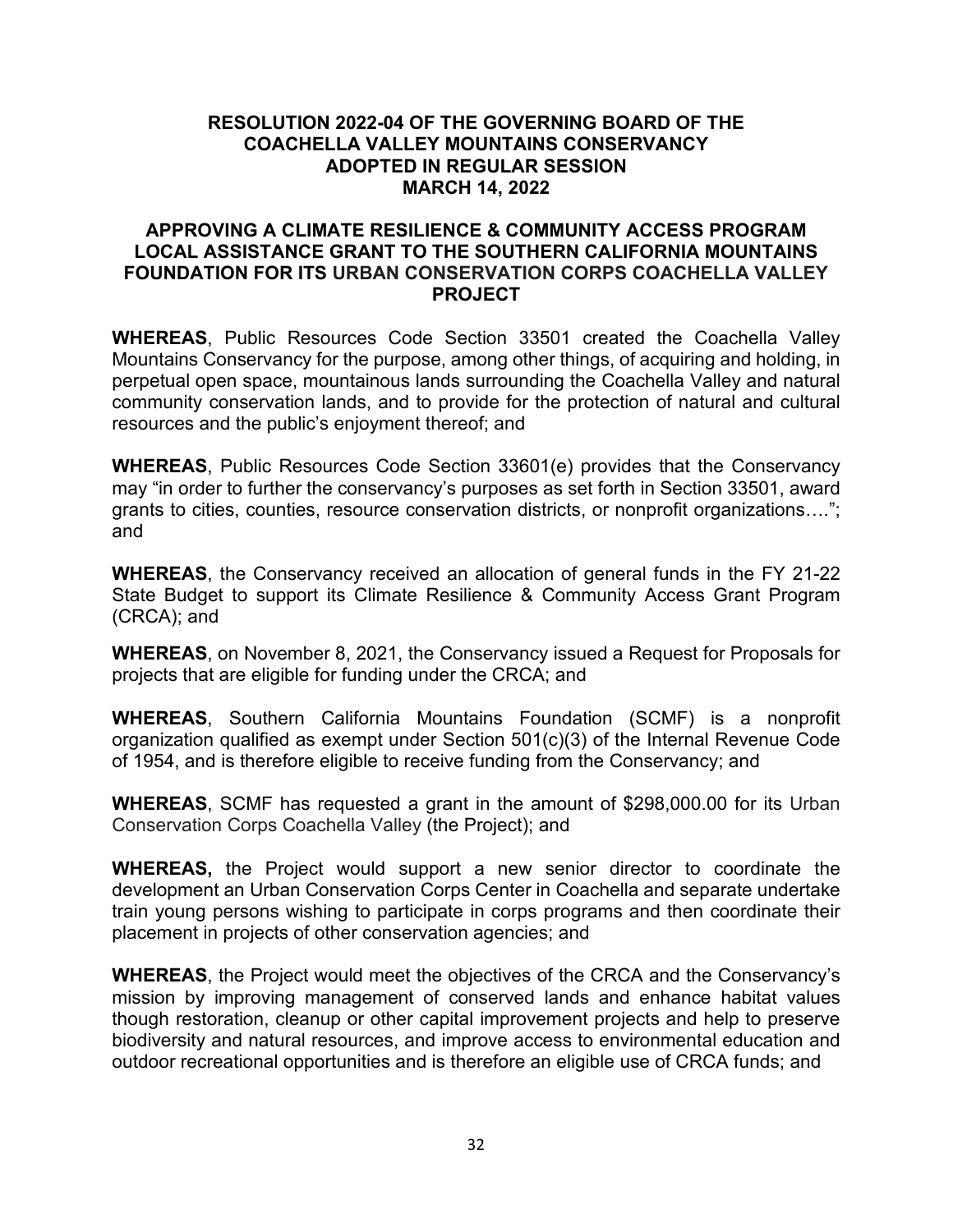**WHEREAS**, it is in furtherance of the Conservancy's purposes as established in Public Resources Code section 33501; and

**WHEREAS**, the Conservancy wishes to authorize a local assistance grant to SCMF for the Project; and

**WHEREAS**, the Project, which consists primarily of staff work, training, programming, planning and design work, does not constitute a "project" as defined by CEQA Guideline 15378 as it has no potential for physical impacts on the environment, and work done by corps members under this grant would be limited to activities that are categorically exempt from further review pursuant to CEQA Guidelines 15301 (c), (h) and (i) (maintenance or minor alteration of trails, native growth or wildlife habitat areas) and 15304 (minor alterations to land on officially designated wildlife areas); and

**NOW, THEREFORE,** be it resolved in regular session of the Governing Board of the Coachella Valley Mountains Conservancy that the Board finds and determines that the Project meets the objectives of the CRCA; and

**BE IT FURTHER RESOLVED** that the Board approves a local assistance grant to SCMF(Grantee) in an amount not to exceed \$298,000.00 for the Project grant; and

**BE IT FURTHER RESOLVED** that a condition of the grant is that the Grantee shall enter into a CRCA Local Assistance Grant Agreement with the Conservancy, which shall contain provisions requiring the following:

- 1. That the Grantee will agree to defend, indemnify, and hold harmless the Conservancy and the State of California, its contractors, officers, directors, agents or employees against any and all claims, liability, demands, damages, debts, judgments, costs, or expenses, including reasonable attorney's fees, arising out of or in any way connected to the Grantee's actions, omissions, or other conduct relating in any way to this agreement and the activities funded by the Planning Grant, including, but not limited to, any such losses, damages, or expenses arising out of (a) loss of or damage to property, and (b) injury to or death of persons;
- 2. That the Grantee must complete the work contemplated by the Planning Grant no later than June 30, 2024, unless the Conservancy agrees in writing to an extension;
- 3. That should the Grantee violate the Grant Agreement in any material way, and fail to cure such violation upon written notice from the Conservancy as provided in the Grant Agreement, the Grantee shall reimburse the Conservancy for the full amount of the Grant within thirty (30) days of a written demand from the Conservancy to do so;
- 4. That the Grantee shall maintain accounting records of how the grant sum was spent for a period of three years and shall make such records available for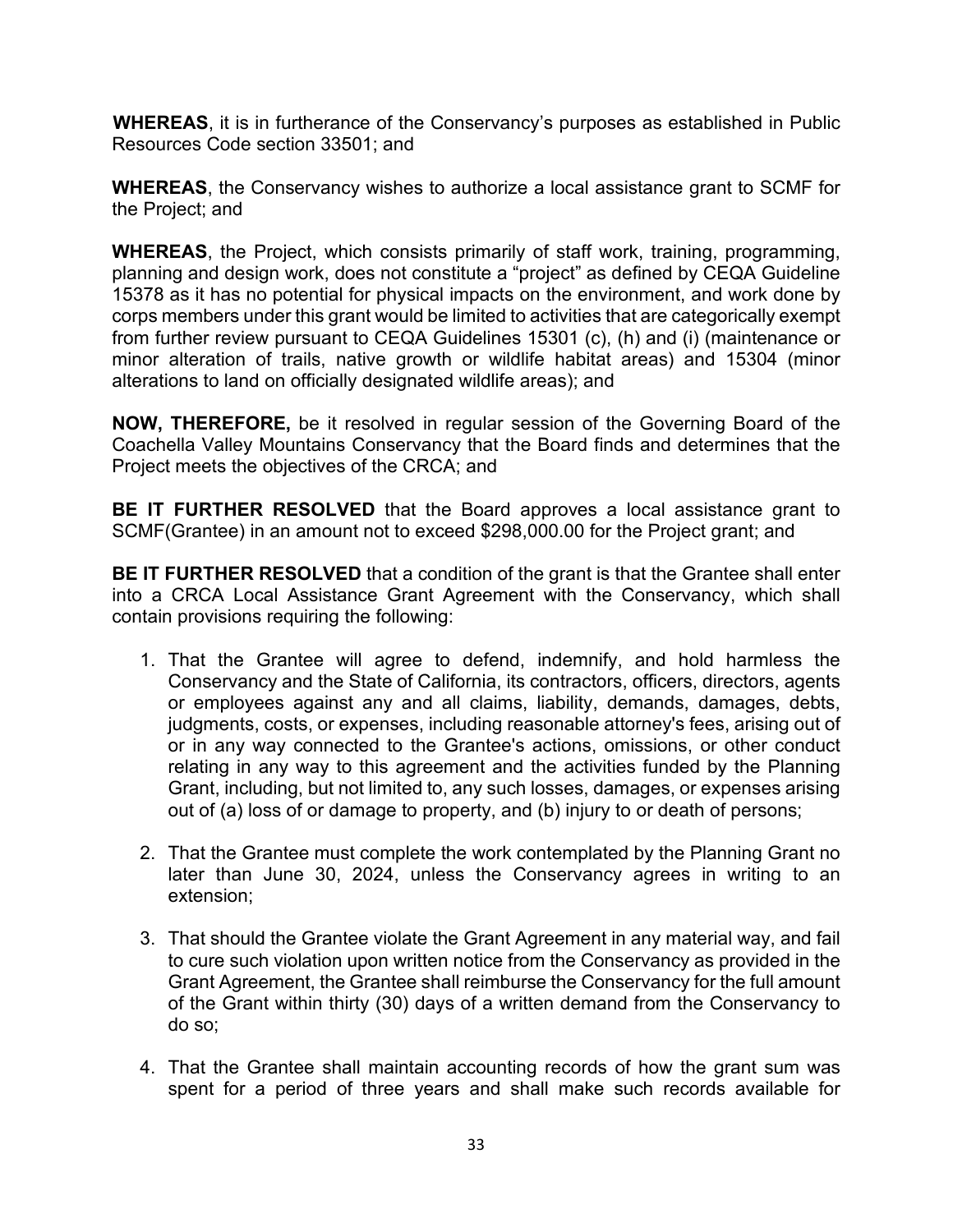inspection by the Conservancy or the Department of Finance upon request by either agency;

- 5. That the Conservancy shall review and approve all material changes to the work contemplated by the Grant as described in the grant application prior to their implementation; and
- 6. Grantee will cause work on the Project to be commenced within a reasonable time after receipt of notification from the Conservancy that funds have been approved and that the project will be completed with reasonable diligence. If applicant cannot submit its first invoice for reimbursement to the Conservancy by one year from the date of the agreement, applicant will submit a statement of project progress appropriate to the project that provides real assurances that the project will be completed prior to the completion date. All final invoices for payment shall be submitted to the Conservancy within ninety (90) days of the completion date.

**BE IT FURTHER RESOLVED** that the Board hereby authorizes its Executive Director, or in his absence the Board Chair, to execute any and all documents necessary to effect the grant.

**PASSED, APPROVED, AND ADOPTED** at a regular meeting of the Coachella Valley Mountains Conservancy Governing Board, held on this 14th day of March 2022, by the following vote, to wit:

**AYES:** 

**NOES:**

**ABSTENTIONS:** 

**ABSENT:** 

Gary Gardner**,** Chair Coachella Valley Mountains Conservancy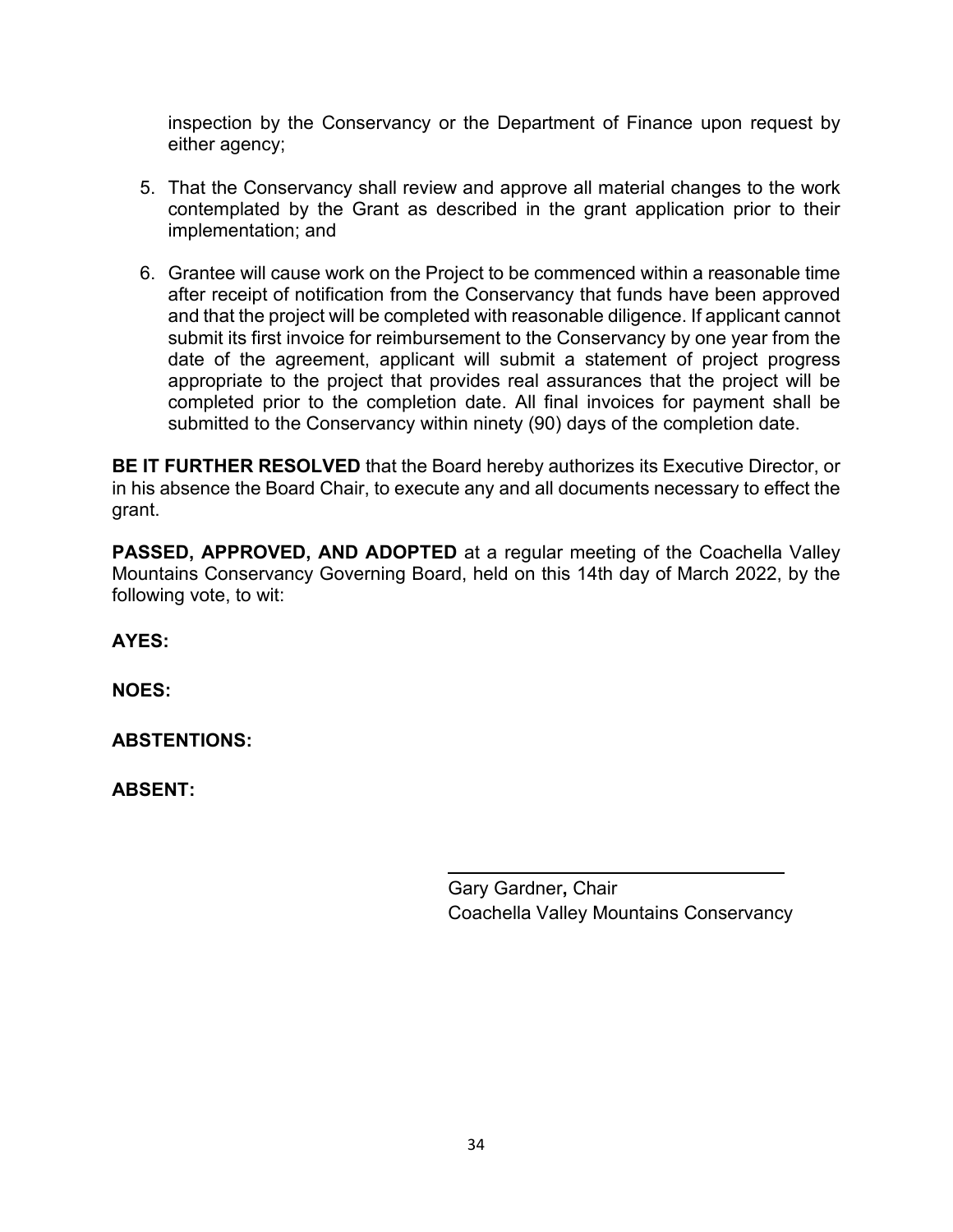#### **ATTACHMENT 6 – March 14, 2022**

**Agenda Item 5.5** Adoption of Resolution 2022-05 Approving a Climate Resilience & Community Access Program Local Assistance Grant to the University of California, Riverside for its Coachella Valley Desert Climate Resilience Initiative Project.

#### **BACKGROUND**

Last year the Conservancy launched its Climate Resilience & Community Access grant program (CRCA) to support projects that enhance desert resilience to climate change and foster conservation of the desert as a carbon sink, promote equity in access to outdoor recreation throughout the Valley or improve natural resources management on existing conservation lands. An RFP was issued November 8, 2021, with responses due by February 11, 2022.

## **PROJECT DESCRIPTION**

The Center for Conservation Biology at the University of California, Riverside (UCR) has requested funding for its Coachella Valley Desert Climate Resilience Initiative Project to expand the availability of scientific expertise to the conservation community, facilitate community engagement that promotes native plant communities, climate change and carbon sequestration actions in the desert, and build equity among communities to promote engagement with nature across the Coachella Valley (the Project).

While it is well known that the desert region stores a large reservoir of carbon in its soils, how that can best be preserved in the Coachella Valley is a topic we are only beginning to address. Actions such as removal of invasive species, prevention of further surface disturbance and planting of certain native species can promote carbon sequestration. The Project consists of a new applied research program to improve the knowledge about the climate resilience of the local desert ecological communities and accessibility of ecosystem services to the community, and then identify priorities for investments in land resources.

UCR will work closely with active land management agencies like CVCC, CVMC, the Friends of the Desert Mountains and others in the process, so that information from ongoing land management work can inform the Project. UCR will investigate and identify which areas in the Valley will be most exposed to climate change, or by contrast, which act as important refugia for carrying biodiversity into the future. As part of this process, the Project will identify species and habitats sensitive to climate changes and assess carbon stocks within the Coachella Valley in the context of global greenhouse gas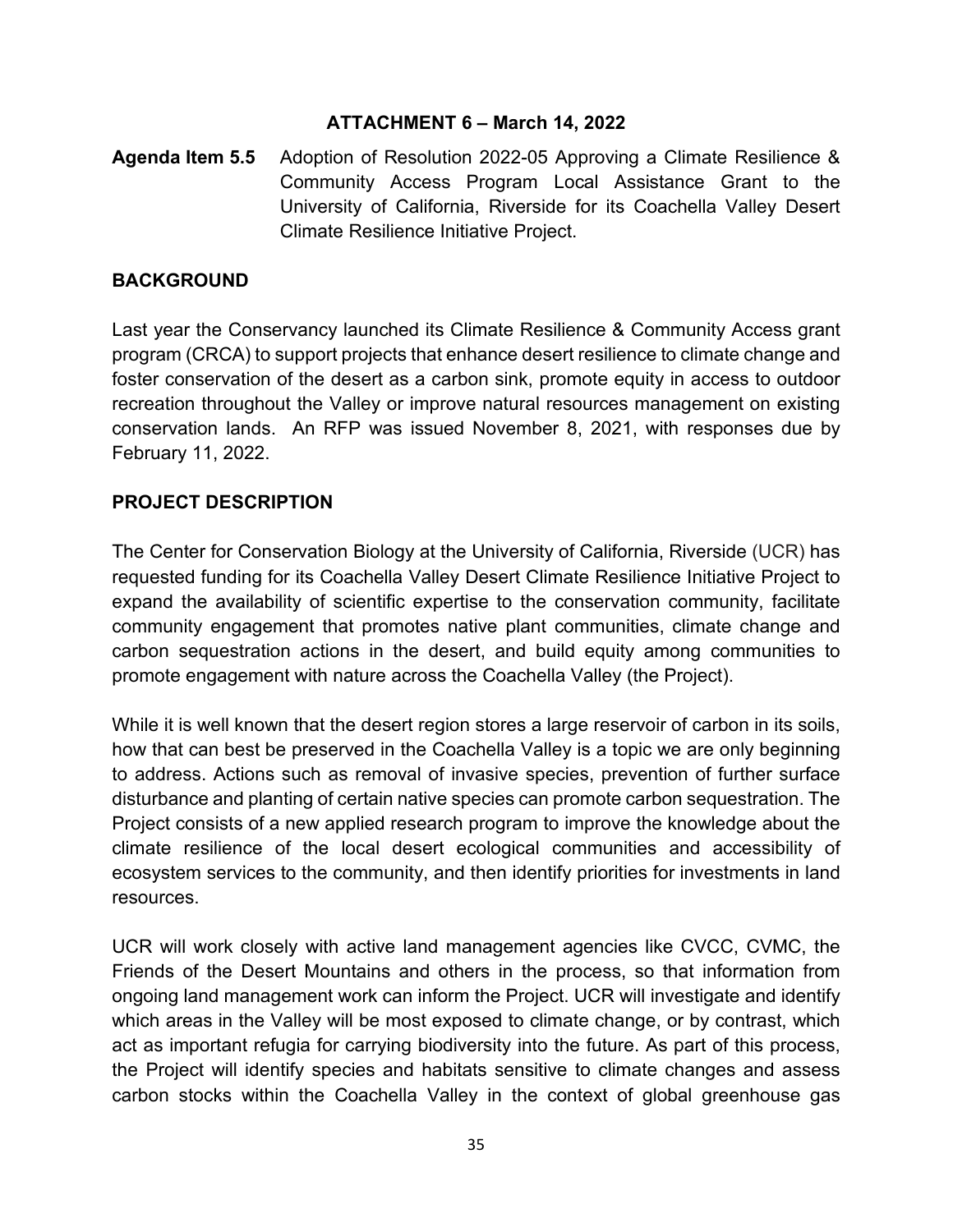concentrations. From the data UCR will create a science-based tool that will provide support for decisions on sustainable land management with an understanding of capacity and how to enhance resilience and the distribution of carbon stocks within the region. This data can in turn be used to prioritize land acquisitions and restoration or similar undertakings.

UCR will also coordinate with partner agencies to assist with determining whether the study areas currently used for outdoor recreation by underserved communities are resilient to climate change and improve connections between scientific researchers and the public. The tool produced by the Project will be shared within the community and featured at several climate resilience workshops in the Valley to help build a community that is resilient to climate change and is interested in future projects that involve the community. UCR will provide mentoring and other opportunities for students from underserved communities as part of the Project with the goal of creating a pipeline in to future scientific or conservation-oriented careers.

UCR is seeking \$398,000.00 from the Conservancy. UCR is waiving, and therefore contributing in-kind, its significant amount of indirect costs (up to 50% for many grants), by providing use of UCR's institutional infrastructure at the Jenerette Lab for analysis, the UCR Palm Desert Center to host workshops, and the services of a cadre of volunteers signed up with the Center for Conservation Biology and the Climate Stewards program to assist with education and outreach and biodiversity and carbon field data collection. The Project is scheduled to last two years.

## **ANALYSIS**

The Project meets the objectives of the CRCA program because it specifically supports the stated objective to promote sustainability and climate change adaptability within the desert and surrounding mountain areas within the Coachella Valley Mountains Conservancy Strategic Plan 2020-2025, as well as reaching out to historically underserved communities.

## **PROGRAM AND LEGAL REQUIREMENTS**

Staff is proposing a grant of \$398,000.00 for the Project. UCR has agreed to comply with all programmatic requirements of the CRCA and will be required to enter into a grant agreement to that end.

## **CEQA COMPLIANCE**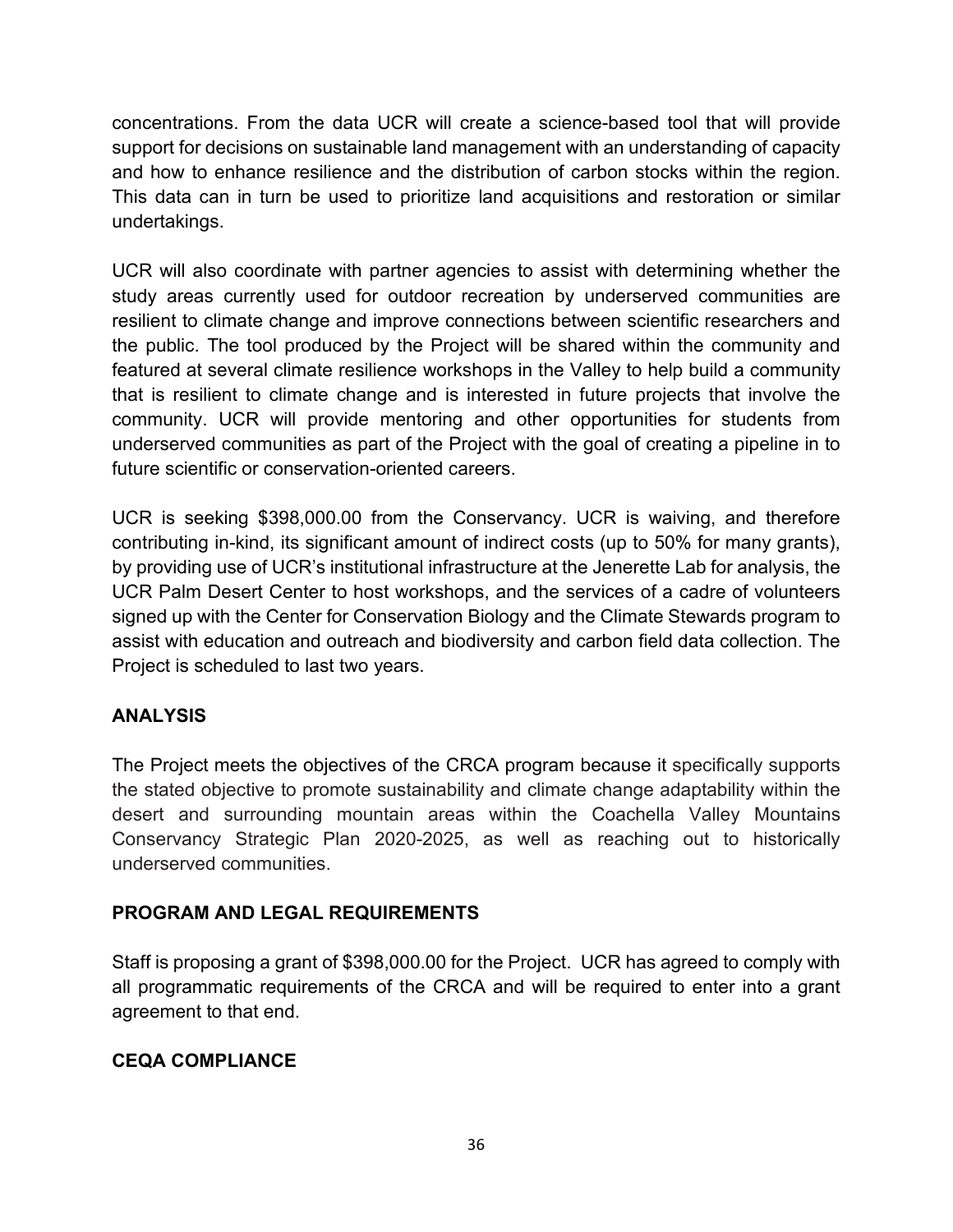The bulk of the Project, which consists of research, staff work, planning, and outreach does not constitute a "project" as defined by CEQA Guideline 15378 as it has no potential for physical impacts on the environment. Survey work and site inspections are categorically exempt from environmental review pursuant to CEQA Guideline 15306 (Information Collection for research or resource evaluation efforts that does not result in major disturbance). UCR will pursue all necessary site permits from landowners where relevant.

# **STAFF RECOMMENDATION**

Staff recommends approving a Climate Resilience and & Community Access Program Local Assistance Grant to UCR for its Coachella Valley Desert Climate Resilience Initiative Project.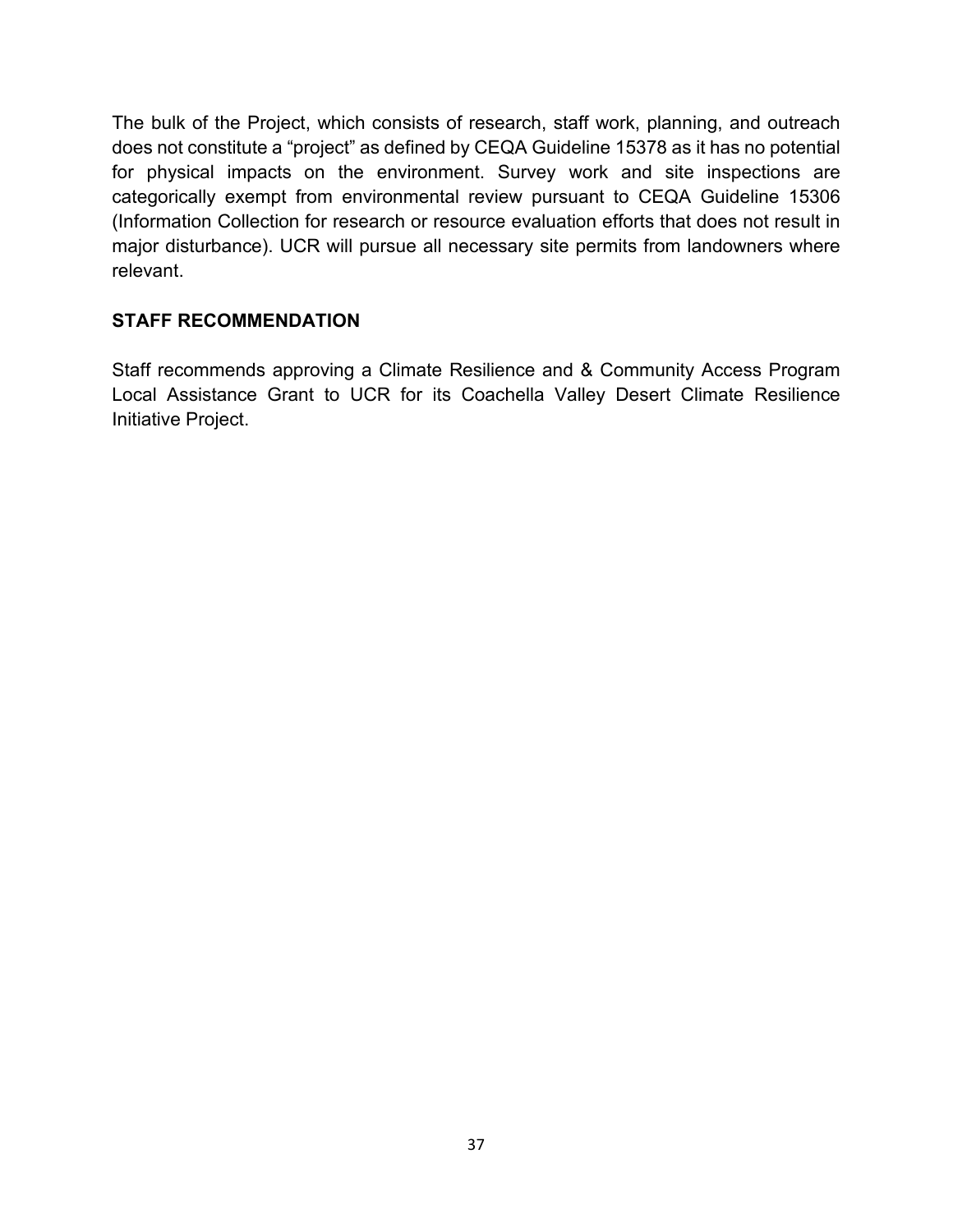#### **RESOLUTION 2022-05 OF THE GOVERNING BOARD OF THE COACHELLA VALLEY MOUNTAINS CONSERVANCY ADOPTED IN REGULAR SESSION MARCH 14, 2022**

#### **APPROVING A CLIMATE RESILIENCE & COMMUNITY ACCESS PROGRAM LOCAL ASSISTANCE GRANT TO UNIVERSITY OF CALIFORNIA, RIVERSIDE FOR ITS COACHELLA VALLEY DESERT CLIMATE RESILIENCE INITIATIVE PROJECT**

**WHEREAS**, Public Resources Code Section 33501 created the Coachella Valley Mountains Conservancy for the purpose, among other things, of acquiring and holding, in perpetual open space, mountainous lands surrounding the Coachella Valley and natural community conservation lands, and to provide for the protection of natural and cultural resources and the public's enjoyment thereof; and

**WHEREAS**, Public Resources Code Section 33601(e) provides that the Conservancy may "in order to further the conservancy's purposes as set forth in Section 33501, award grants to cities, counties, resource conservation districts, or nonprofit organizations…."; and

**WHEREAS**, the Conservancy received an allocation of general funds in the FY 21-22 State Budget to support its Climate Resilience & Community Access Grant Program (CRCA); and

**WHEREAS**, on November 8, 2021, the Conservancy issued a Request for Proposals for projects that are eligible for funding under the CRCA; and

**WHEREAS**, the Center for Conservation Biology of the University of California, Riverside, (UCR) is an agency of the State of California, and is therefore eligible to receive funding from the Conservancy; and

**WHEREAS**, UCR has requested a grant in the amount of \$398,000.00 for its Coachella Valley Desert Climate Resilience Initiative Project (the Project); and

**WHEREAS**, the Project is an applied research effort that includes local conservation agencies that are actively managing lands that will expand the availability of scientific expertise relevant to the Valley, facilitate community engagement, which in turn will promote native plant communities and climate change and carbon sequestration actions in the desert, along with building equity in the level of community engagement with nature throughout the Coachella Valley; and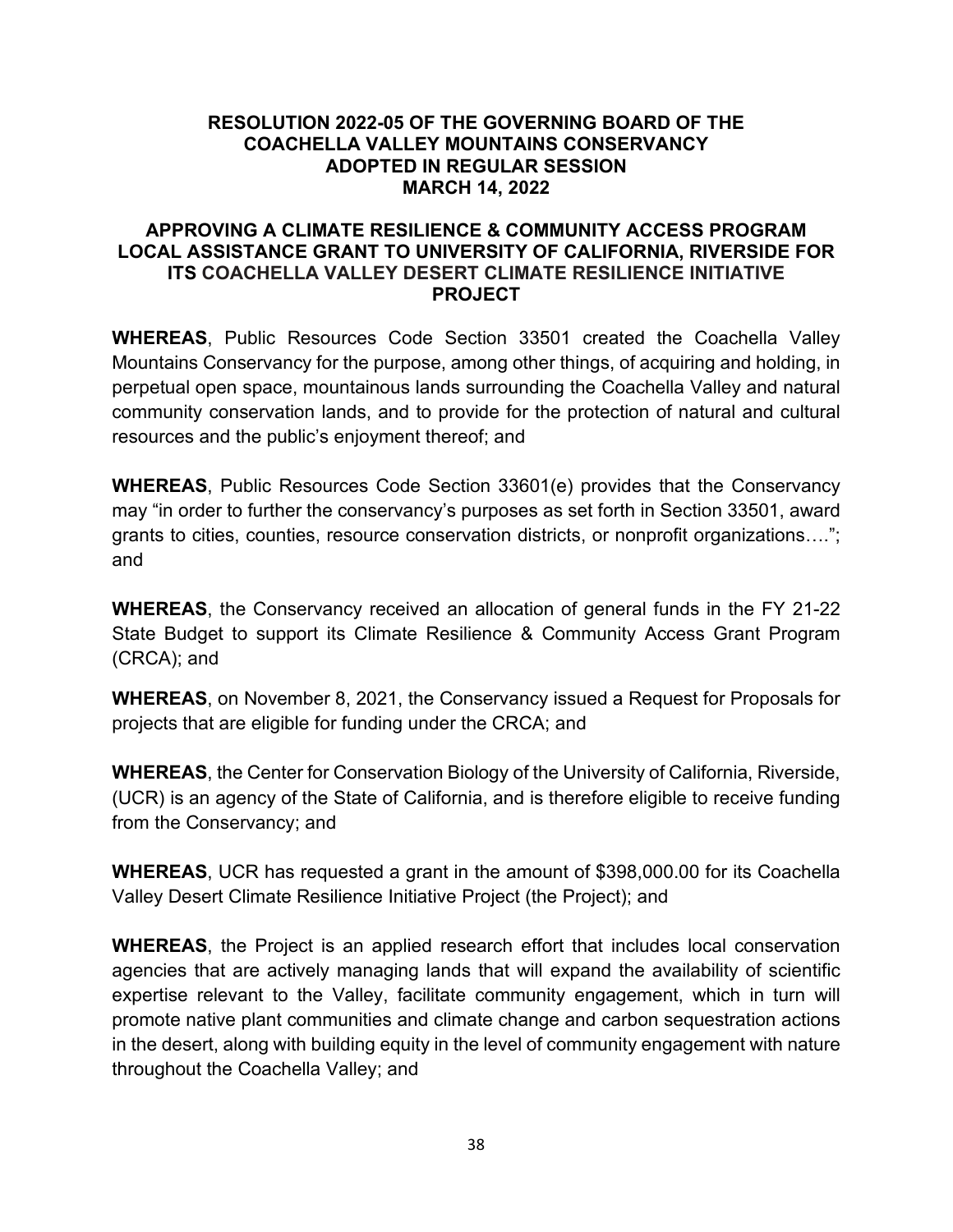**WHEREAS**, the Project would meet the objectives of the CRCA and the Conservancy's mission by promoting sustainability and climate change adaptability within the desert and surrounding mountain areas and is therefore an eligible use of CRCA funds; and

**WHEREAS**, it is in furtherance of the Conservancy's purposes as established in Public Resources Code section 33501; and

**WHEREAS**, the Conservancy wishes to authorize a local assistance grant to UCR for the Project; and

**WHEREAS**, most of the Project consists of research, staff work, planning, and outreach activities, which do not constitute a "project" as defined by CEQA Guideline 15378 as they have no potential for physical impacts on the environment, and the inspection and survey portion of the Project is categorically exempt from further review pursuant to CEQA Guideline 15306 (Information Collection for research or resource evaluation efforts that does not result in major disturbance); and

**NOW, THEREFORE,** be it resolved in regular session of the Governing Board of the Coachella Valley Mountains Conservancy that the Board finds and determines that the Project meets the objectives of the CRCA; and

**BE IT FURTHER RESOLVED** that the Board approves a local assistance grant to UCR (Grantee) in an amount not to exceed \$398,000.00 for the Project Grant; and

**BE IT FURTHER RESOLVED** that a condition of the grant is that the Grantee shall enter into a CRCA Local Assistance Grant Agreement with the Conservancy, which shall contain provisions requiring the following:

- 1. That the Grantee will agree to defend, indemnify, and hold harmless the Conservancy and the State of California, its contractors, officers, directors, agents or employees against any and all claims, liability, demands, damages, debts, judgments, costs, or expenses, including reasonable attorney's fees, arising out of or in any way connected to the Grantee's actions, omissions, or other conduct relating in any way to this agreement and the activities funded by the Planning Grant, including, but not limited to, any such losses, damages, or expenses arising out of (a) loss of or damage to property, and (b) injury to or death of persons;
- 2. That the Grantee must complete the work contemplated by the Planning Grant no later than June 30, 2024, unless the Conservancy agrees in writing to an extension;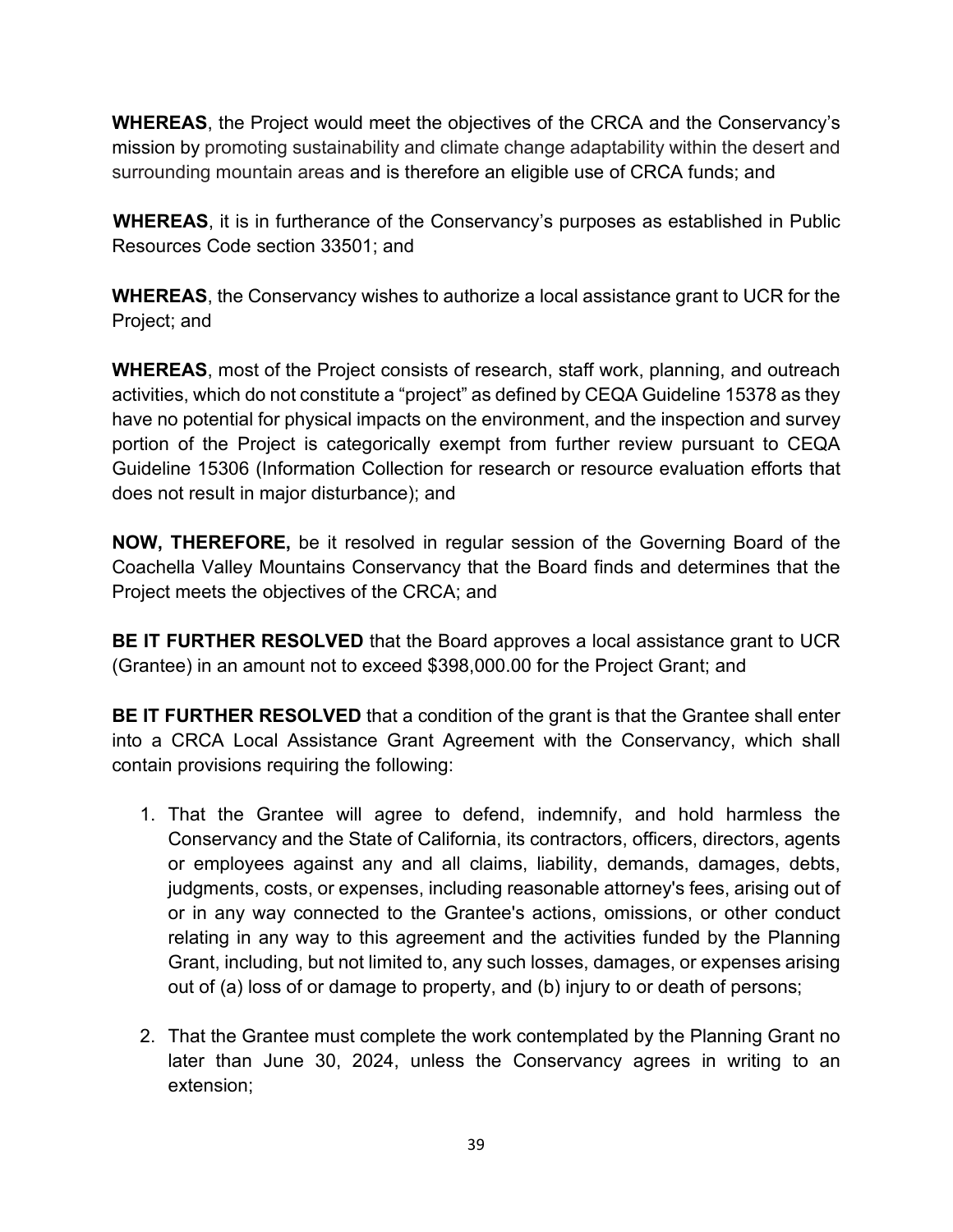- 3. That should the Grantee violate the Grant Agreement in any material way, and fail to cure such violation upon written notice from the Conservancy as provided in the Grant Agreement, the Grantee shall reimburse the Conservancy for the full amount of the Grant within thirty (30) days of a written demand from the Conservancy to do so;
- 4. That the Grantee shall maintain accounting records of how the grant sum was spent for a period of three years and shall make such records available for inspection by the Conservancy or the Department of Finance upon request by either agency;
- 5. That the Conservancy shall review and approve all material changes to the work contemplated by the Grant as described in the grant application prior to their implementation; and
- 6. Grantee will cause work on the Project to be commenced within a reasonable time after receipt of notification from the Conservancy that funds have been approved and that the project will be completed with reasonable diligence. If applicant cannot submit its first invoice for reimbursement to the Conservancy by one year from the date of the agreement, applicant will submit a statement of project progress appropriate to the project that provides real assurances that the project will be completed prior to the completion date. All final invoices for payment shall be submitted to the Conservancy within ninety (90) days of the completion date.

**BE IT FURTHER RESOLVED** that the Board hereby authorizes its Executive Director, or in his absence the Board Chair, to execute any and all documents necessary to effect the grant.

**PASSED, APPROVED, AND ADOPTED** at a regular meeting of the Coachella Valley Mountains Conservancy Governing Board, held on this 14th day of March 2022, by the following vote, to wit:

**AYES: NOES: ABSTENTIONS: ABSENT:** 

> Gary Gardner**,** Chair Coachella Valley Mountains Conservancy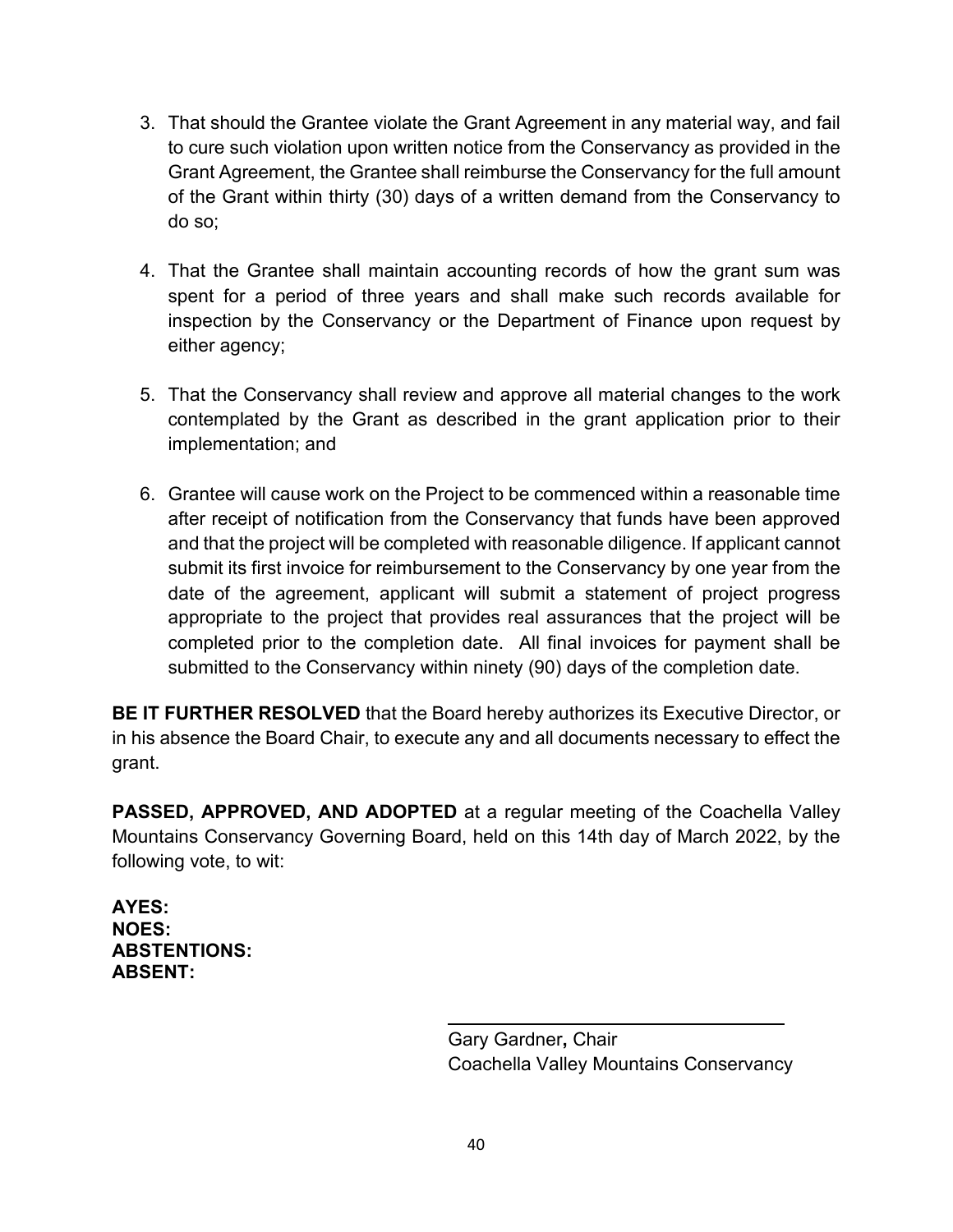# **ATTACHMENT 7 – March 14, 2022**

**Agenda Item 5.6** Adoption of Resolution 2022-06 Approving a Climate Resilience & Community Access Program Local Assistance Grant to the Friends of the Desert Mountains for its Eastern Coachella Valley Programs Capacity Building Project.

#### **BACKGROUND**

Last year the Conservancy launched its Climate Resilience & Community Access grant program (CRCA) to support projects that enhance desert resilience to climate change and foster conservation of the desert as a carbon sink, promote equity in access to outdoor recreation throughout the Valley or improve natural resources management on existing conservation lands. An RFP was issued November 8, 2021, with responses due by February 11, 2022.

# **PROJECT DESCRIPTION**

The Friends of the Desert Mountains (FODM) has requested funding for its Eastern Coachella Valley Programs Capacity Building Project (the Project).

Over the past several years, FODM has been actively expanding youth and familyoriented environmental education programs in the eastern Coachella Valley (ECV). The response has been very positive, and the demand for more programs is high. This Project will enable FODM to add three new positions to build program capacity. Specifically, FODM will hire one new bilingual, full time employee who would assist FODM with outreach to local residents whose first language is Spanish, or who speak only Spanish, provide programs in Spanish, and translate outreach and program materials. The second new employee will be a part time specialist with knowledge and understanding of Cahuilla culture and history to assist with projects targeting tribal communities and help with planning and programming at FODM's Lakeshore property in Thermal, which is very important to Cahuilla history. The third new employee will be a part time education and outreach coordinator to enable FODM to expand ECV offerings. In addition, some existing staff will receive training in cultural resources or participate in language workshops to improve their ability to communicate in Spanish.

Total cost of the Project is \$325,000.00, with FODM seeking \$287,000.00 from the Conservancy. FODM will provide the remaining funds using a Conservation Lands Foundation grant. The Project is scheduled to last two years.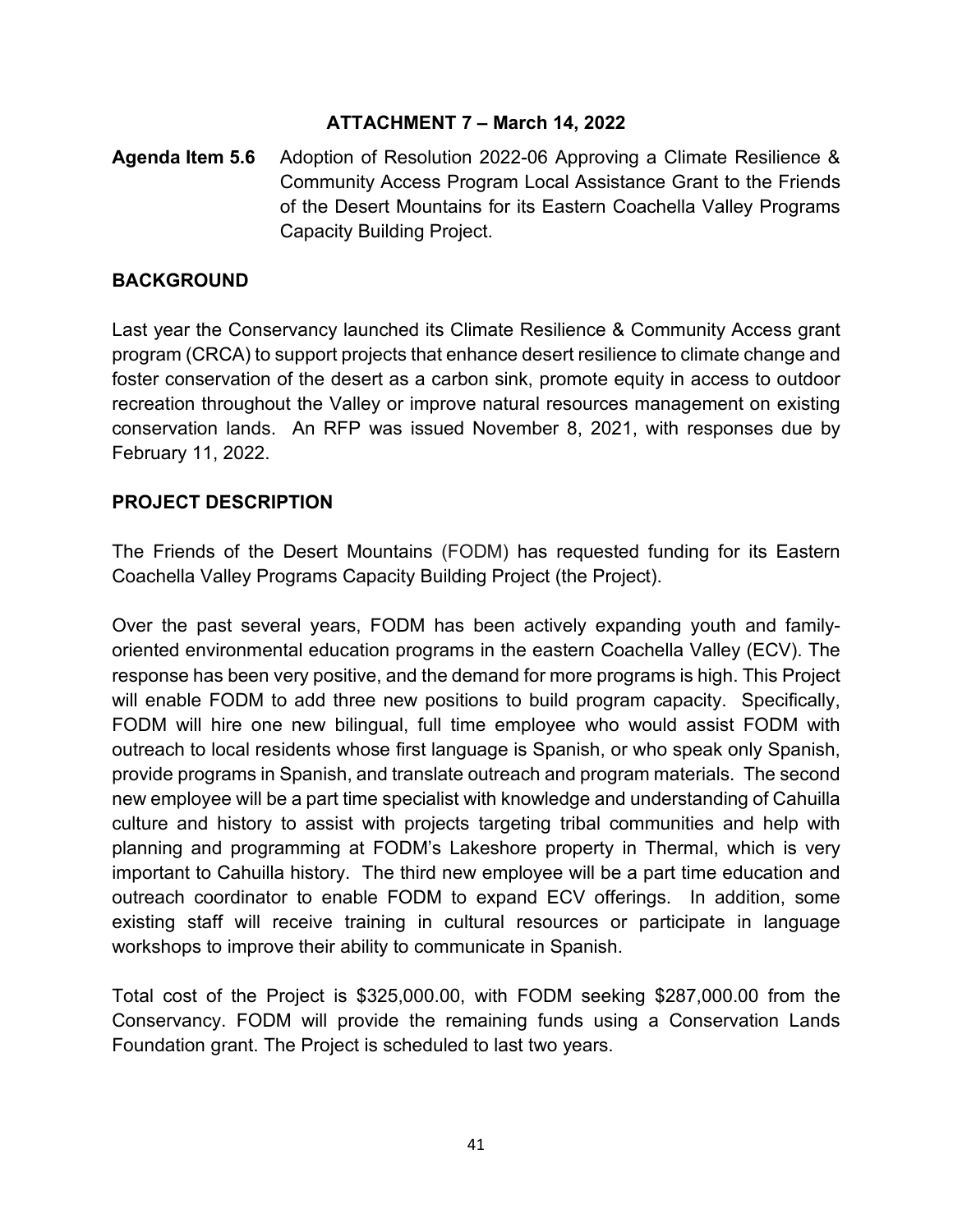# **ANALYSIS**

The Project meets the objectives of the CRCA by expanding FODM's capacity to provide recreational and educational programs that showcase the wildlife, scenic and cultural resources of the Coachella Valley to underserved and economically disadvantaged communities in the ECV.

# **PROGRAM AND LEGAL REQUIREMENTS**

Staff is proposing a grant of \$287,000.00 for the Project. FODM has agreed to comply with all programmatic requirements of the CRCA and will be required to enter into a grant agreement to that end.

#### **CEQA COMPLIANCE**

The Project, which consists of staffing, training and outreach, does not constitute a "project" as defined by CEQA Guideline 15378 as it has no potential for physical impacts on the environment.

#### **STAFF RECOMMENDATION**

Staff recommends approving a Climate Resilience and & Community Access Program Local Assistance Grant to the Friends of the Desert Mountains for its Eastern Coachella Valley Programs Capacity Building Project.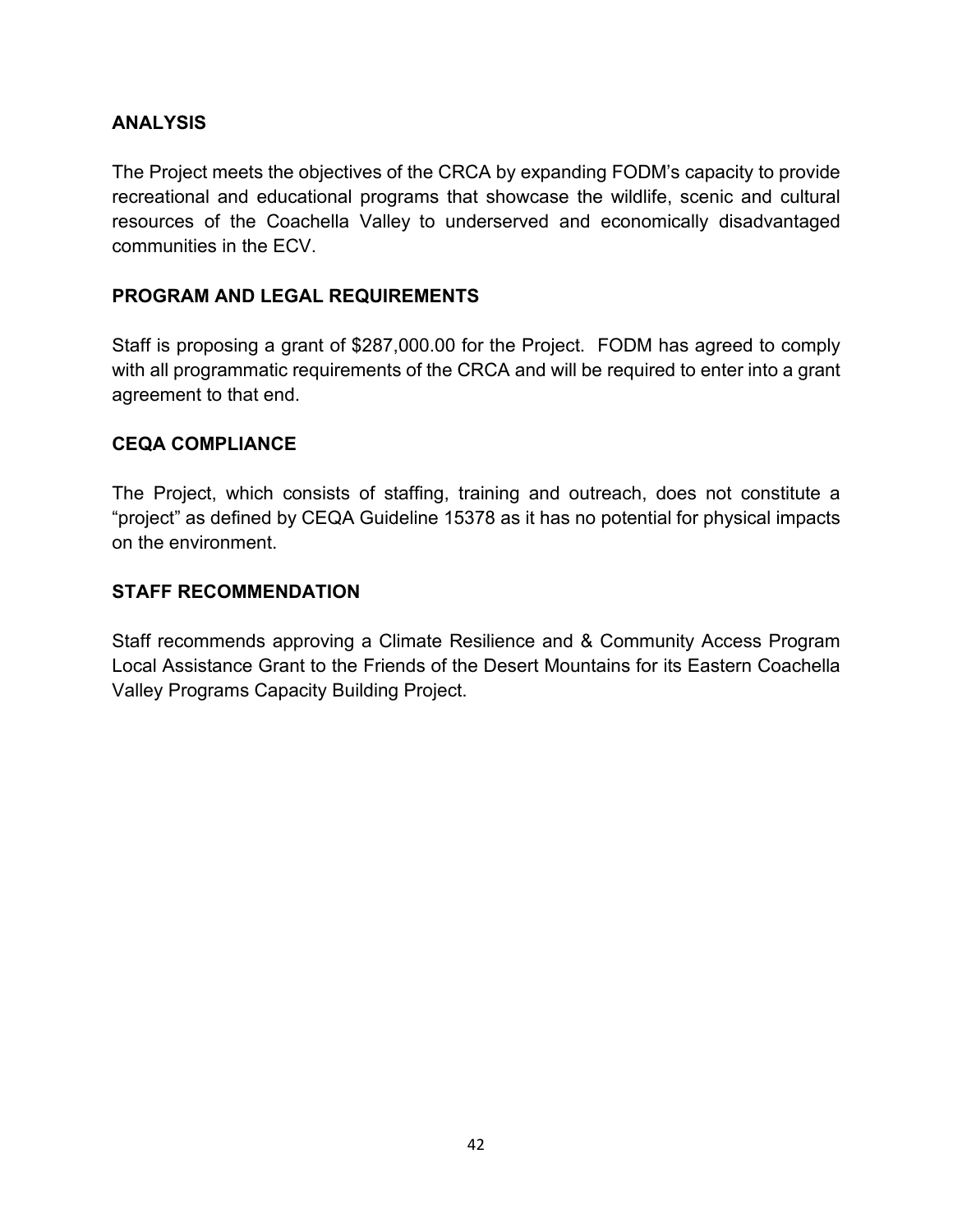#### **RESOLUTION 2022-06 OF THE GOVERNING BOARD OF THE COACHELLA VALLEY MOUNTAINS CONSERVANCY ADOPTED IN REGULAR SESSION MARCH 14, 2022**

#### **APPROVING A CLIMATE RESILIENCE & COMMUNITY ACCESS PROGRAM LOCAL ASSISTANCE GRANT TO THE FRIENDS OF THE DESERT MOUNTAINS FOR ITS EASTERN COACHELLA VALLEY PROGRAMS CAPACITY BUILDING PROJECT**

**WHEREAS**, Public Resources Code Section 33501 created the Coachella Valley Mountains Conservancy for the purpose, among other things, of acquiring and holding, in perpetual open space, mountainous lands surrounding the Coachella Valley and natural community conservation lands, and to provide for the protection of natural and cultural resources and the public's enjoyment thereof; and

**WHEREAS**, Public Resources Code Section 33601(e) provides that the Conservancy may "in order to further the conservancy's purposes as set forth in Section 33501, award grants to cities, counties, resource conservation districts, or nonprofit organizations…."; and

**WHEREAS**, the Conservancy received an allocation of general funds in the FY 21-22 State Budget to support its Climate Resilience & Community Access Grant Program (CRCA); and

**WHEREAS**, on November 8, 2021, the Conservancy issued a Request for Proposals for projects that are eligible for funding under the CRCA; and

**WHEREAS**, Friends of the Desert Mountains (FODM) is a nonprofit organization qualified as exempt under Section 501(c)(3) of the Internal Revenue Code of 1954, and is therefore eligible to receive funding from the Conservancy; and

**WHEREAS**, FODM has requested a grant in the amount of \$287,000.00 for its Eastern Coachella Valley Programs Capacity Building Project (the Project); and

**WHEREAS**, this Project will enable FODM to add three new staff positions to build program capacity that is dedicated to expanding the successful education and outreach efforts that FODM has begun to offer in recent years; and

**WHEREAS**, the Project would meet the objectives of the CRCA and the Conservancy's mission by expanding access to recreational and educational programs that showcase the wildlife, scenic and cultural resources of the Coachella Valley to underserved and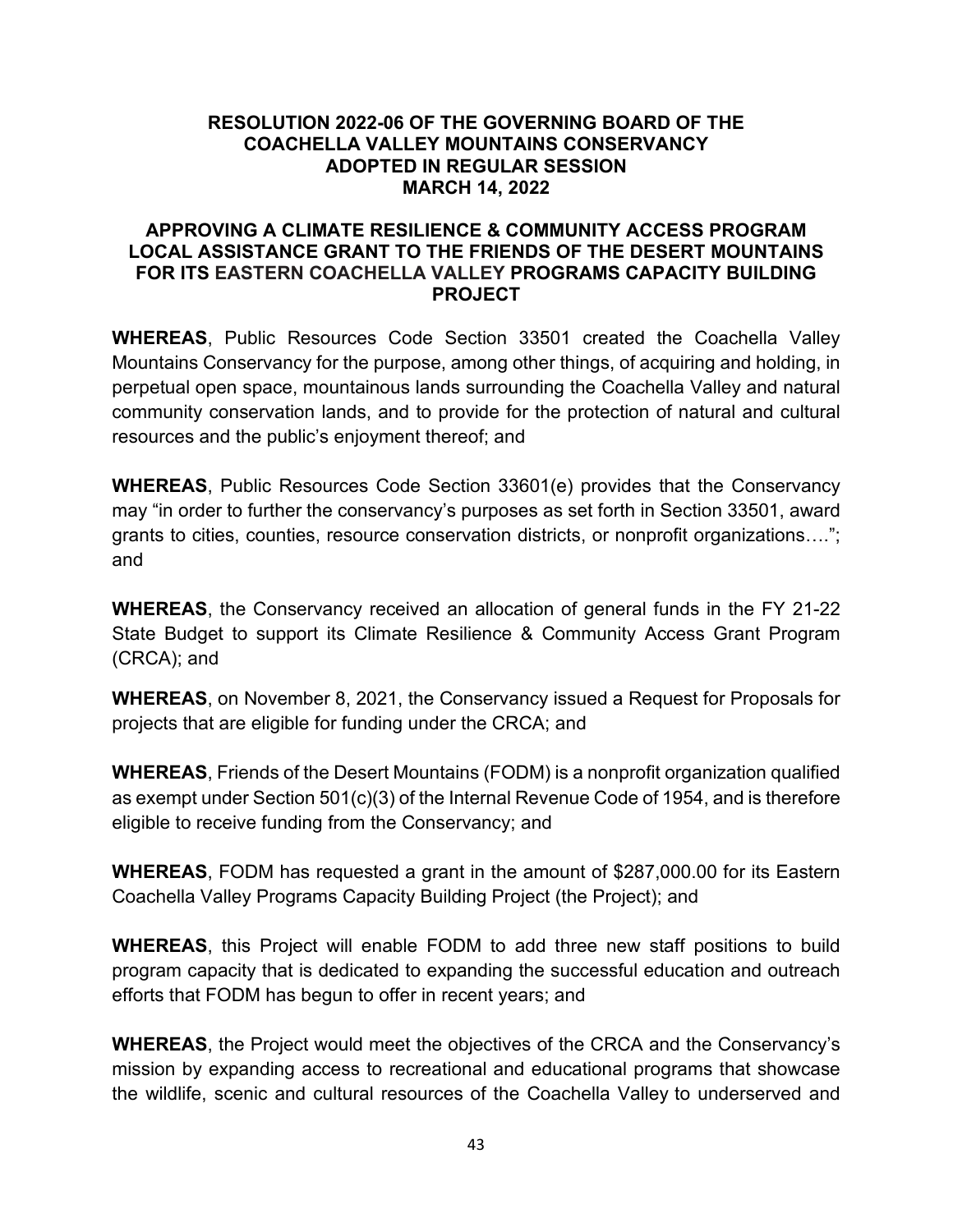economically disadvantaged communities in the ECV and is therefore an eligible use of CRCA funds; and

**WHEREAS**, it is in furtherance of the Conservancy's purposes as established in Public Resources Code section 33501; and

**WHEREAS**, the Conservancy wishes to authorize a local assistance grant to FODM for the Project; and

**WHEREAS**, the Project consists of consists of staffing, training and outreach, and therefore does not constitute a "project" as defined by CEQA Guideline 15378 as it has no potential for physical impacts on the environment; and

**NOW, THEREFORE,** be it resolved in regular session of the Governing Board of the Coachella Valley Mountains Conservancy that the Board finds and determines that the Project meets the objectives of the CRCA; and

**BE IT FURTHER RESOLVED** that the Board approves a local assistance grant to FODM (Grantee) in an amount not to exceed \$287,000.00 for the Project; and

**BE IT FURTHER RESOLVED** that a condition of the grant is that the Grantee shall enter into a CRCA Local Assistance Grant Agreement with the Conservancy, which shall contain provisions requiring the following:

- 1. That the Grantee will agree to defend, indemnify, and hold harmless the Conservancy and the State of California, its contractors, officers, directors, agents or employees against any and all claims, liability, demands, damages, debts, judgments, costs, or expenses, including reasonable attorney's fees, arising out of or in any way connected to the Grantee's actions, omissions, or other conduct relating in any way to this agreement and the activities funded by the Planning Grant, including, but not limited to, any such losses, damages, or expenses arising out of (a) loss of or damage to property, and (b) injury to or death of persons;
- 2. That the Grantee must complete the work contemplated by the Planning Grant no later than June 30, 2024, unless the Conservancy agrees in writing to an extension;
- 3. That should the Grantee violate the Grant Agreement in any material way, and fail to cure such violation upon written notice from the Conservancy as provided in the Grant Agreement, the Grantee shall reimburse the Conservancy for the full amount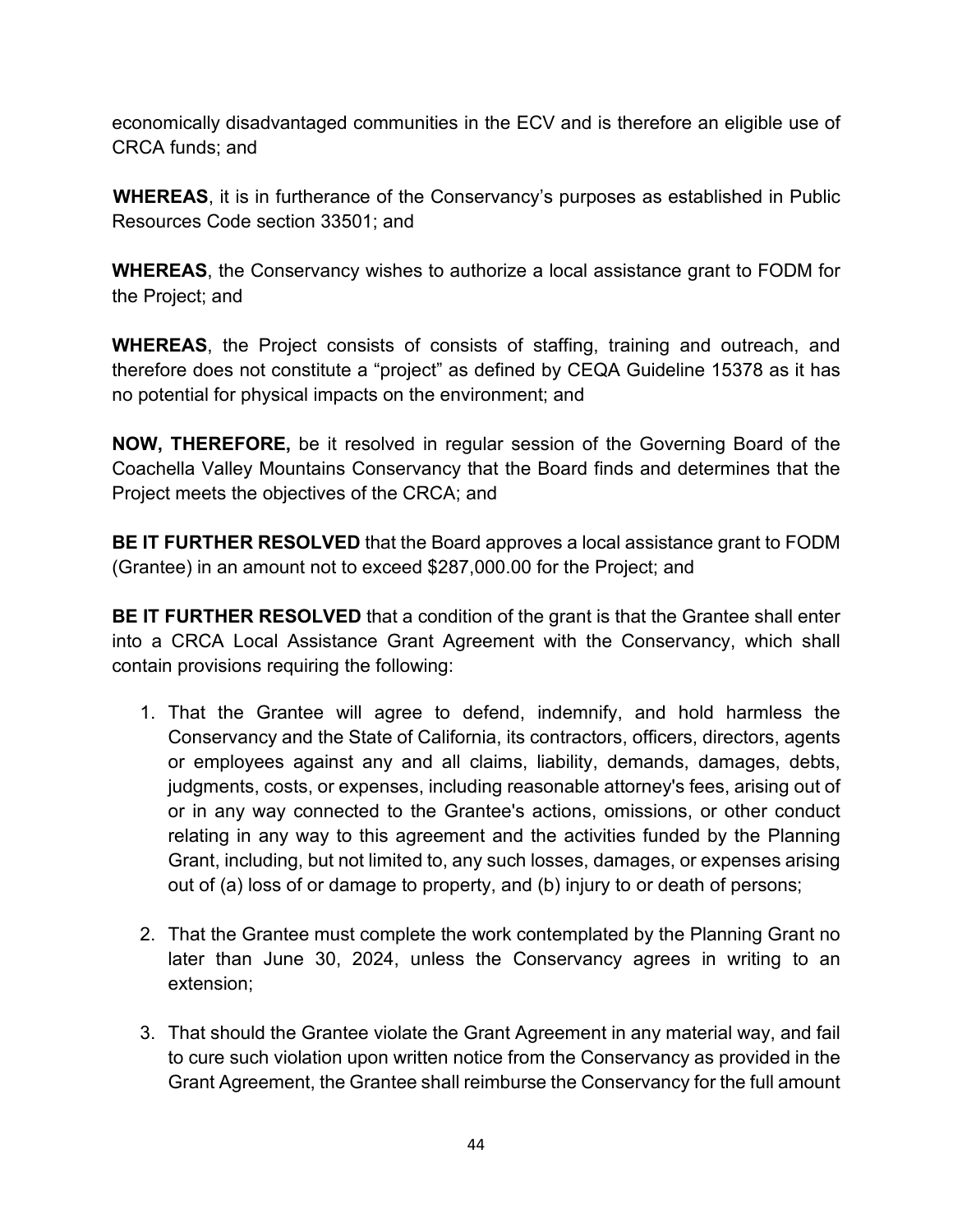of the Grant within thirty (30) days of a written demand from the Conservancy to do so;

- 4. That the Grantee shall maintain accounting records of how the grant sum was spent for a period of three years and shall make such records available for inspection by the Conservancy or the Department of Finance upon request by either agency;
- 5. That the Conservancy shall review and approve all material changes to the work contemplated by the Grant as described in the grant application prior to their implementation; and
- 6. Grantee will cause work on the Project to be commenced within a reasonable time after receipt of notification from the Conservancy that funds have been approved and that the project will be completed with reasonable diligence. If applicant cannot submit its first invoice for reimbursement to the Conservancy by one year from the date of the agreement, applicant will submit a statement of project progress appropriate to the project that provides real assurances that the project will be completed prior to the completion date. All final invoices for payment shall be submitted to the Conservancy within ninety (90) days of the completion date.

**BE IT FURTHER RESOLVED** that the Board hereby authorizes its Executive Director, or in his absence the Board Chair, to execute any and all documents necessary to effect the grant.

**PASSED, APPROVED, AND ADOPTED** at a regular meeting of the Coachella Valley Mountains Conservancy Governing Board, held on this 14th day of March 2022, by the following vote, to wit:

**AYES: NOES: ABSTENTIONS: ABSENT:** 

> Gary Gardner**,** Chair Coachella Valley Mountains Conservancy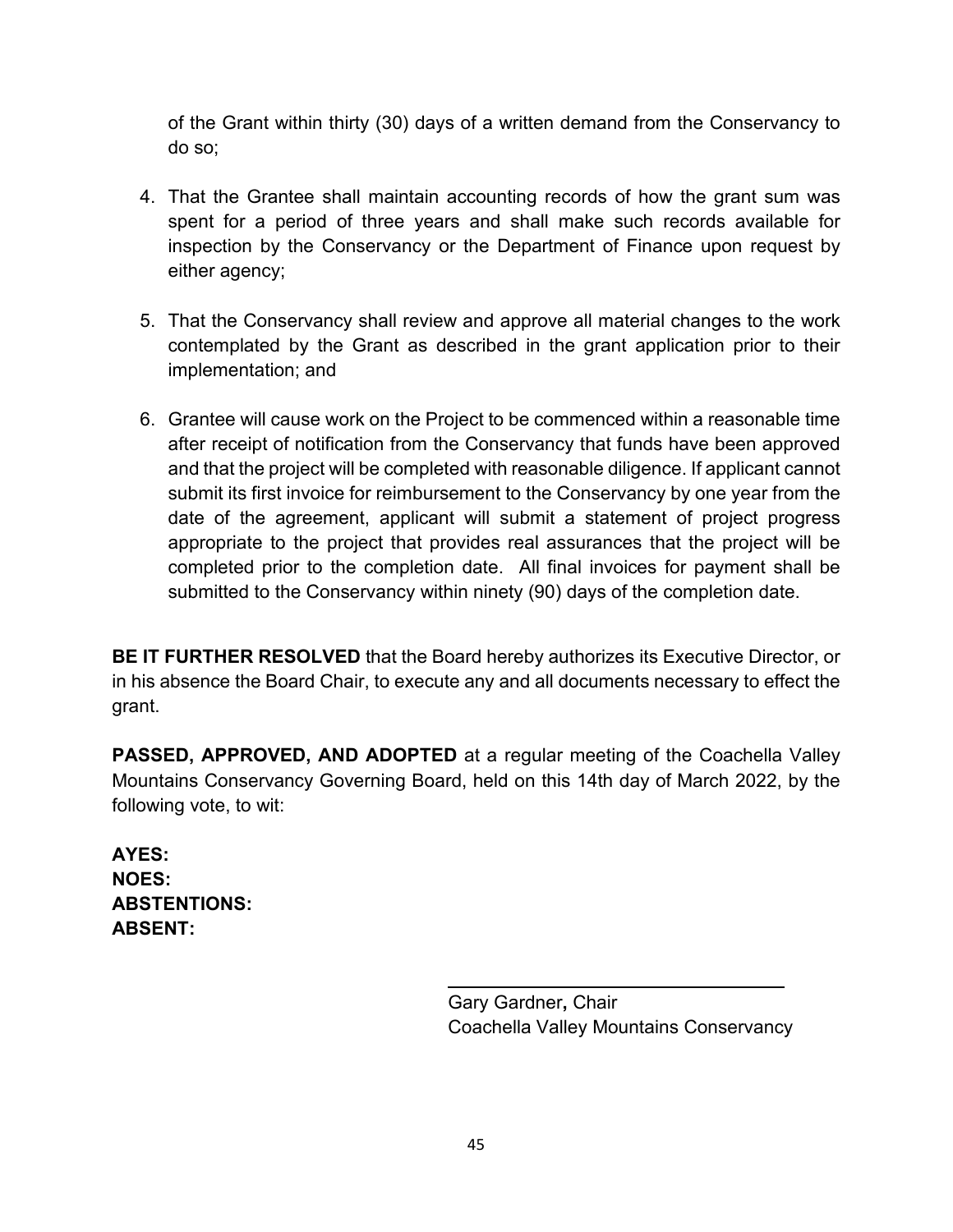# **ATTACHMENT 8 – March 14, 2022**

# **Agenda Item 5.7** Adoption of Resolution 2022-07 Approving a Climate Resilience & Community Access Program Local Assistance Grant to the Native American Land Conservancy for its Capacity Building Project.

# **BACKGROUND**

Last year the Conservancy launched its Climate Resilience & Community Access grant program (CRCA) to support projects that enhance desert resilience to climate change and foster conservation of the desert as a carbon sink, promote equity in access to outdoor recreation throughout the Valley or improve natural resources management on existing conservation lands. An RFP was issued November 8, 2021, with responses due by February 11, 2022.

# **PROJECT DESCRIPTION**

The Native American Land Conservancy (NALC) was founded in 1998 on the Twenty-Nine Palms Indian Reservation in Coachella, by an intertribal group leaders interested in acquiring and preserving sacred sites as well as protecting the environment in the Southwest, with a focus on San Bernardino and Riverside Counties. NALC serves the Coachella Valley tribes, including the Agua Caliente Band of Cahuilla Indians, Augustine Band of Cahuilla Indians, Cabazon Band of Mission Indians, Twenty-Nine Palms Band of Mission Indians, and the Torres Martinez Band of Desert Cahuilla Indians. Over the years NALC has helped preserve ancient Cahuilla fish traps around the Salton Sea and a significant site in Coyote Canyon in the Santa Rosa Mountains to competent stewards.

NALC has requested funding for its Capacity Building Project which would add two fulltime positions, a Director of Development and Director of Educational Programs (the Project). The Director of Development, together with the Executive Director, will work to expand the capacity of NALC by raising funds to enlarge the acquisition and land management fund, establishing an endowment, and secure future funding for these two positions along after the two-year project is completed. NALC hopes that its development efforts will be successful enough to also hire a full-time lands manager to oversee conserved lands and enhance habitat values on them through restoration and cleanup. The Director of Educational Programs will solidify and build upon NALC's existing Learning Landscapes program, which connects tribal youth to the land and their cultures.

Total cost of the Project is \$482,600, with NALC seeking \$390,000 from the Conservancy.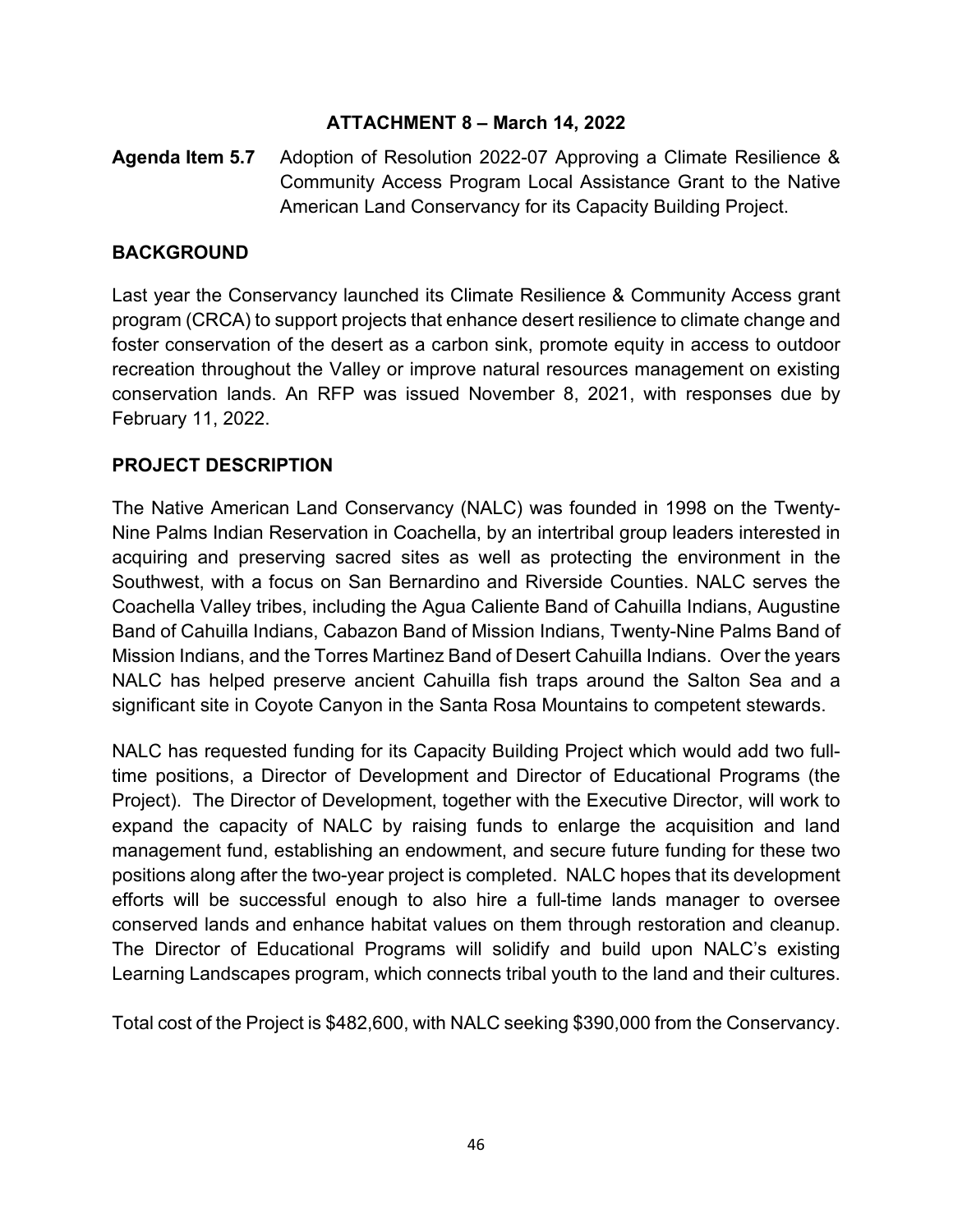# **ANALYSIS**

The Project meets the objectives of the CRCA program by greatly enhancing the capacity of NALC to promote equity in access to the outdoors, connect tribal people to the land and their cultures and provide accurate information about local tribal communities and encourage the general public to appreciate Native perspectives and support tribal cultural and environmental preservation causes. Critically, the Project will focus on tribal youth by providing educational programs and services that promote learning about tribal culture, climate change awareness and the importance of tribal action to preserve the environment.

# **PROGRAM AND LEGAL REQUIREMENTS**

Staff is proposing a grant of \$390,000 for the Project. NALC has agreed to comply with all programmatic requirements of the CRCA and will be required to enter into a grant agreement to that end.

# **CEQA COMPLIANCE**

The Project, which consists of programming and staff work does not constitute a "project" as defined by CEQA Guideline 15378 as it has no potential for physical impacts on the environment.

# **STAFF RECOMMENDATION**

Staff recommends approving a Climate Resilience and & Community Access Program Local Assistance Grant to the Native American Land Conservancy for its Capacity Building Project.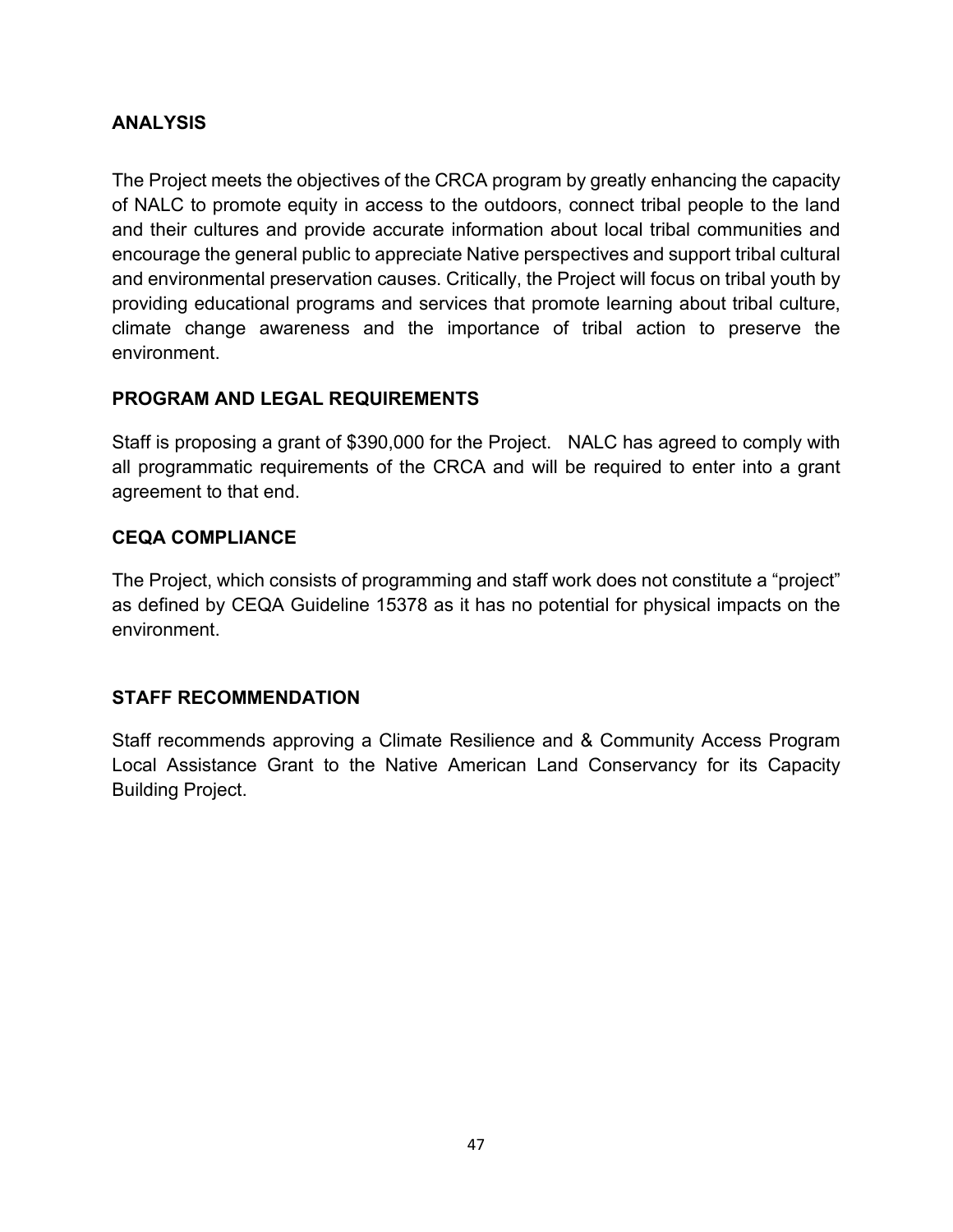#### **RESOLUTION 2022-07 OF THE GOVERNING BOARD OF THE COACHELLA VALLEY MOUNTAINS CONSERVANCY ADOPTED IN REGULAR SESSION MARCH 14, 2022**

#### **APPROVING A CLIMATE RESILIENCE & COMMUNITY ACCESS PROGRAM LOCAL ASSISTANCE GRANT TO THE NATIVE AMERICAN LAND CONSERVANCY FOR ITS CAPACITY BUILDING PROJECT**

**WHEREAS**, Public Resources Code Section 33501 created the Coachella Valley Mountains Conservancy for the purpose, among other things, of acquiring and holding, in perpetual open space, mountainous lands surrounding the Coachella Valley and natural community conservation lands, and to provide for the protection of natural and cultural resources and the public's enjoyment thereof; and

**WHEREAS**, Public Resources Code Section 33601(e) provides that the Conservancy may "in order to further the conservancy's purposes as set forth in Section 33501, award grants to cities, counties, resource conservation districts, or nonprofit organizations…."; and

**WHEREAS**, the Conservancy received an allocation of general funds in the FY 21-22 State Budget to support its Climate Resilience & Community Access Grant Program (CRCA); and

**WHEREAS**, on November 8, 2021, the Conservancy issued a Request for Proposals for projects that are eligible for funding under the CRCA; and

**WHEREAS**, the Native American Land Conservancy (NALC) is a nonprofit organization qualified as exempt under Section 501(c)(3) of the Internal Revenue Code of 1954, and is therefore eligible to receive funding from the Conservancy; and

**WHEREAS**, NALC has requested a local assistance grant in the amount of \$390,000 to fund its Capacity Building Project (the Project); and

**WHEREAS**, the Project would significantly increase NALC's staff capacity for two years by adding a full-time Director of Development and a full-time Director of Educational Programs, which would allow NALC to enhance its acquisition and land management fund, establish an endowment and expand NALC's existing Learning Landscapes program, which connects tribal youth to the land and their cultures; and

**WHEREAS**, the Project would meet the objectives of the CRCA and the Conservancy's mission by expanding access to recreational and educational programs that showcase the wildlife and cultural resources of the Coachella Valley and Native American community; and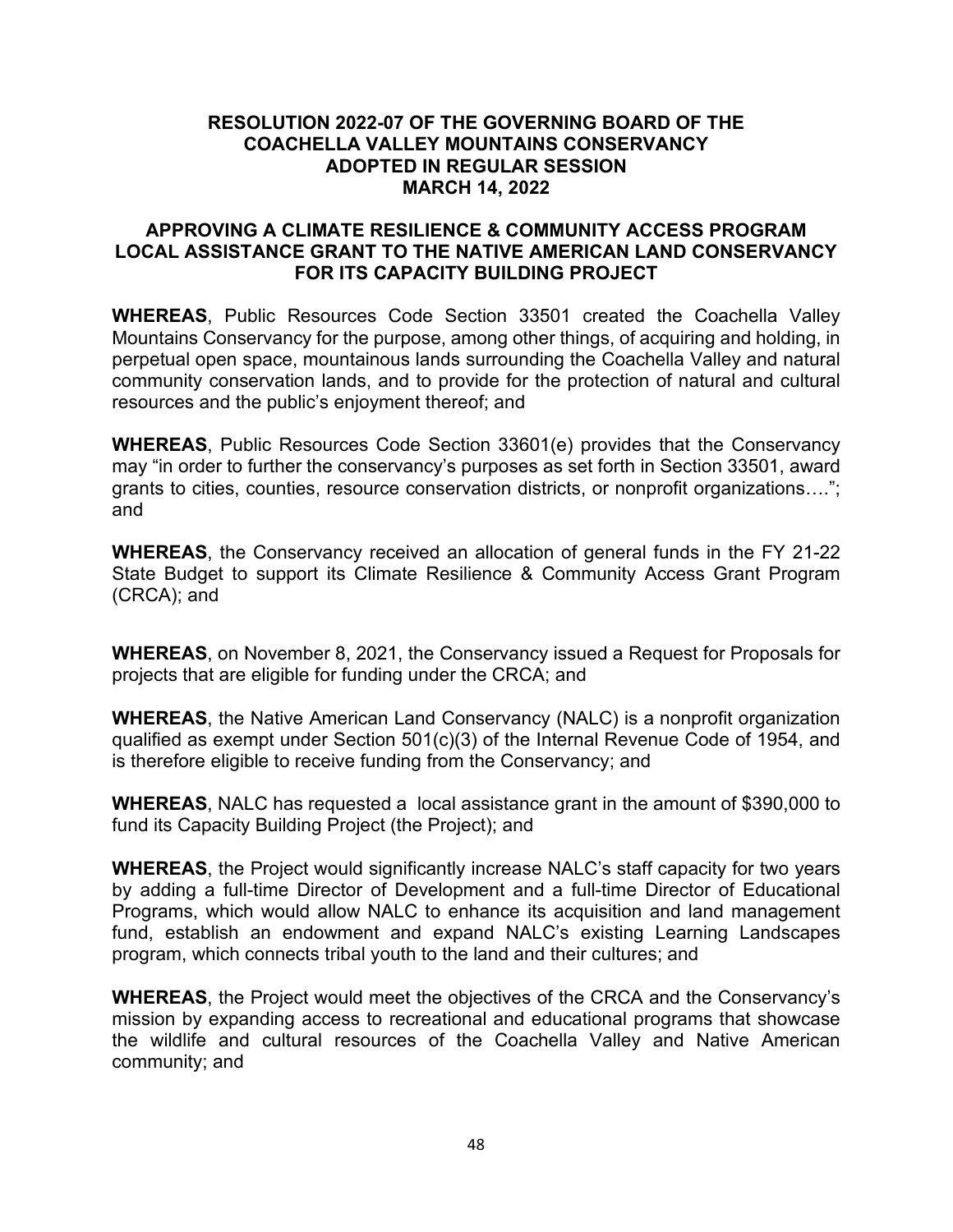**WHEREAS**, the Project will promote sustainability and climate change adaptability with tribes within the desert and surrounding mountain areas; and

**WHEREAS**, the Project will improve management of conserved lands and enhance habitat values through restoration and cleanup, and is therefore an eligible use of CRCA funds; and

**WHEREAS**, it is in furtherance of the Conservancy's purposes as established in Public Resources Code section 33501; and

**WHEREAS**, the Conservancy wishes to authorize a local assistance grant to NALC for the Project; and

**WHEREAS**, the Project consists of staffing for organizational development and educational programs that therefore does not constitute a "project" as defined by CEQA Guideline 15378 as it has no potential for physical impacts on the environment[; and

**NOW, THEREFORE,** be it resolved in regular session of the Governing Board of the Coachella Valley Mountains Conservancy that the Board finds and determines that the Project meets the objectives of the CRCA; and

**BE IT FURTHER RESOLVED** that the Board approves a local assistance grant to the Native American Land Conservancy (Grantee) in an amount not to exceed \$390,000 for the Project; and

**BE IT FURTHER RESOLVED** that a condition of the grant is that the Grantee shall enter into a CRCA Local Assistance Grant Agreement with the Conservancy, which shall contain provisions requiring the following:

- 1. That the Grantee will agree to defend, indemnify, and hold harmless the Conservancy and the State of California, its contractors, officers, directors, agents or employees against any and all claims, liability, demands, damages, debts, judgments, costs, or expenses, including reasonable attorney's fees, arising out of or in any way connected to the Grantee's actions, omissions, or other conduct relating in any way to this agreement and the activities funded by the Planning Grant, including, but not limited to, any such losses, damages, or expenses arising out of (a) loss of or damage to property, and (b) injury to or death of persons;
- 2. That the Grantee must complete the work contemplated by the Planning Grant no later than June 30, 2024, unless the Conservancy agrees in writing to an extension;
- 3. That should the Grantee violate the Grant Agreement in any material way, and fail to cure such violation upon written notice from the Conservancy as provided in the Grant Agreement, the Grantee shall reimburse the Conservancy for the full amount of the Grant within thirty (30) days of a written demand from the Conservancy to do so;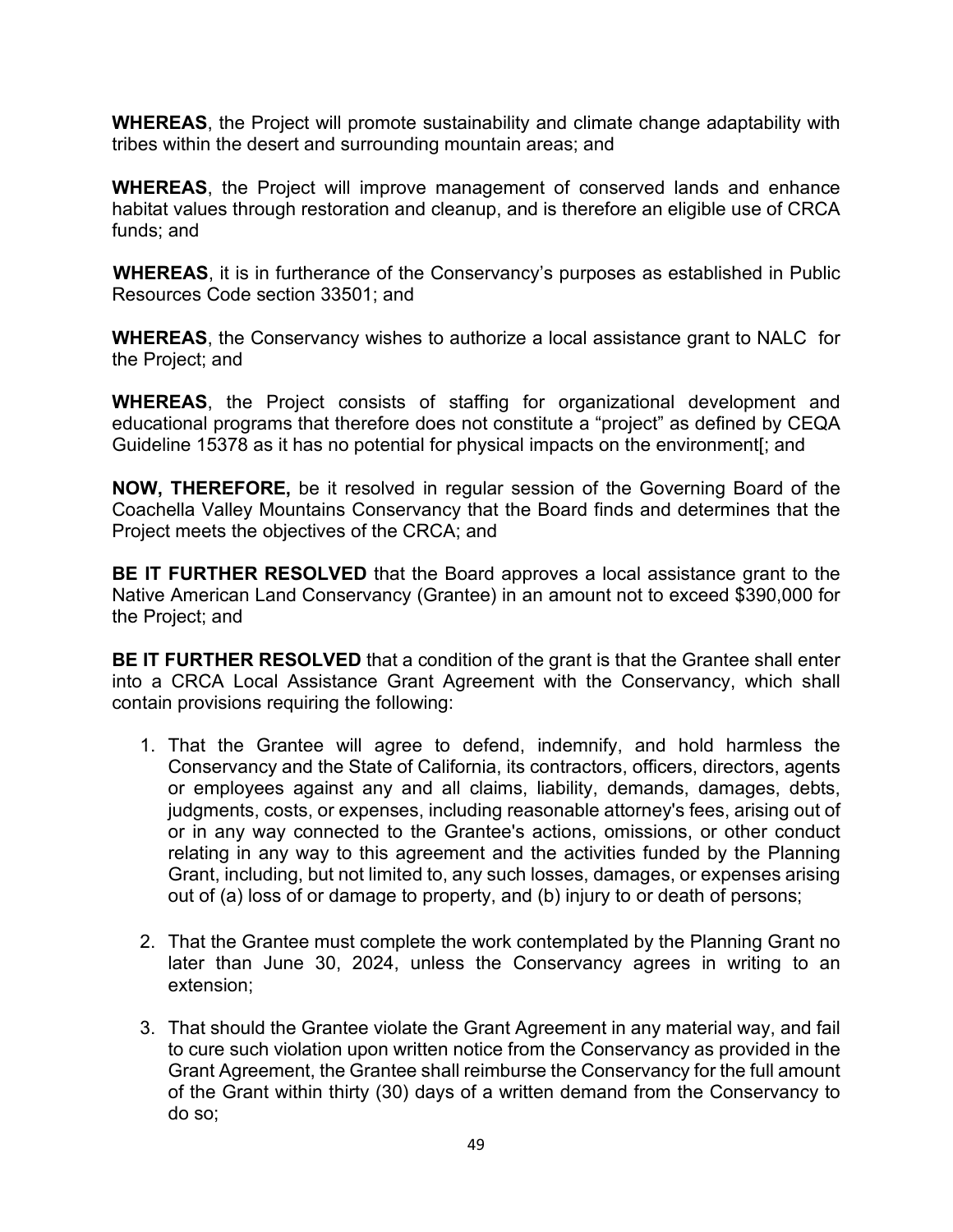- 4. That the Grantee shall maintain accounting records of how the grant sum was spent for a period of three years and shall make such records available for inspection by the Conservancy or the Department of Finance upon request by either agency;
- 5. That the Conservancy shall review and approve all material changes to the work contemplated by the Grant as described in the grant application prior to their implementation; and
- 6. Grantee will cause work on the Project to be commenced within a reasonable time after receipt of notification from the Conservancy that funds have been approved and that the project will be completed with reasonable diligence. If applicant cannot submit its first invoice for reimbursement to the Conservancy by one year from the date of the agreement, applicant will submit a statement of project progress appropriate to the project that provides real assurances that the project will be completed prior to the completion date. All final invoices for payment shall be submitted to the Conservancy within ninety (90) days of the completion date.

**BE IT FURTHER RESOLVED** that the Board hereby authorizes its Executive Director, or in his absence the Board Chair, to execute any and all documents necessary to effect the grant.

**PASSED, APPROVED, AND ADOPTED** at a regular meeting of the Coachella Valley Mountains Conservancy Governing Board, held on this 14th day of March 2022, by the following vote, to wit:

**AYES:** 

**NOES:** 

**ABSTENTIONS:** 

**ABSENT:** 

Gary Gardner**,** Chair Coachella Valley Mountains Conservancy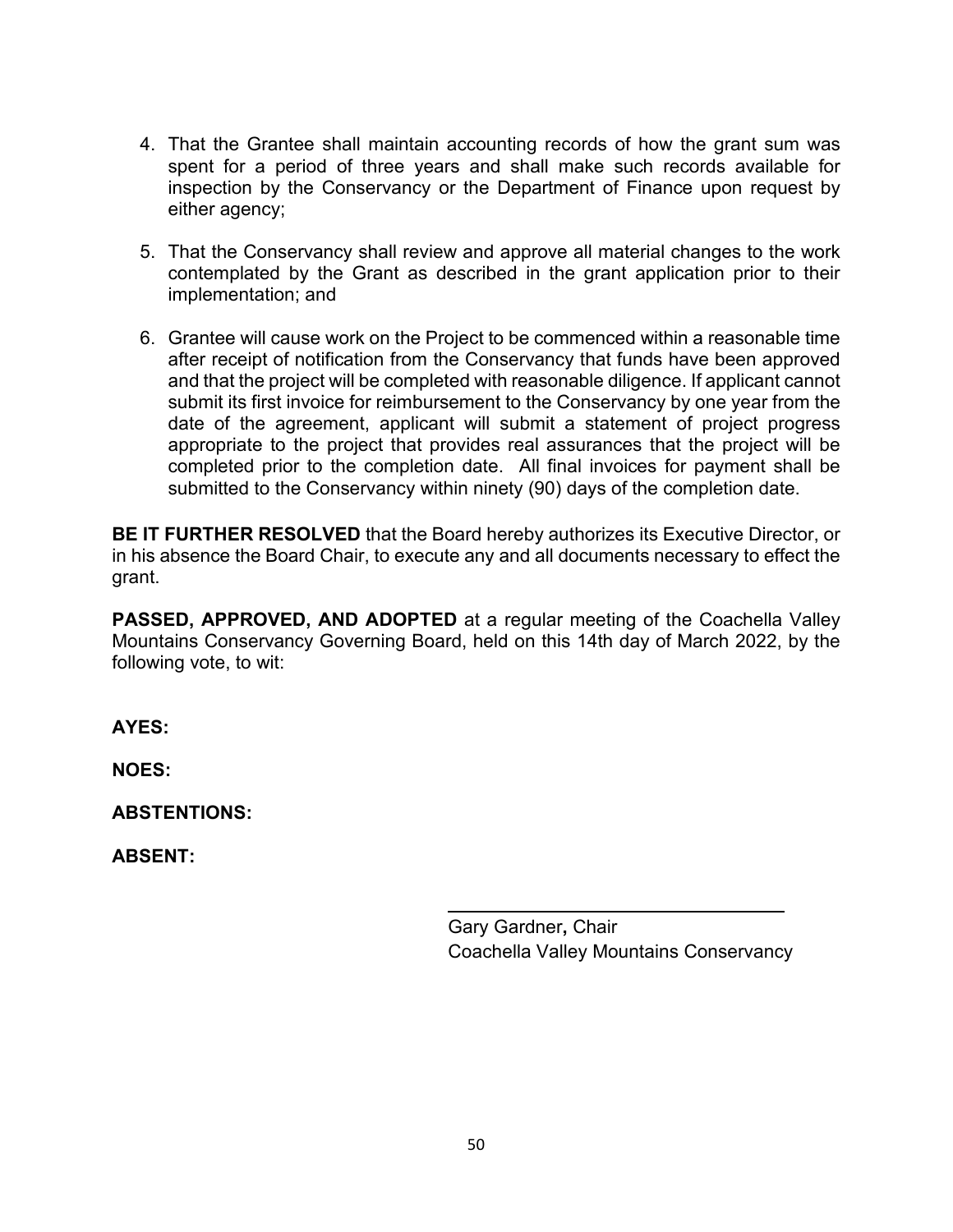# **ATTACHMENT 9 – March 14, 2022**

**Agenda Item 5.8** Adoption of Resolution 2022-08 Approving a Climate Resilience & Community Access Program Local Assistance Grant to the Desert Recreation Foundation for its Outdoor Adventure Experiences for Underserved Youth Project.

# **BACKGROUND**

Last year the Conservancy launched its Climate Resilience & Community Access grant program (CRCA) to support projects that enhance desert resilience to climate change and foster conservation of the desert as a carbon sink, promote equity in access to outdoor recreation throughout the Valley or improve natural resources management on existing conservation lands. An RFP was issued November 8, 2021, with responses due by February 11, 2022.

# **PROJECT DESCRIPTION**

The Desert Recreation Foundation (DRF) is the nonprofit partner of the Desert Recreation District (DRD), which operates parks and programs in much of the Coachella Valley, especially in economically disadvantaged parts of the eastern portion of the Valley. DRF is requesting funding for its Outdoor Adventure Experiences for Underserved Youth project that seeks to expand access to two existing DRD programs, "Trips for Kids" and "Recreation Outdoor Camp," for disadvantaged youth (ages 7-17). Both are recently launched endeavors that combine various organized outdoor activities such as biking or hiking with safety and environmental education.

The programs provide deep interactions with, and connections to, natural areas and wild spaces that these youth normally could not access due to financial constraints, lack of exposure, or lack of transportation. As a result, they promote personal responsibility, teach the skills needed to enjoy the outdoors and hopefully promote a lifelong interest in being good stewards of the environment. DRD and DRF actively seek appropriate sites to be able to include individuals with physical disabilities when they select outings or activities.

Currently, both programs are operated on a fee-for-service basis, which precludes many lower income families from participating. DRF is seeking funding in the amount of \$202,000 to expand the program by retaining additional staff and purchasing additional equipment to be able to offer these programs for two years at no cost to at least 180 underserved and economically disadvantaged youth annually (thus reaching 360 in total) (the Project). Youth in all areas of the Valley (i.e., not just those residing in DRD-served jurisdictions) would be eligible to participate.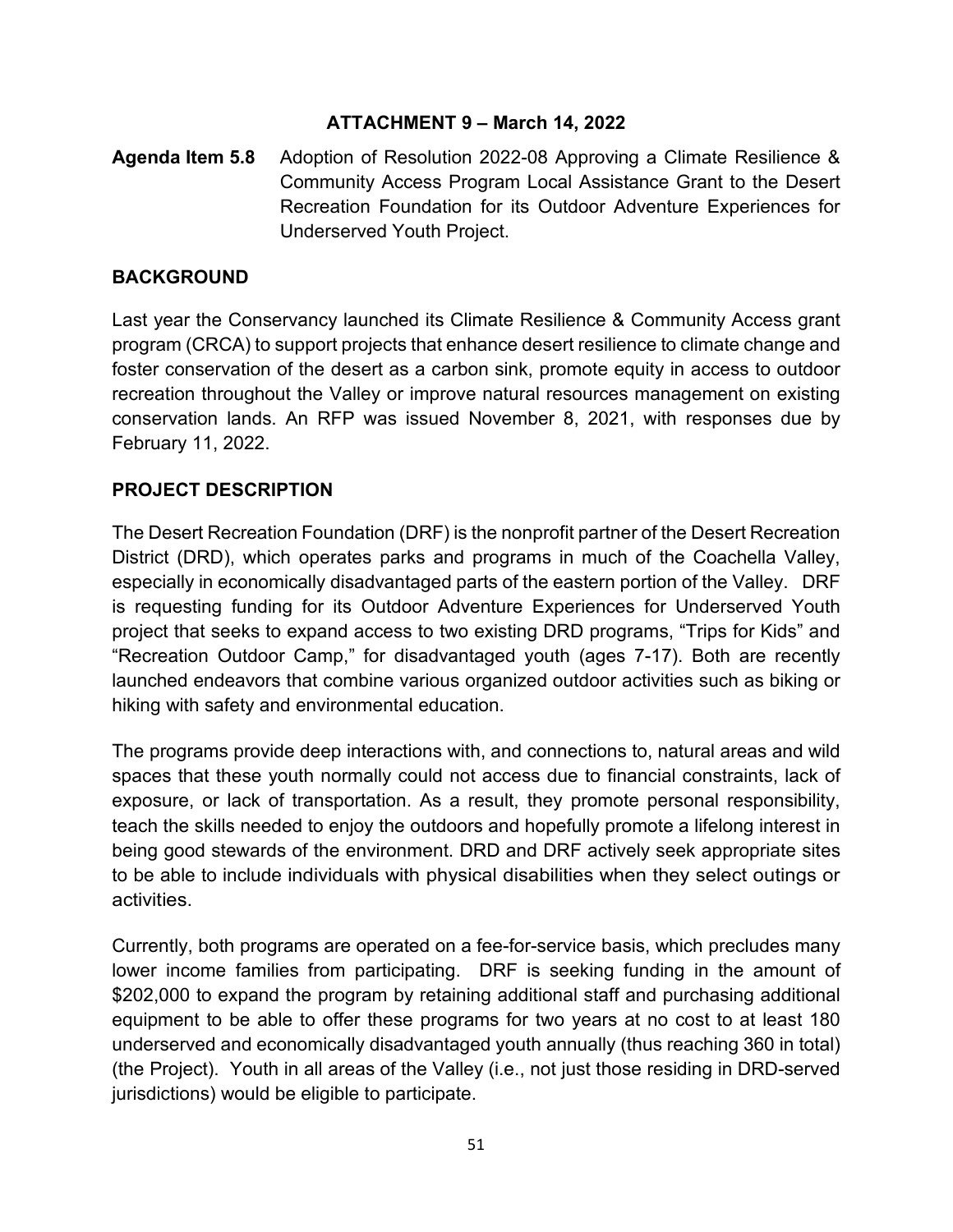# **ANALYSIS**

The Project meets the CRCA program objectives by promoting equity in access to outdoor recreation through the Valley and expanding access to recreational and educational opportunities for disadvantaged and underserved youth.

# **PROGRAM AND LEGAL REQUIREMENTS**

Staff is proposing a grant of \$202,000 for the Project. DRF has agreed to comply with all programmatic requirements of the CRCA and will be required to enter into a grant agreement to that end.

# **CEQA COMPLIANCE**

The Project, which consists of programming, does not constitute a "project" as defined by CEQA Guideline 15378 as it has no potential for physical impacts on the environment.

# **STAFF RECOMMENDATION**

Staff recommends approving a Climate Resilience and & Community Access Program Local Assistance Grant to the Desert Recreation Foundation for its Outdoor Adventure Experiences for Underserved Youth Project.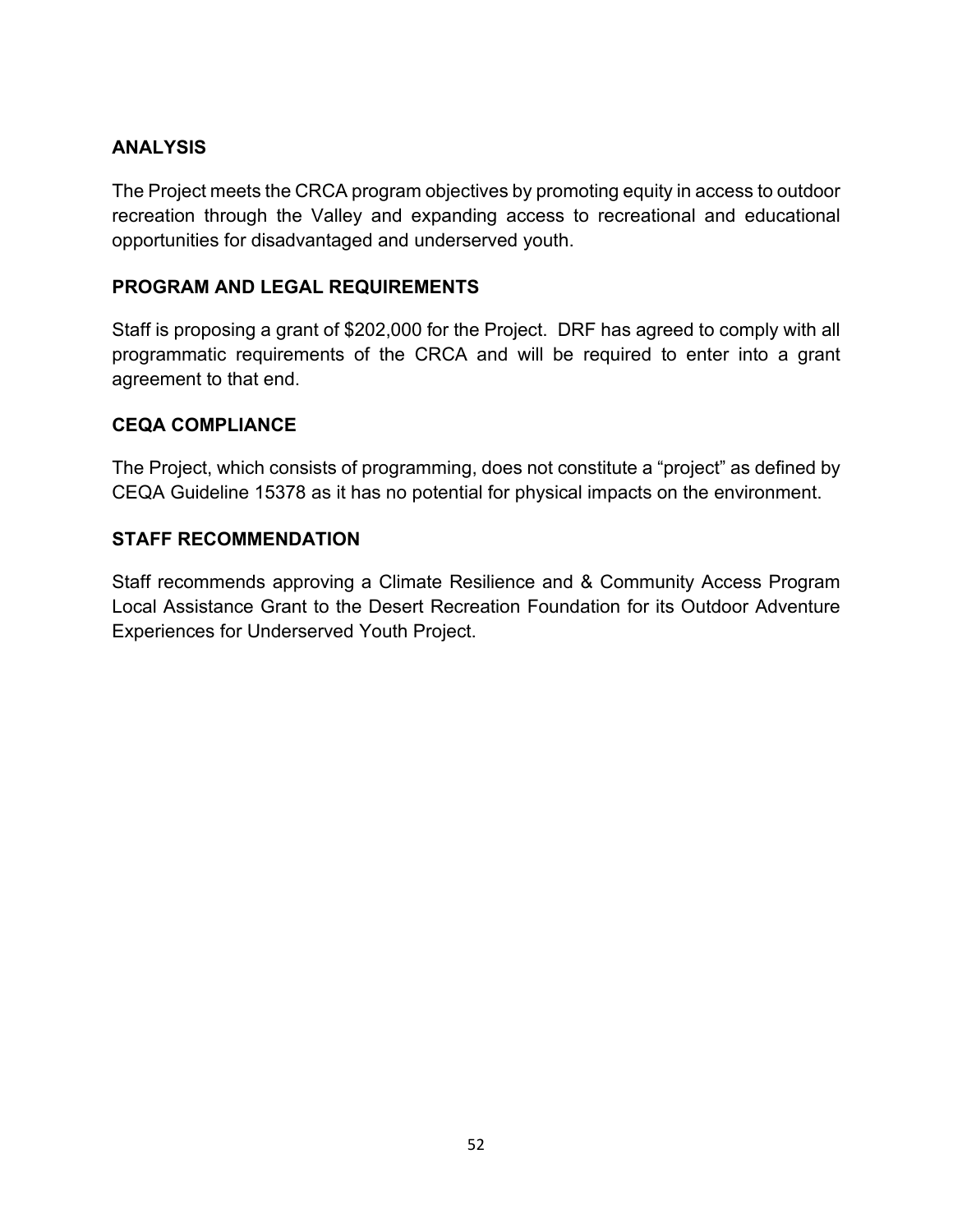#### **RESOLUTION 2022-08 OF THE GOVERNING BOARD OF THE COACHELLA VALLEY MOUNTAINS CONSERVANCY ADOPTED IN REGULAR SESSION MARCH 14, 2022**

#### **APPROVING A CLIMATE RESILIENCE & COMMUNITY ACCESS PROGRAM LOCAL ASSISTANCE GRANT TO THE DESERT RECREATION FOUNDATION FOR ITS OUTDOOR ADVENTURE EXPERIENCES FOR UNDERSERVED YOUTH PROJECT**

**WHEREAS**, Public Resources Code Section 33501 created the Coachella Valley Mountains Conservancy for the purpose, among other things, of acquiring and holding, in perpetual open space, mountainous lands surrounding the Coachella Valley and natural community conservation lands, and to provide for the protection of natural and cultural resources and the public's enjoyment thereof; and

**WHEREAS**, Public Resources Code Section 33601(e) provides that the Conservancy may "in order to further the conservancy's purposes as set forth in Section 33501, award grants to cities, counties, resource conservation districts, or nonprofit organizations…."; and

**WHEREAS**, the Conservancy received an allocation of general funds in the FY 21-22 State Budget to support its Climate Resilience & Community Access Grant Program (CRCA); and

**WHEREAS**, on November 8, 2021, the Conservancy issued a Request for Proposals for projects that are eligible for funding under the CRCA; and

**WHEREAS**, the Desert Recreation Foundation (DRF) is a nonprofit organization qualified as exempt under Section 501(c)(3) of the Internal Revenue Code of 1954, and is therefore eligible to receive funding from the Conservancy; and

**WHEREAS**, DRF has requested a local assistance grant in the amount of \$202,000 to fund its Outdoor Adventure Experiences for Underserved Youth Project, which would expand access to two existing, innovative Desert Recreation District programs, "Trips for Kids" and "Recreation Outdoor Camp," for disadvantaged youth (ages 7-17) (the Project); and

**WHEREAS**, the Project would meet the objectives of the CRCA and the Conservancy's mission by promoting equity in access to outdoor recreation through the Valley by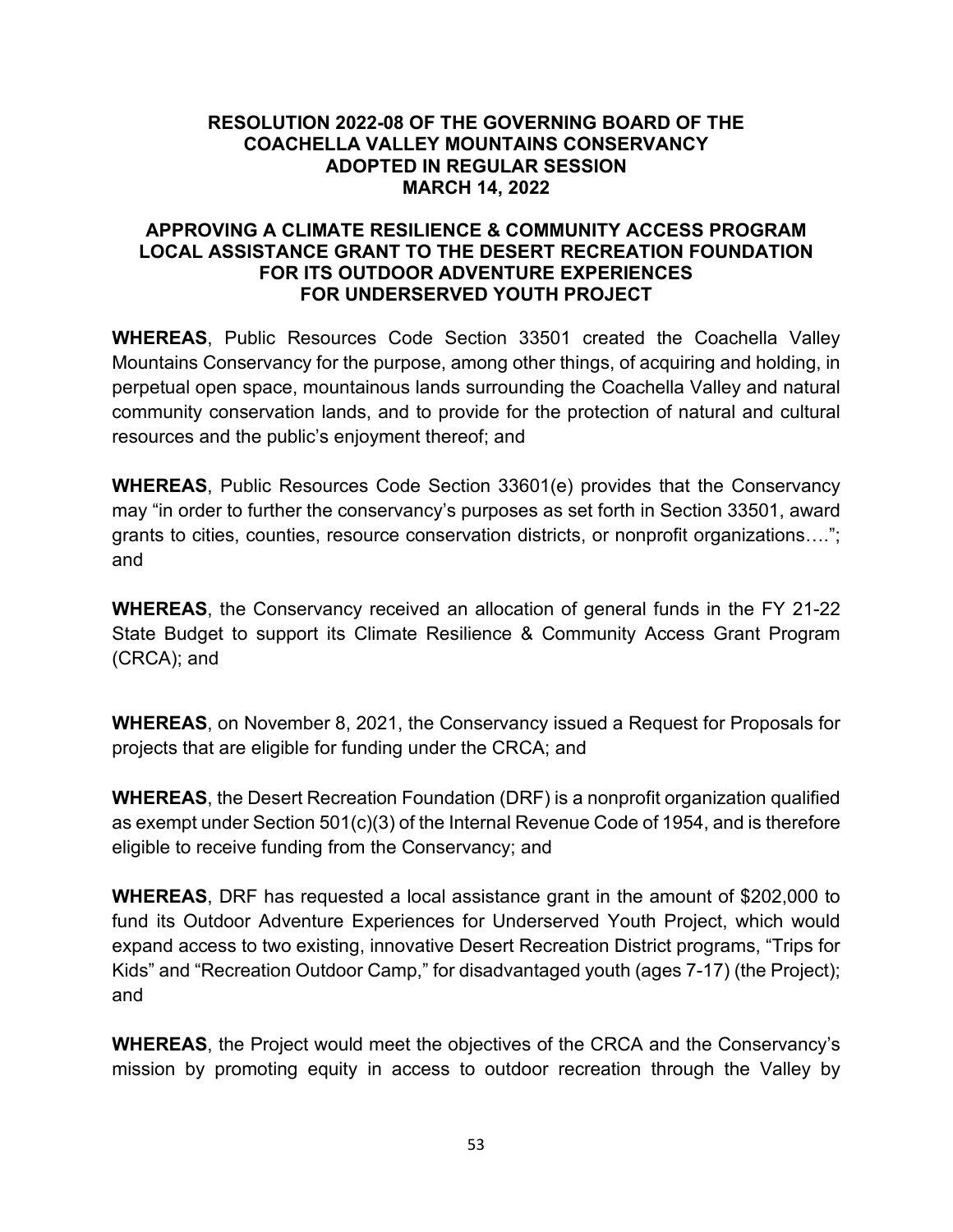expanding access to recreational and educational opportunities for disadvantaged and underserved youth, and is therefore an eligible use of CRCA funds; and

**WHEREAS**, it is in furtherance of the Conservancy's purposes as established in Public Resources Code section 33501; and

**WHEREAS**, the Conservancy wishes to authorize a local assistance grant to the Desert Recreation Foundation for the Project; and

**WHEREAS**, the Project consists of programming and does not constitute a "project" as defined by CEQA Guideline 15378 as it has no potential for physical impacts on the environment; and

**NOW, THEREFORE,** be it resolved in regular session of the Governing Board of the Coachella Valley Mountains Conservancy that the Board finds and determines that the Project meets the objectives of CRCA; and

**BE IT FURTHER RESOLVED** that the Board approves a local assistance grant to the Desert Recreation Foundation (Grantee) in an amount not to exceed \$202,000 for the Project; and

**BE IT FURTHER RESOLVED** that a condition of the grant is that the Grantee shall enter into a CRCA Local Assistance Grant Agreement with the Conservancy, which shall contain provisions requiring the following:

- 1. That the Grantee will agree to defend, indemnify, and hold harmless the Conservancy and the State of California, its contractors, officers, directors, agents or employees against any and all claims, liability, demands, damages, debts, judgments, costs, or expenses, including reasonable attorney's fees, arising out of or in any way connected to the Grantee's actions, omissions, or other conduct relating in any way to this agreement and the activities funded by the Planning Grant, including, but not limited to, any such losses, damages, or expenses arising out of (a) loss of or damage to property, and (b) injury to or death of persons;
- 2. That the Grantee must complete the work contemplated by the Planning Grant no later than June 30, 2024, unless the Conservancy agrees in writing to an extension;
- 3. That should the Grantee violate the Grant Agreement in any material way, and fail to cure such violation upon written notice from the Conservancy as provided in the Grant Agreement, the Grantee shall reimburse the Conservancy for the full amount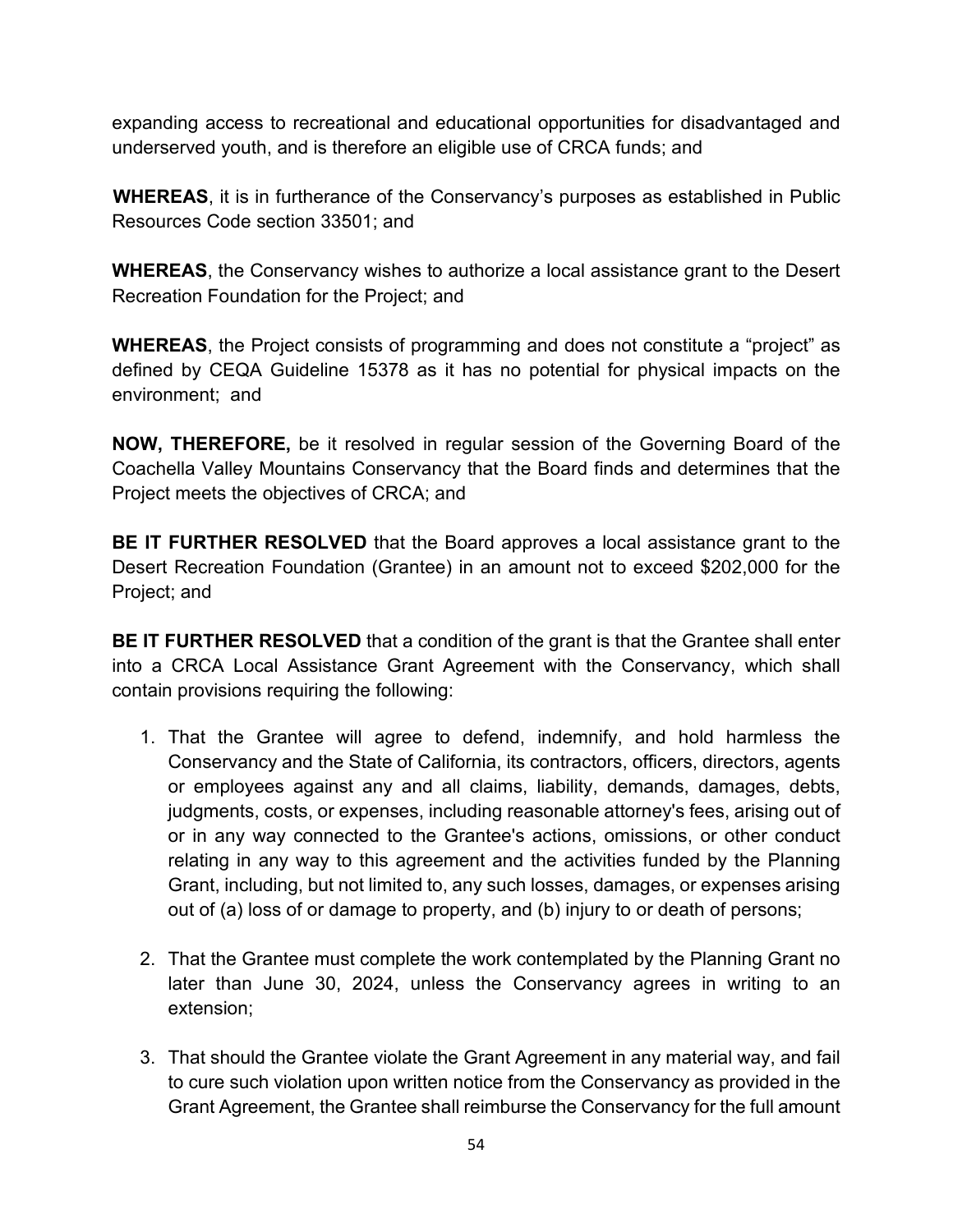of the Grant within thirty (30) days of a written demand from the Conservancy to do so;

- 4. That the Grantee shall maintain accounting records of how the grant sum was spent for a period of three years and shall make such records available for inspection by the Conservancy or the Department of Finance upon request by either agency;
- 5. That the Conservancy shall review and approve all material changes to the work contemplated by the Grant as described in the grant application prior to their implementation; and
- 6. Grantee will cause work on the Project to be commenced within a reasonable time after receipt of notification from the Conservancy that funds have been approved and that the project will be completed with reasonable diligence. If applicant cannot submit its first invoice for reimbursement to the Conservancy by one year from the date of the agreement, applicant will submit a statement of project progress appropriate to the project that provides real assurances that the project will be completed prior to the completion date. All final invoices for payment shall be submitted to the Conservancy within ninety (90) days of the completion date.

**BE IT FURTHER RESOLVED** that the Board hereby authorizes its Executive Director, or in his absence the Board Chair, to execute any and all documents necessary to effect the grant.

**PASSED, APPROVED, AND ADOPTED** at a regular meeting of the Coachella Valley Mountains Conservancy Governing Board, held on this 14th day of March 2022, by the following vote, to wit:

**AYES: NOES: ABSTENTIONS: ABSENT:** 

> Gary Gardner**,** Chair Coachella Valley Mountains Conservancy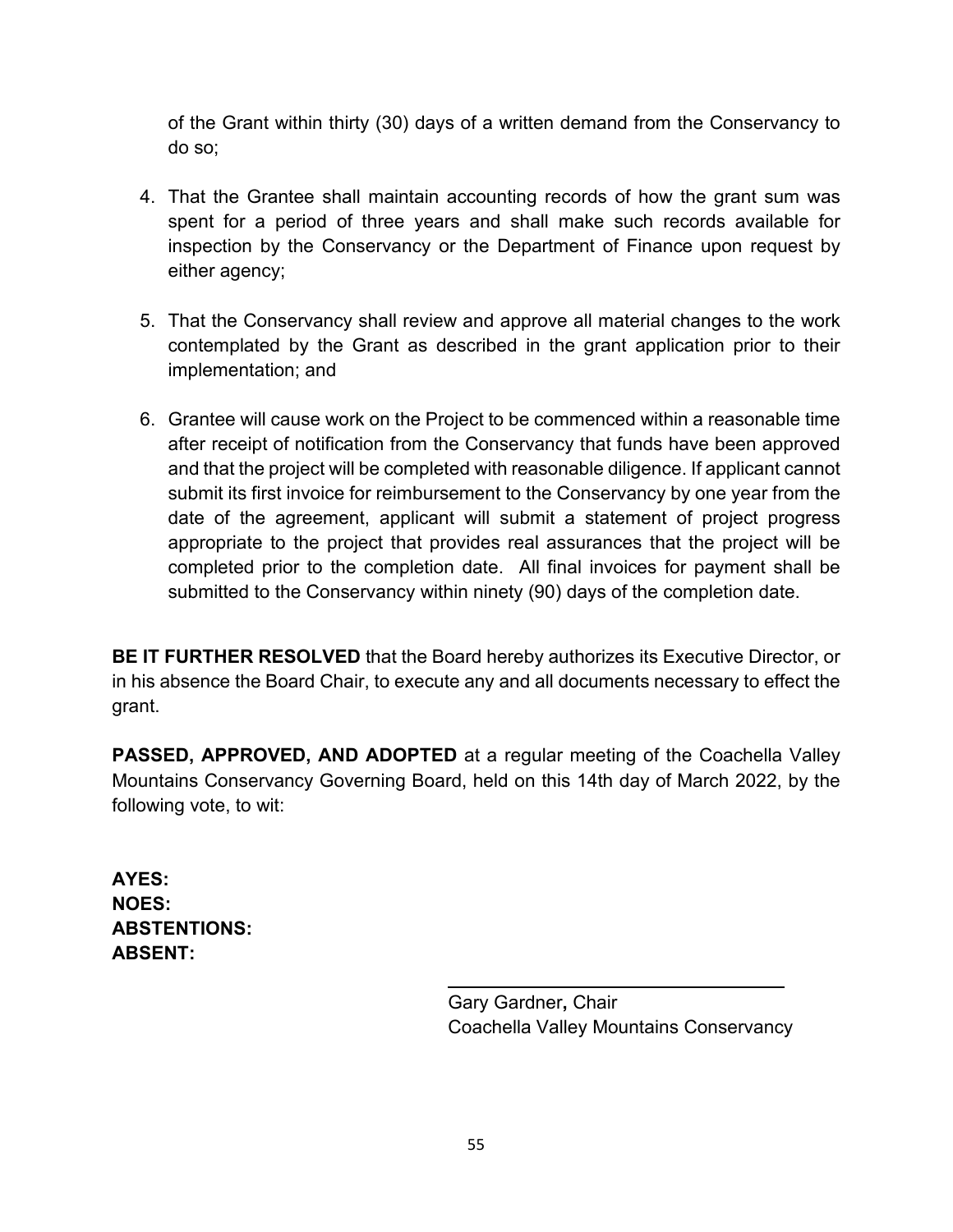# **ATTACHMENT 10 – March 14, 2022**

# **Agenda Item 5.9** Adoption of Resolution 2022-09 Approving a Climate Resilience & Community Access Program Local Assistance Grant to the Council of Mexican Federations in North America (COFEM) for its Defensores de Tierras Públicas Project.

# **BACKGROUND**

Last year the Conservancy launched its Climate Resilience & Community Access grant program (CRCA) to support projects that enhance desert resilience to climate change and foster conservation of the desert as a carbon sink, promote equity in access to outdoor recreation throughout the Valley or improve natural resources management on existing conservation lands. An RFP was issued November 8, 2021, with responses due by February 11, 2022.

# **PROJECT DESCRIPTION**

The Council of Mexican Federations in North America (COFEM), founded in 2005, empowers immigrant communities to be full participants in the social, political, economic, and cultural life of the United States. It has an office in Coachella, which has a record of providing programs and services that focus on the community's immigration, mental health and higher education needs. More recently, COFEM added conservation advocacy to its local mission in order to better connect the Coachella Valley's Hispanic community to public lands, and in 2021, it hired a full-time Conservation Program Manager in Coachella.

COFEM is requesting a grant to expand its *Defensores de Tierras Públicas* (Public Lands Defenders) program, which works in collaboration with conservation organizations to protect desert landscapes and create educational opportunities for people of low-income and traditionally underserved communities. COFEM proposes to further expand staff capacity by retaining a full-time, two-year conservation fellow to expand its educational program, which includes bilingual public workshops for youth and adults, and camping trips (the Project). The workshops seek to provide participants with basic conservation knowledge and public speaking and leadership skills that will enable them to become the next generation of land stewards and advocates for the protection of California deserts.

The targeted audience for this work is the economically disadvantaged community in the eastern Coachella Valley. Ultimately, the objective of these efforts is to facilitate participation of residents in historically underserved communities in outdoor activities for their recreational, educational and public health benefits, along with encouraging young people to become better citizen stewards of the environment or even consider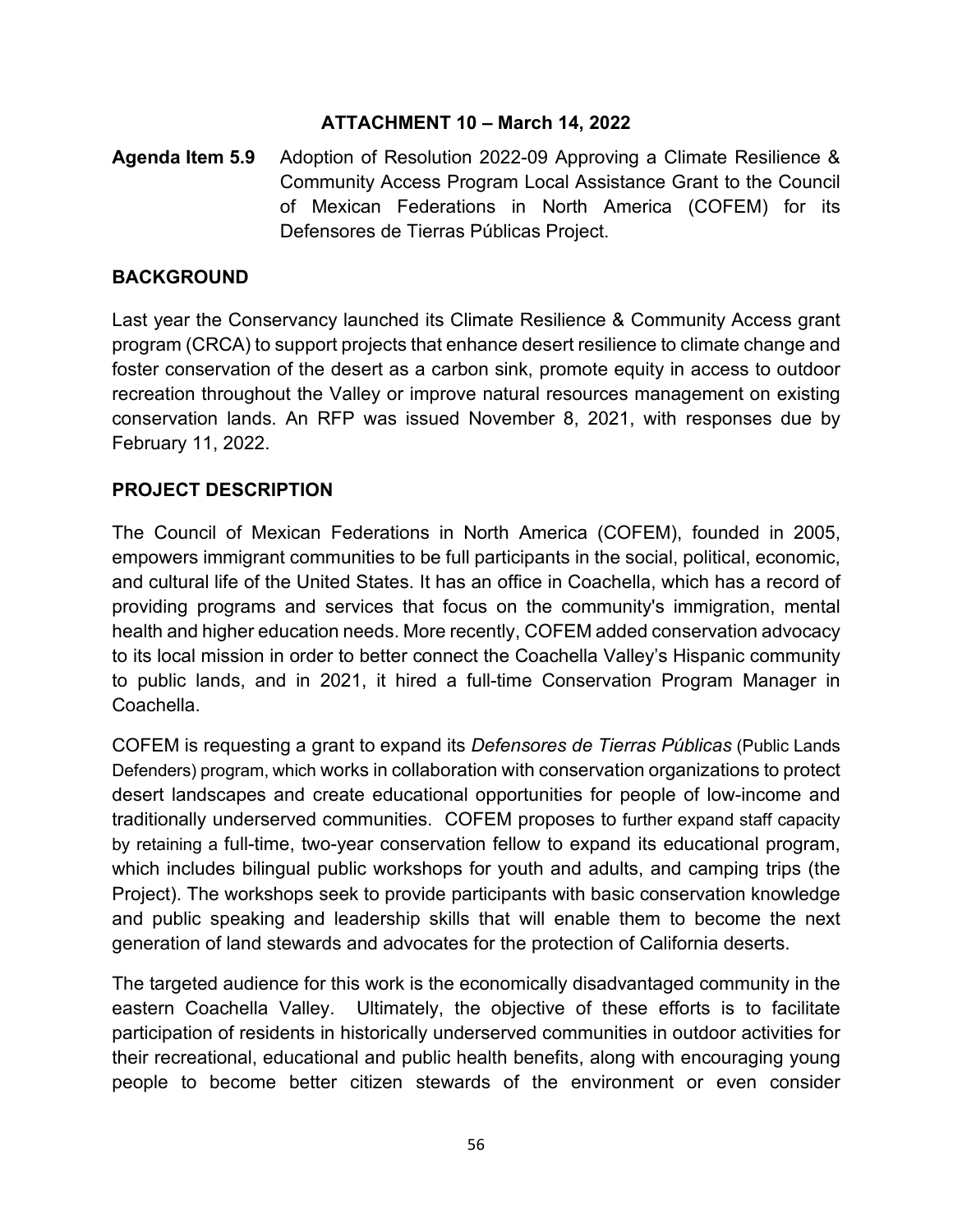conservation careers. COFEM works cooperatively with other conservation programs, including those run by UCR and the CactusToCloud Institute.

Total cost of the two-year Project is \$264,214.93, with COFEM seeking \$140,000 from the Conservancy; the remainder will be provided by COFEM or other grant programs.

# **ANALYSIS**

The Project meets CRCA program objectives because it will expand access to recreational and educational programs that showcase the wildlife and cultural resources of the Coachella Valley, serve economically disadvantaged and traditionally underserved communities near conservation lands, and promote sustainability and climate change adaptability within the desert and surrounding mountain areas.

# **PROGRAM AND LEGAL REQUIREMENTS**

Staff is proposing a grant of \$140,000 for the Project. COFEM has agreed to comply with all programmatic requirements of the CRCA and will be required to enter into a grant agreement to that end.

# **CEQA COMPLIANCE**

The Project, which consists of programming, staff work, and outreach activities, does not constitute a "project" as defined by CEQA Guideline 15378 as it has no potential for physical impacts on the environment.

# **STAFF RECOMMENDATION**

Staff recommends approving a Climate Resilience and & Community Access Program Local Assistance Grant to the Council of Mexican Federations in North America for its Defensores de Tierras Públicas Project.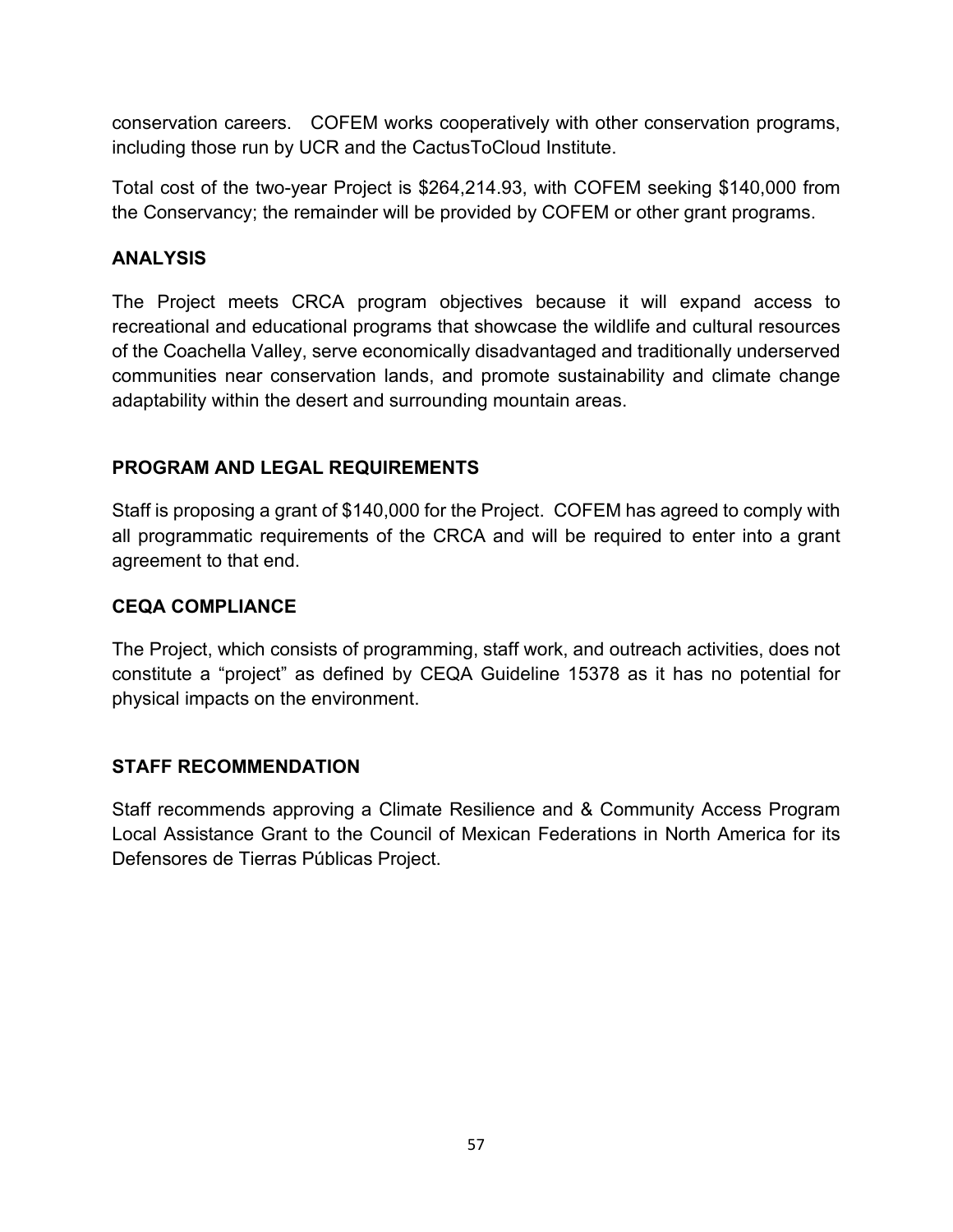#### **RESOLUTION 2022-09 OF THE GOVERNING BOARD OF THE COACHELLA VALLEY MOUNTAINS CONSERVANCY ADOPTED IN REGULAR SESSION MARCH 14, 2022**

#### **APPROVING A CLIMATE RESILIENCE & COMMUNITY ACCESS PROGRAM LOCAL ASSISTANCE GRANT TO THE COUNCIL OF MEXICAN FEDERATIONS IN NORTH AMERICA FOR ITS DEFENSORES DE TIERRAS PÚBLICAS PROJECT**

**WHEREAS**, Public Resources Code Section 33501 created the Coachella Valley Mountains Conservancy for the purpose, among other things, of acquiring and holding, in perpetual open space, mountainous lands surrounding the Coachella Valley and natural community conservation lands, and to provide for the protection of natural and cultural resources and the public's enjoyment thereof; and

**WHEREAS**, Public Resources Code Section 33601(e) provides that the Conservancy may "in order to further the conservancy's purposes as set forth in Section 33501, award grants to cities, counties, resource conservation districts, or nonprofit organizations…."; and

**WHEREAS**, the Conservancy received an allocation of general funds in the FY 21-22 State Budget to support its Climate Resilience & Community Access Grant Program (CRCA); and

**WHEREAS**, on November 8, 2021, the Conservancy issued a Request for Proposals for projects that are eligible for funding under the CRCA; and

**WHEREAS**, the Council of Mexican Federations in North America (COFEM) is a nonprofit organization qualified as exempt under Section 501(c)(3) of the Internal Revenue Code of 1954, and is therefore eligible to receive funding from the Conservancy; and

**WHEREAS**, COFEM has requested a local assistance grant in the amount of \$140,000 to expand the staff capacity of its *Defensores de Tierras Públicas* (Public Lands Defenders) program which works in collaboration with conservation organizations to protect desert landscapes and create opportunities for people of economically disadvantaged communities (the Project); and

**WHEREAS**, the Project would meet the objectives of the CRCA and the Conservancy's mission by expanding access to recreational and educational programs that showcase the wildlife and cultural resources of the Coachella Valley, serving economically disadvantaged and underserved communities near conservation lands, and promoting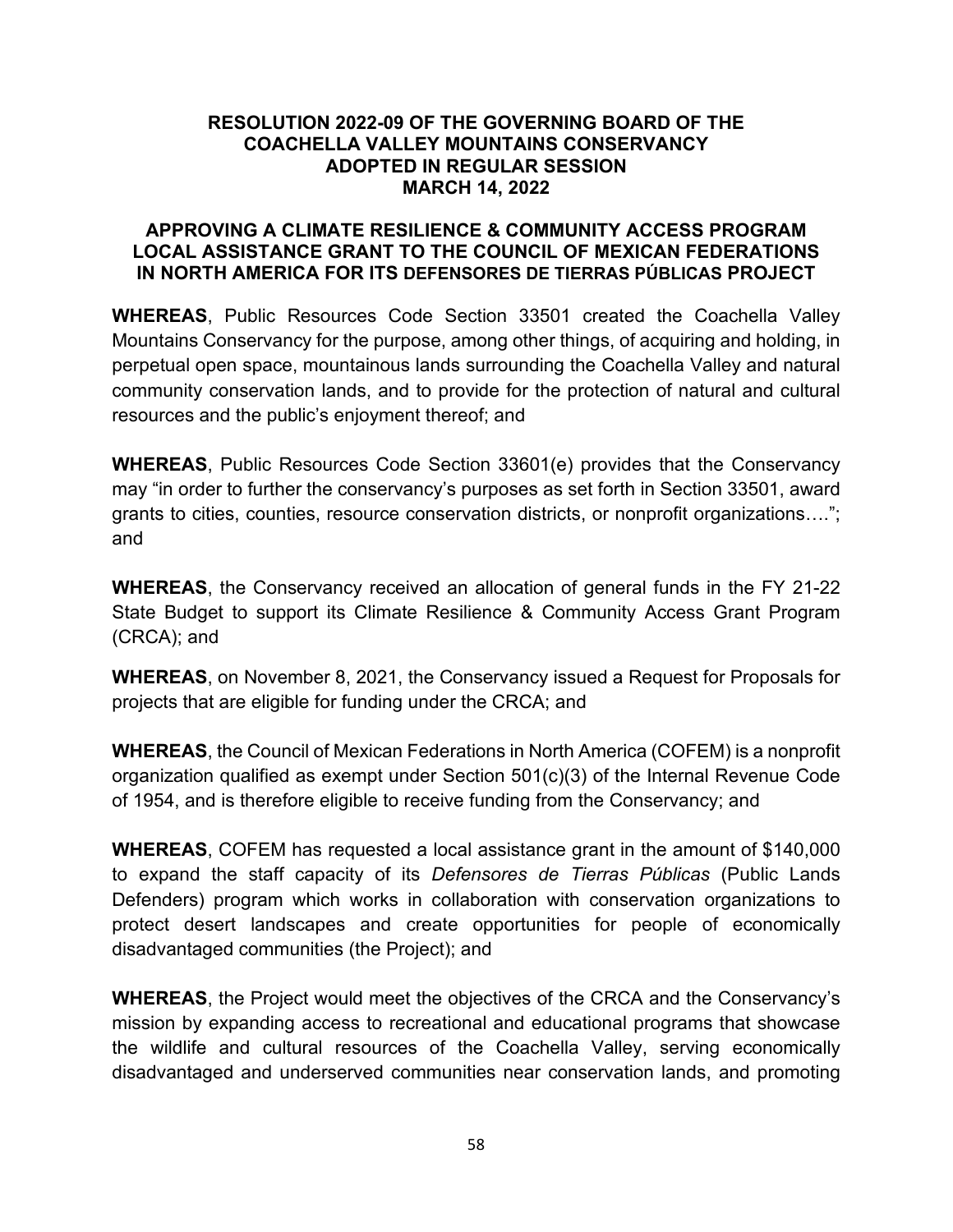sustainability and climate change adaptability within the desert and surrounding mountain areas, and is therefore an eligible use of CRCA funds; and

**WHEREAS**, it is in furtherance of the Conservancy's purposes as established in Public Resources Code section 33501; and

**WHEREAS**, the Conservancy wishes to authorize a local assistance grant to COFEM for the Project; and

**WHEREAS**, the Project consists of programming, staff work, and outreach activities and therefore does not constitute a "project" as defined by CEQA Guideline 15378 as it has no potential for physical impacts on the environment; and

**NOW, THEREFORE,** be it resolved in regular session of the Governing Board of the Coachella Valley Mountains Conservancy that the Board finds and determines that the Project meets the objectives of the CRCA; and

**BE IT FURTHER RESOLVED** that the Board approves a local assistance grant to the Council of Mexican Federations in North America (Grantee) in an amount not to exceed \$140,000 for the Project; and

**BE IT FURTHER RESOLVED** that a condition of the grant is that the Grantee shall enter into a CRCA Local Assistance Grant Agreement with the Conservancy, which shall contain provisions requiring the following:

- 1. That the Grantee will agree to defend, indemnify, and hold harmless the Conservancy and the State of California, its contractors, officers, directors, agents or employees against any and all claims, liability, demands, damages, debts, judgments, costs, or expenses, including reasonable attorney's fees, arising out of or in any way connected to the Grantee's actions, omissions, or other conduct relating in any way to this agreement and the activities funded by the Planning Grant, including, but not limited to, any such losses, damages, or expenses arising out of (a) loss of or damage to property, and (b) injury to or death of persons;
- 2. That the Grantee must complete the work contemplated by the Planning Grant no later than June 30, 2024, unless the Conservancy agrees in writing to an extension.
- 3. That should the Grantee violate the Grant Agreement in any material way, and fail to cure such violation upon written notice from the Conservancy as provided in the Grant Agreement, the Grantee shall reimburse the Conservancy for the full amount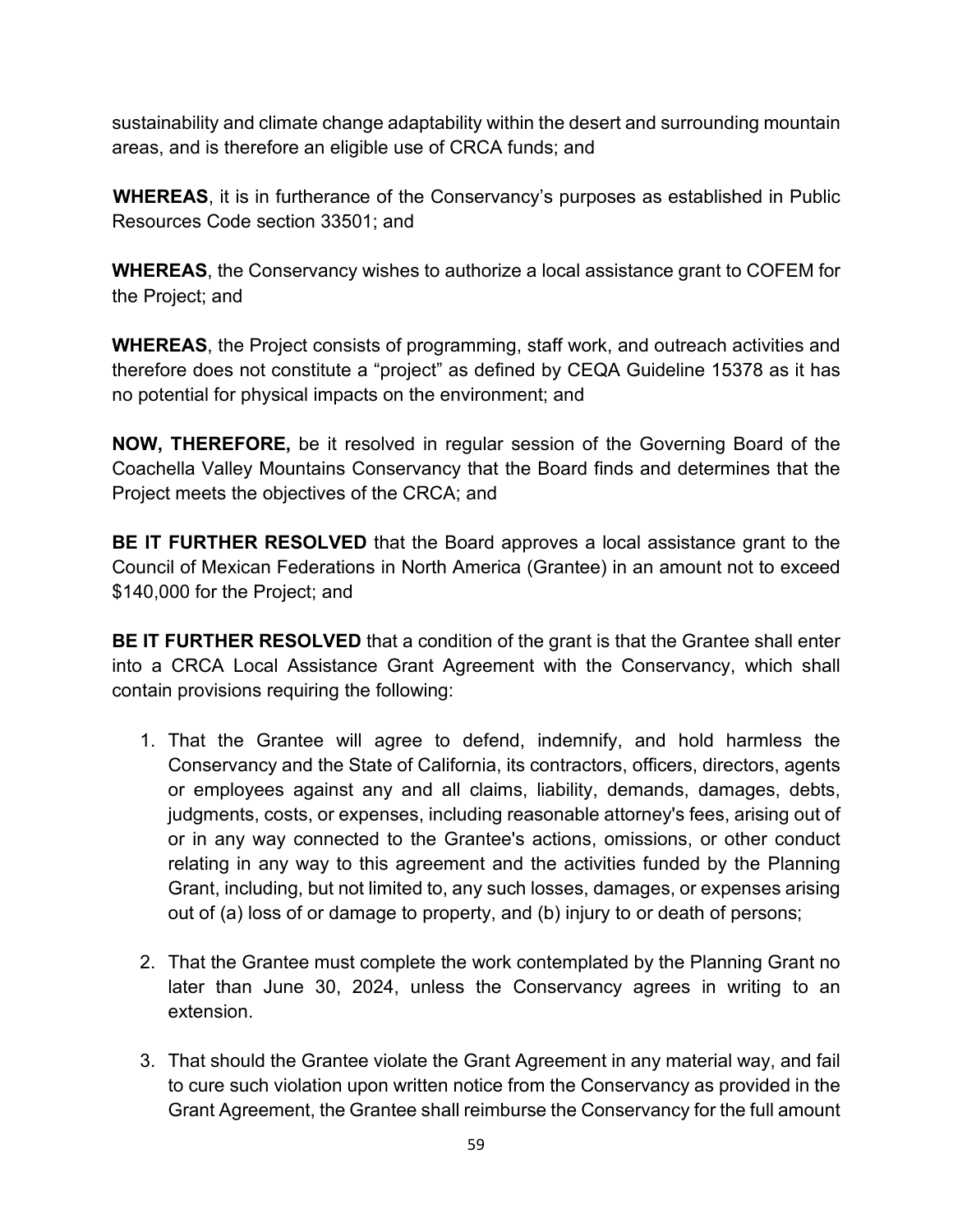of the Grant within thirty (30) days of a written demand from the Conservancy to do so;

- 4. That the Grantee shall maintain accounting records of how the grant sum was spent for a period of three years and shall make such records available for inspection by the Conservancy or the Department of Finance upon request by either agency;
- 5. That the Conservancy shall review and approve all material changes to the work contemplated by the Grant as described in the grant application prior to their implementation; and
- 6. Grantee will cause work on the Project to be commenced within a reasonable time after receipt of notification from the Conservancy that funds have been approved and that the project will be completed with reasonable diligence. If applicant cannot submit its first invoice for reimbursement to the Conservancy by one year from the date of the agreement, applicant will submit a statement of project progress appropriate to the project that provides real assurances that the project will be completed prior to the completion date. All final invoices for payment shall be submitted to the Conservancy within ninety (90) days of the completion date.

**BE IT FURTHER RESOLVED** that the Board hereby authorizes its Executive Director, or in his absence the Board Chair, to execute any and all documents necessary to effect the grant.

**PASSED, APPROVED, AND ADOPTED** at a regular meeting of the Coachella Valley Mountains Conservancy Governing Board, held on this 14th day of March 2022, by the following vote, to wit:

**AYES:** 

**NOES:** 

**ABSTENTIONS:** 

**ABSENT:** 

Gary Gardner**,** Chair Coachella Valley Mountains Conservancy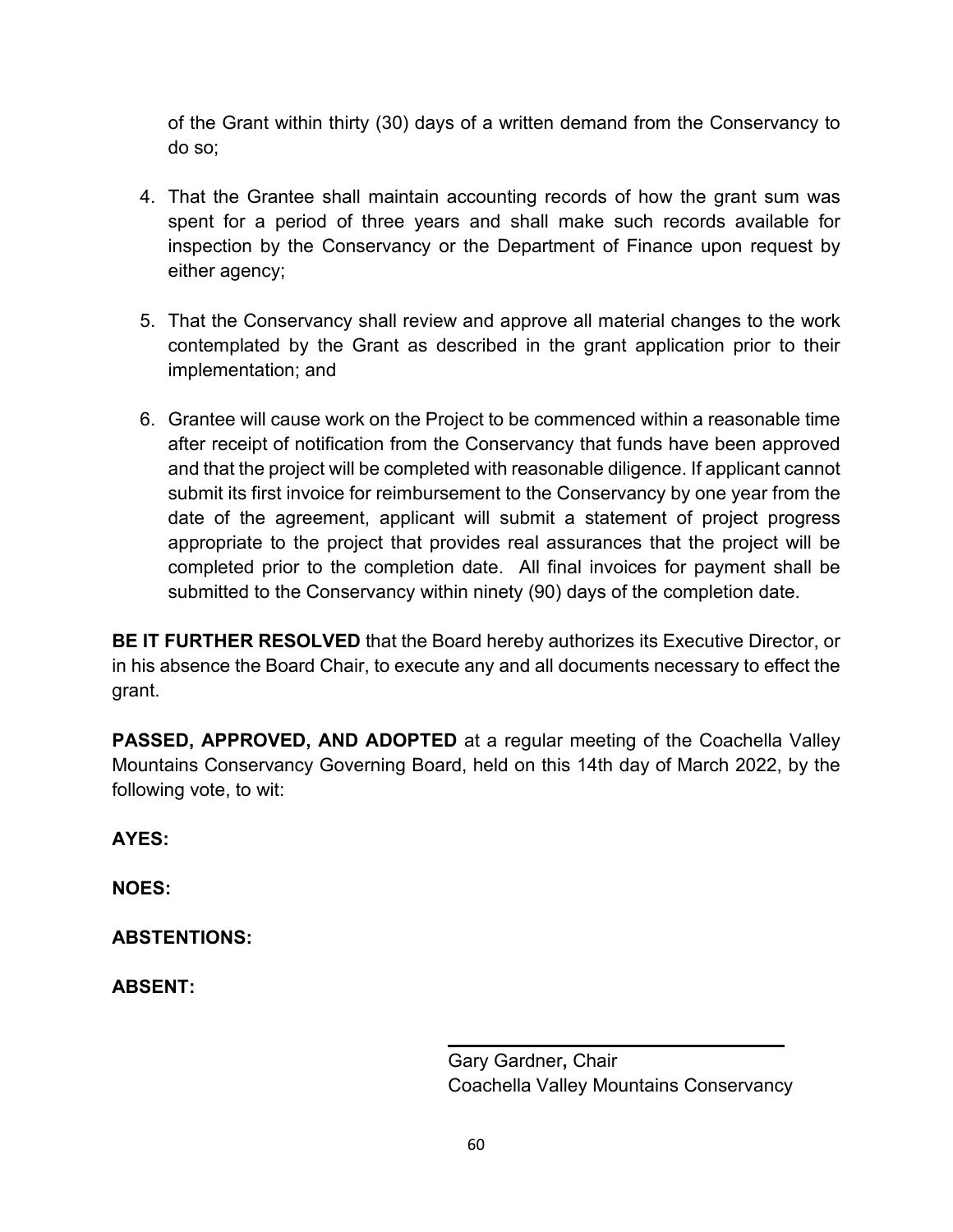# **ATTACHMENT 11 – March 14, 2022**

**Agenda Item 5.10** Adoption of Resolution 2022-10 Approving a Climate Resilience & Community Access Program Local Assistance Grant to the City of Desert Hot Springs for its Trails, Conservation Outreach and Education Program Project.

# **BACKGROUND**

Last year the Conservancy launched its Climate Resilience & Community Access grant program (CRCA) to support projects that enhance desert resilience to climate change and foster conservation of the desert as a carbon sink, promote equity in access to outdoor recreation throughout the Valley or improve natural resources management on existing conservation lands. An RFP was issued November 8, 2021, with responses due by February 11, 2022.

# **PROJECT DESCRIPTION**

The City of Desert Hot Springs (the City) has requested funding to create its Trails, Conservation Outreach and Education Program project, which would offer a youth recreation outdoor hiking program and a city-wide public outreach program about local outdoor recreational opportunities (the Project).

The youth recreation outdoor hiking program will feature four events per year, in which students from the Desert Hot Springs Recreation Center will be educated on outdoor hiking and other outdoor activities and then be taken on outdoor hiking adventures. The city-wide public outreach campaign will provide written materials to help the public find trails or paths and learn about hazards, permitted uses of the trails and the environmental features they will enjoy during their outings, along with placing trail safety and directional signage.

The City and surrounding area constitute the largest economically disadvantaged are on the western side of the Valley, while at the same time enjoying some of the most scenic and underutilized public lands. The Project complements the City's economic development efforts to establish Desert Hot Springs as a destination for hiking and other outdoor recreational activities.

Total cost of the two-year Project is \$200,000, with the City seeking \$128,000 from the Conservancy; the remainder will be provided by the City.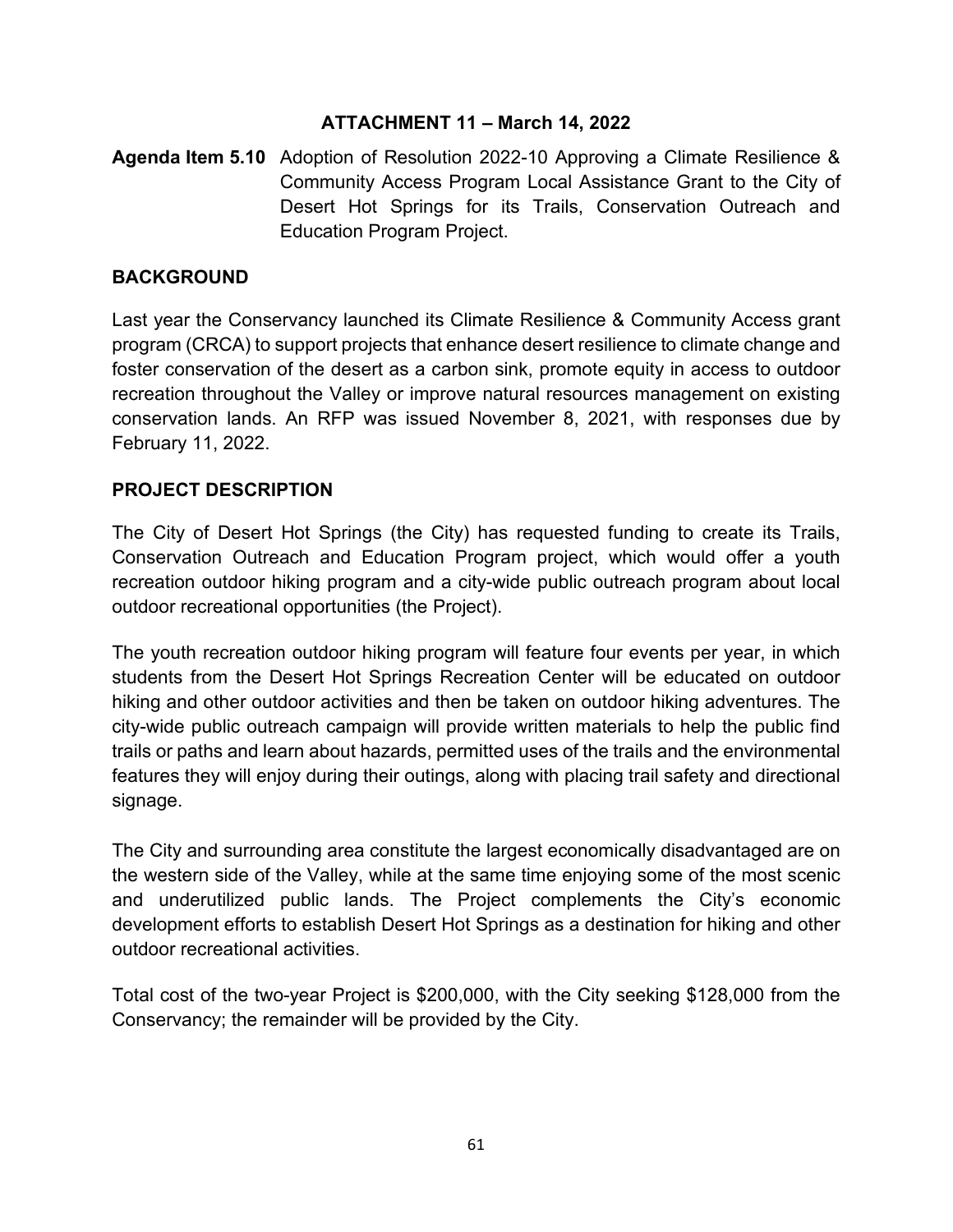# **ANALYSIS**

The Project meets the objectives of the CRCA program because it aims to promote equity in access to outdoor recreation for disadvantaged communities and will promote the importance of conservation through outreach and education for youth and the entire community that will immediately impact and continue to impact for years to come.

# **PROGRAM AND LEGAL REQUIREMENTS**

Staff is proposing a grant of \$128,000 for the Project. The City has agreed to comply with all programmatic requirements of the CRCA and will be required to enter into a grant agreement to that end.

# **CEQA COMPLIANCE**

The Project, which consists of programming, staff work and outreach activities and does not constitute a "project" as defined by CEQA Guideline 15378 as it has no potential for physical impacts on the environment.

# **STAFF RECOMMENDATION**

Staff recommends approving a Climate Resilience and & Community Access Program Local Assistance Grant to the City of Desert Hot Springs for its Trails, Conservation Outreach and Education Program Project.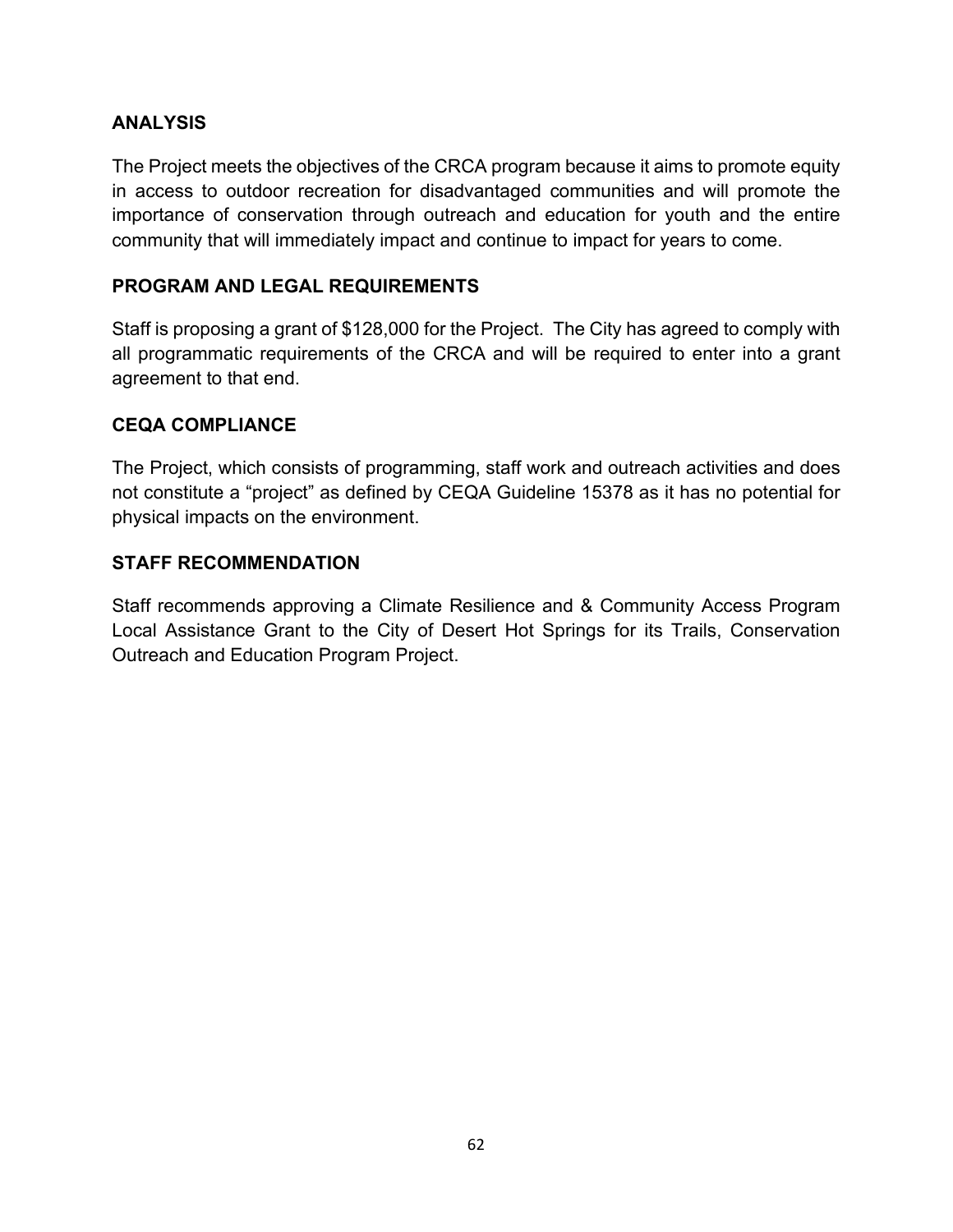#### **RESOLUTION 2022-10 OF THE GOVERNING BOARD OF THE COACHELLA VALLEY MOUNTAINS CONSERVANCY ADOPTED IN REGULAR SESSION MARCH 14, 2022**

#### **APPROVING A CLIMATE RESILIENCE & COMMUNITY ACCESS PROGRAM LOCAL ASSISTANCE GRANT TO THE CITY OF DESERT HOT SPRINGS FOR ITS TRAILS, CONSERVATION OUTREACH AND EDUCATION PROGRAM PROJECT**

**WHEREAS**, Public Resources Code Section 33501 created the Coachella Valley Mountains Conservancy for the purpose, among other things, of acquiring and holding, in perpetual open space, mountainous lands surrounding the Coachella Valley and natural community conservation lands, and to provide for the protection of natural and cultural resources and the public's enjoyment thereof; and

**WHEREAS**, Public Resources Code Section 33601(e) provides that the Conservancy may "in order to further the conservancy's purposes as set forth in Section 33501, award grants to cities, counties, resource conservation districts, or nonprofit organizations…."; and

**WHEREAS**, the Conservancy received an allocation of general funds in the FY 21-22 State Budget to support its Climate Resilience & Community Access Grant Program (CRCA); and

**WHEREAS**, on November 8, 2021, the Conservancy issued a Request for Proposals for projects that are eligible for funding under the CRCA; and

**WHEREAS**, the City of Desert Hot Springs (the City) is a local public entity in the County of Riverside, State of California, and is therefore eligible to receive funding from the Conservancy; and

**WHEREAS**, the City has requested a local assistance grant in the amount of \$128,000 to fund its Trail, Conservation Outreach and Education Program Project, which would establish a youth recreation outdoor hiking program and a city-wide public outreach program about local outdoor recreational opportunities (the Project); and

**WHEREAS**, the Project would meet the objectives of the CRCA and the Conservancy's mission by promoting equity in access to outdoor recreation for disadvantaged communities and promoting the importance of conservation through outreach and education for youth and the entire community, and is therefore an eligible use of CRCA funds; and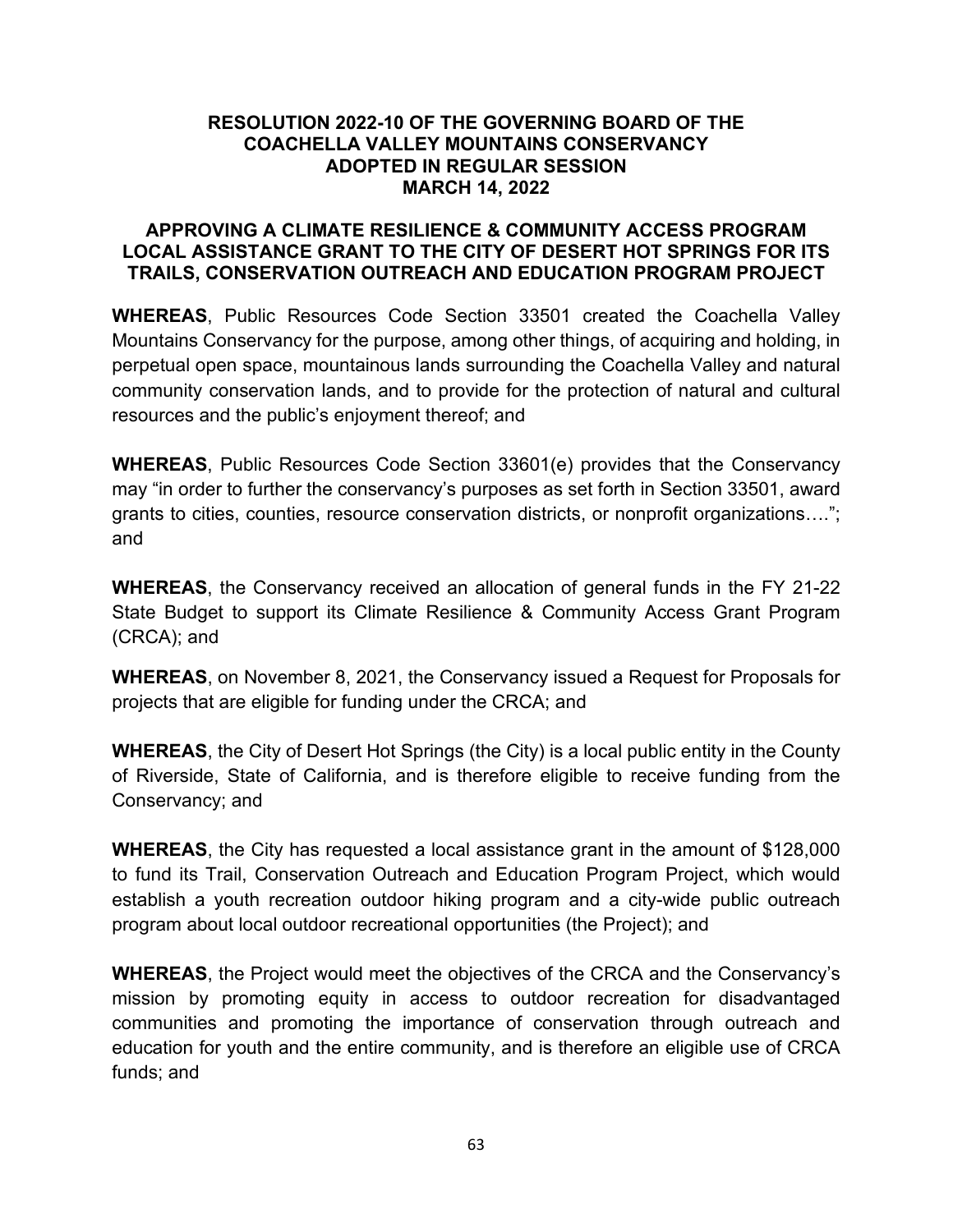**WHEREAS**, it is in furtherance of the Conservancy's purposes as established in Public Resources Code section 33501; and

**WHEREAS**, the Conservancy wishes to authorize a local assistance grant to the City for the Project; and

**WHEREAS**, the Project consists of programming, staff work and outreach activities, and therefore does not constitute a "project" as defined by CEQA Guideline 15378 as it has no potential for physical impacts on the environment; and

**NOW, THEREFORE,** be it resolved in regular session of the Governing Board of the Coachella Valley Mountains Conservancy that the Board finds and determines that the Project meets the objectives of the CRCA; and

**BE IT FURTHER RESOLVED** that the Board approves a local assistance grant to the City of Desert Hot Springs (Grantee) in an amount not to exceed \$128,000 for the Project Grant; and

**BE IT FURTHER RESOLVED** that a condition of the grant is that the Grantee shall enter into a CRCA Local Assistance Grant Agreement with the Conservancy, which shall contain provisions requiring the following:

- 1. That the Grantee will agree to defend, indemnify, and hold harmless the Conservancy and the State of California, its contractors, officers, directors, agents or employees against any and all claims, liability, demands, damages, debts, judgments, costs, or expenses, including reasonable attorney's fees, arising out of or in any way connected to the Grantee's actions, omissions, or other conduct relating in any way to this agreement and the activities funded by the Planning Grant, including, but not limited to, any such losses, damages, or expenses arising out of (a) loss of or damage to property, and (b) injury to or death of persons;
- 2. That the Grantee must complete the work contemplated by the Planning Grant no later than June 30, 2024, unless the Conservancy agrees in writing to an extension;
- 3. That should the Grantee violate the Grant Agreement in any material way, and fail to cure such violation upon written notice from the Conservancy as provided in the Grant Agreement, the Grantee shall reimburse the Conservancy for the full amount of the Grant within thirty (30) days of a written demand from the Conservancy to do so;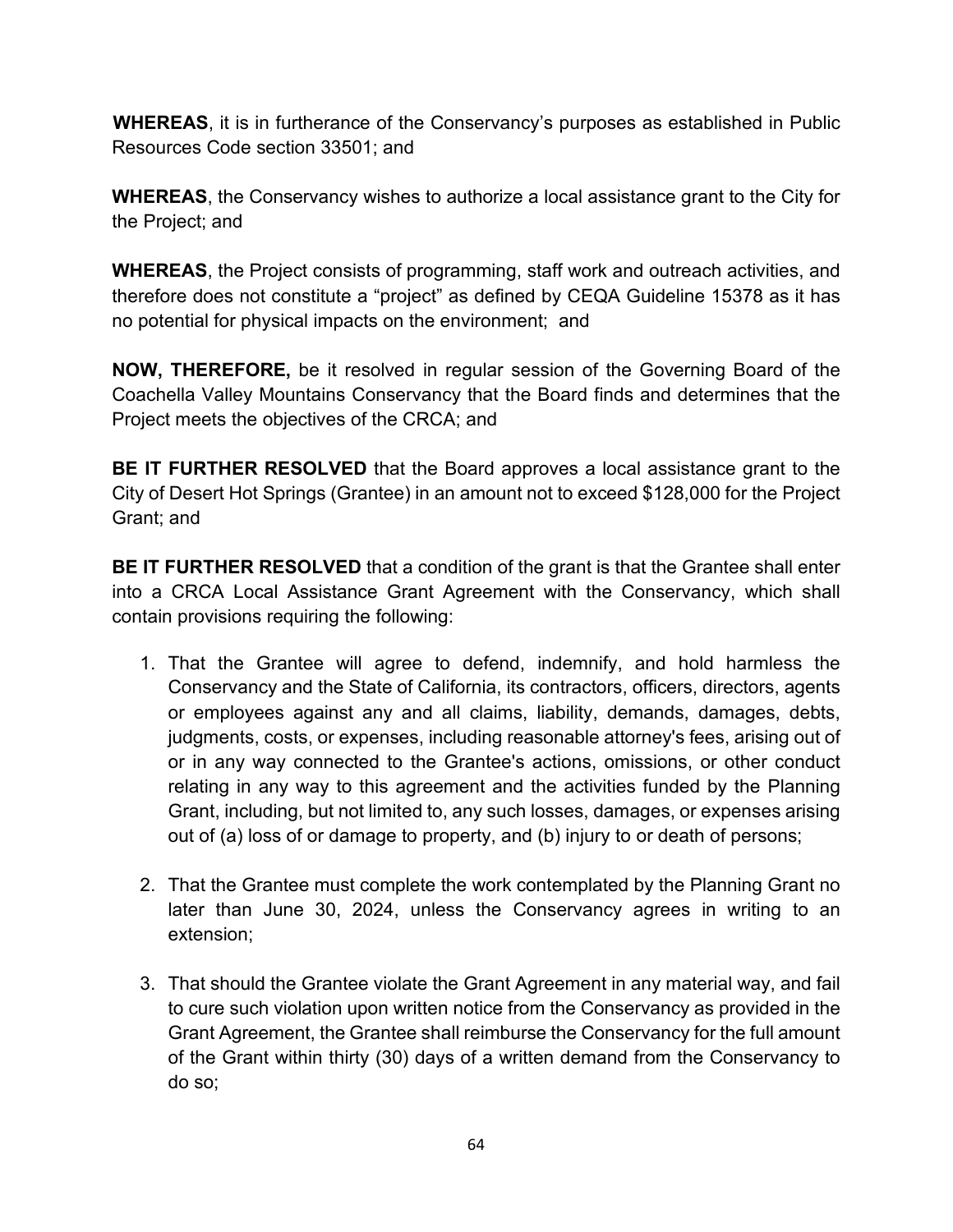- 4. That the Grantee shall maintain accounting records of how the grant sum was spent for a period of three years and shall make such records available for inspection by the Conservancy or the Department of Finance upon request by either agency;
- 5. That the Conservancy shall review and approve all material changes to the work contemplated by the Grant as described in the grant application prior to their implementation; and
- 6. Grantee will cause work on the Project to be commenced within a reasonable time after receipt of notification from the Conservancy that funds have been approved and that the project will be completed with reasonable diligence. If applicant cannot submit its first invoice for reimbursement to the Conservancy by one year from the date of the agreement, applicant will submit a statement of project progress appropriate to the project that provides real assurances that the project will be completed prior to the completion date. All final invoices for payment shall be submitted to the Conservancy within ninety (90) days of the completion date.

**BE IT FURTHER RESOLVED** that the Board hereby authorizes its Executive Director, or in his absence the Board Vice Chair, to execute any and all documents necessary to effect the grant.

**PASSED, APPROVED, AND ADOPTED** at a regular meeting of the Coachella Valley Mountains Conservancy Governing Board, held on this 14th day of March 2022, by the following vote, to wit:

**AYES:** 

**NOES:** 

**ABSTENTIONS:** 

**ABSENT:** 

Rita Lamb**,** Vice Chair Coachella Valley Mountains Conservancy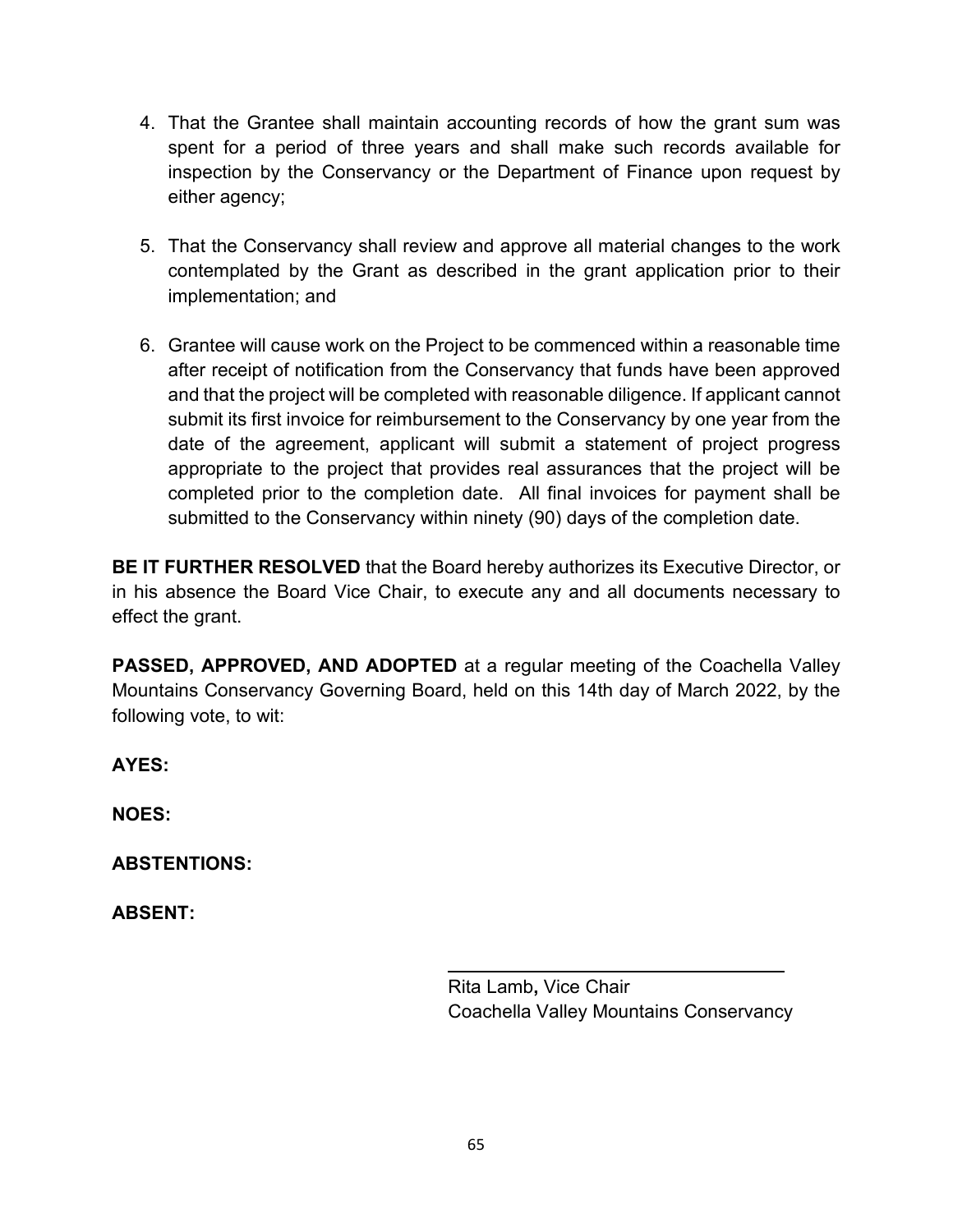# **ATTACHMENT 12 – March 14, 2022**

# **Agenda Item 6.0** Written Reports from Staff

#### **ACQUISITION AND LAND MANAGEMENT UPDATES**

# **CVMC PROP 12, 40 AND 84 LOCAL ASSISTANCE GRANT PROGRAMS:**

#### **Mecca Hills/Orocopia Mountains Conservation Area:**

In January 2020, the Board approved a local assistance grant to the Friends of the Desert Mountains (FODM) for the acquisition of 20 acres in the Mecca Hills/Orocopia Mountains Conservation Area. Escrow was opened shortly thereafter; vesting issues are being resolved with the private landowner and the transaction is expected to close by March 31, 2022.

#### **Santa Rosa and San Jacinto Mountains Conservation Area:**

In November 2021, the Board approved a local assistance grant to the Oswit Land Trust (OLT) for the acquisition of 118 parcels consisting of 238.56 acres above the City of Palm Springs (usually referred to as a portion of the Palm Hills property). The landowner accepted the contingent offer, title issues are being worked through and escrow is expected to close by June 30, 2022.

#### **CVMC PROPERTY MANAGEMENT PROGRAM:**

**Rancho Mirage Easement and Trails Management** – The Conservancy holds a Conservation Easement (CE) on land owned by the City of Rancho Mirage surrounding the Villas of Mirada Development (Mirada) and within the Santa Rosa and San Jacinto Mountains National Monument and protected by CE. A connector trail to link the Chuckwalla Trail to the Overlook Trail and keep hikers off Frank Sinatra Drive is part of the CVDMRCA's new trails project recently funded by the Conservancy.

**CVCC/CVMC/FODM Management** – The Conservancy continues to perform monitoring inspections on properties owned by the Conservancy, and we send reminders to grantees where we have provided local assistance grants in support of the CVMSHCP. We are currently engaged in several ongoing management projects, including clean ups, invasive species removal, partnership management, fencing projects and cultural surveys.

# **COACHELLA VALLEY CONSERVATION COMMISSION (CVCC) ACQUISITION**

**MANAGER PROGRAM:** The Conservancy continues to contract with the CVCC as Acquisition Manager. Current acquisition efforts include: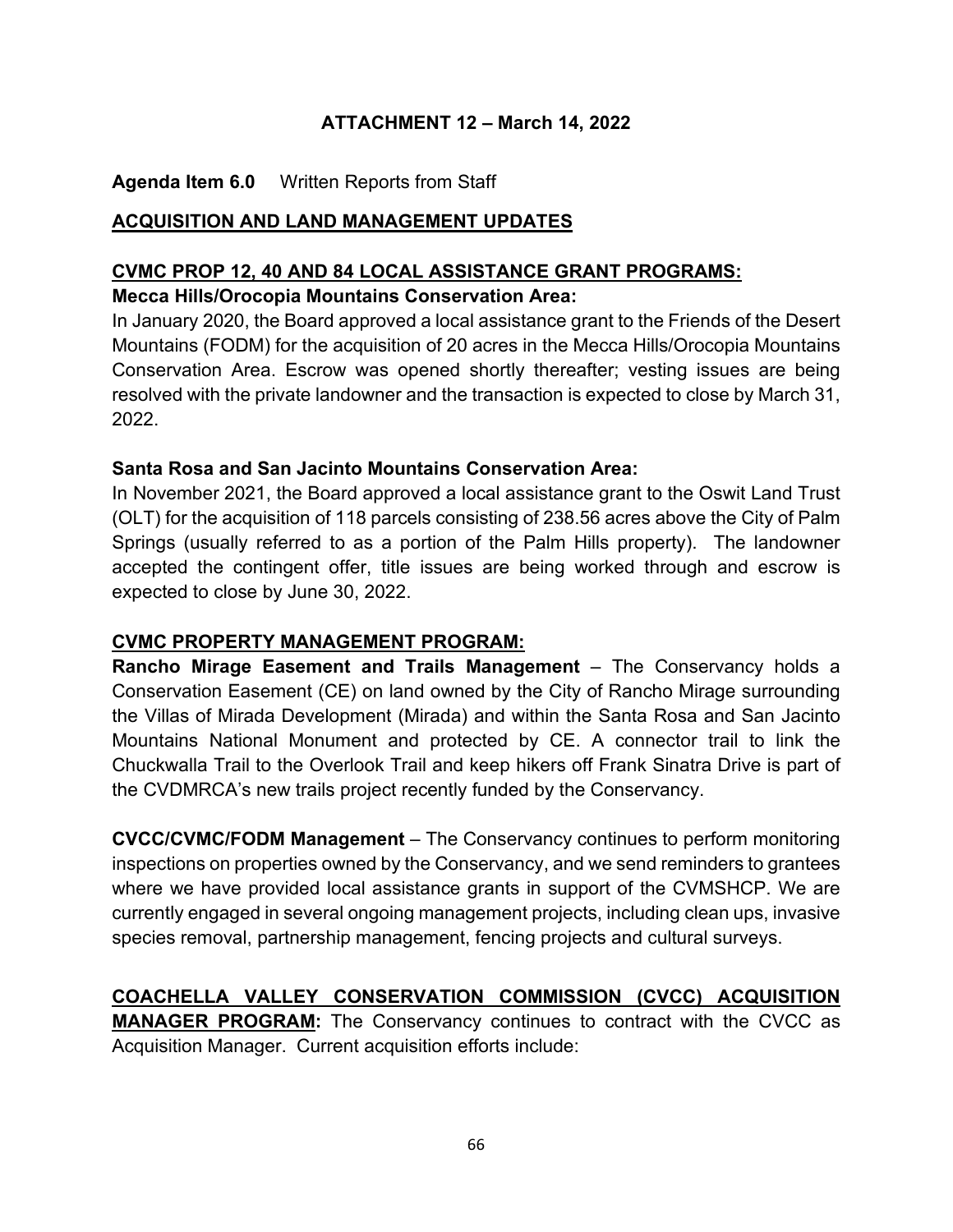**Desert Tortoise and Linkage Conservation Area:** An appraisal was completed on six parcels in October 2021, offer letters were sent out and two separate landowners consisting of 166.25+/- acres accepted the contingent FMV offers. CVCC board approved the acquisitions at their February meeting and escrow was opened; one transaction requires title clearance but both escrows are expected to close by June 30, 2022.

**East Palm Canyon Conservation Easement:** CVCC executed a Conservation Easement on 5.13 acres of property and provides mitigation in the form of preservation for impacts to Casey's June Beetle habitat as a result of the East Palm Canyon over Palm Canyon Wash Bridge Rehabilitation Project in the City of Palm Springs*.* The Conservation Easement was recorded on January 11, 2022.

**Santa Rosa and San Jacinto Mountains Conservation Area:** CVCC in collaboration with CVMC and Oswit Land Trust opened escrow on 3500+ acres above the City of Palm Springs (the remaining portion of the Palm Hills property). CVCC and CVMC boards approved the projects at their meetings in November and are working through title issues as there are several owners involved in the transactions; one parcel requires probate, so the closings are expected to occur in phases with the first phase estimated to close by June 30, 2022.

**Thousand Palms Conservation Area:** An appraisal was completed on one parcel requiring a lot split where the landowner would retain a portion and sell the remaining portion to CVCC. An offer was accepted and CVCC approved the project at their meeting in September 2021. Escrow closed on January 31, 2022.

**Upper Mission Creek/Big Morongo Canyon Conservation Area - Terra Gen and MVPP Rough Step Donations**: To meet rough step requirements under the plan CVCC recently executed donation agreements with two separate wind energy companies. The donations consist of approximately 325.15+/- acres, one of the donations closed escrow on December 30, 2021, and the other donation is expected to close escrow in the coming weeks.

**Tax Default Properties:** CVCC received an annual tax default listing in July 2020 from the Riverside County Tax Collector (RC); after review of the list of parcels, CVCC applied to purchase 13 tax defaulted parcels. RC provided purchase price and availability for 12 of the 13 parcels and on April 2021 the CVCC board approved the purchase of the 12 available parcels. CVCC is waiting for RC to issue the Agreement to purchase the taxdefaulted property.

CVCC received an annual tax default listing in October 2021 from the Riverside County Tax Collector (RC); after review of the list of parcels, CVCC applied to purchase 18 tax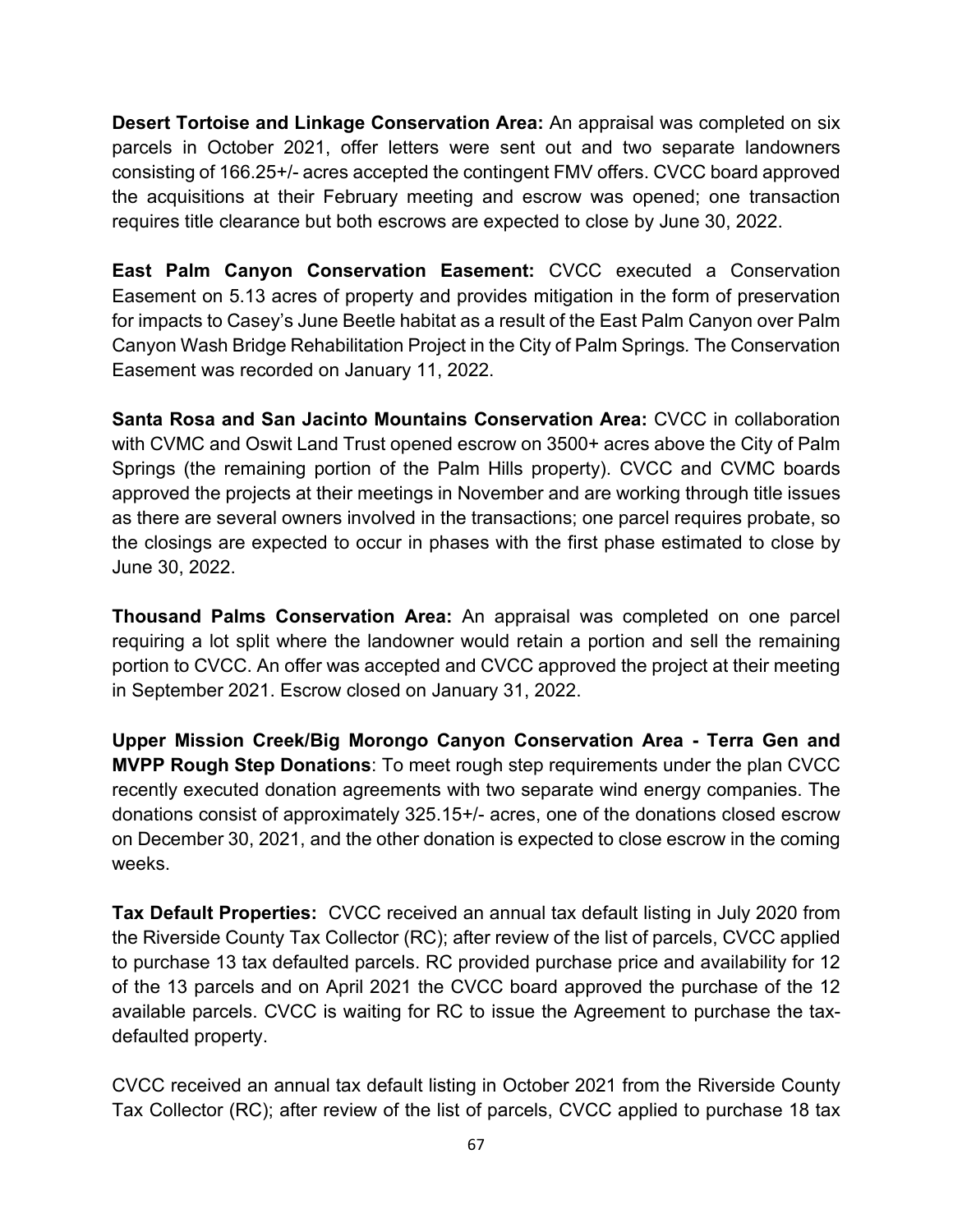defaulted parcels. CVCC is waiting for RC to provide purchase price and availability for the parcels applied to, RC is expecting to have the information available by April 2022.

# **Appraisals Completed and/or in Process:**

- 1. Thousand Palms Conservation Area: Completed an appraisal on 885 acres in May 2018; a contingent offer was sent to landowner; landowner declined to sell to CVCC and instead listed the property. In May 2019, the landowner requested to pay to update the appraisal since there had been several recent new comparable sales. The appraisal was completed in April 2020, but the landowner has to date not agreed to sell for the FMV; the property remains listed in the MLS. Appraisal expires April 2022.
- 2. Upper Mission Creek Big Morongo Canyon An appraisal was completed on 2 parcels consisting of 73.73 acres. A contingent offer is being discussed with the landowner. Appraisal expires March 2023.
- 3. Desert Tortoise Linkage Conservation Area An appraisal was completed on 6 parcels consisting of 195.87 acres. Contingent offers were sent to 5 individual landowners, two separate landowners consisting of 166.25+/- acres accepted the offer and the transactions are now in escrow. Appraisal expires April 2023.
- 4. Santa Rosa and San Jacinto Mountains Conservation Area An appraisal was completed on 2 parcels consisting of 29.62 acres above the City of Palm Springs-referred to as Mesquite Ridge. The landowner accepted the contingent offer. The appraisal was approved by the DGS as a requirement to use Federal Section 6 funding with matching funds to acquire this property. Appraisal expires in November 2022.
- 5. Santa Rosa and San Jacinto Mountains Conservation Area An appraisal is in work on 3 parcels consisting of 31.82 acres. Upon completion a contingent offer will be discussed with the landowner. Appraisal is due to be completed by March 25, 2022.
- 6. Thousand Palms Conservation Area An appraisal is in work on 28 vacant land parcels representing separate ownerships and consisting of approximately 344.86 acres. Upon completion a contingent offer will be discussed with the landowner. Appraisal is due to be completed by March 25, 2022.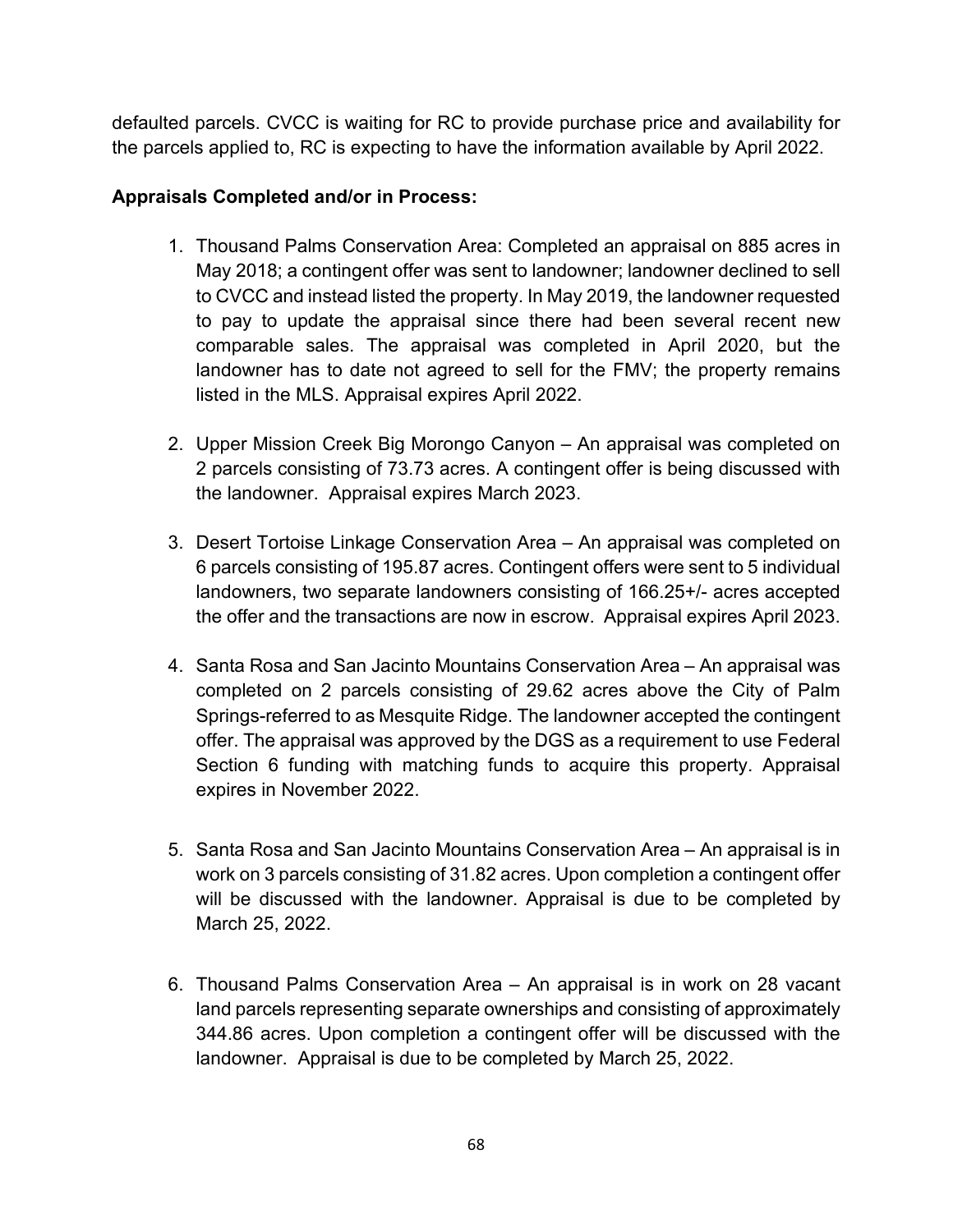7. Upper Mission Creek-Bog Morongo Canyon – An appraisal is in work on 11 parcels representing separate ownerships consisting of 497.46 acres. Upon completion a contingent offer will be discussed with the landowner. Appraisal is due to be completed by March 11, 2022.

#### **PROPOSITION 1 GRANT PROGRAM - PROJECT STATUS**

#### **Center for Natural Lands Management**

**Restoration Grant – Dos Palmas Controlled Core Marsh Burn and Restoration Project:** Grantee was not able to complete the work per the Project schedule, so they are working with BLM to develop a plan for a future burn; grantee is expecting to submit a nocost extension request to complete the work next fall/winter. The current grant term expires March 31<sup>st</sup>, if no grant extension request is received before the term expiration date, then the Project grant funds would revert to the Prop 1 general fund balance.

# **Coachella Valley Conservation Commission**

**Restoration Grant - Wetlands Restoration, Tamarisk Control and Rail Habitat Enhancement at North Shore Ranch Project:** The draft Restoration Plan for Pond 5 including cost and feasibility analysis and determination on permitting requirements was completed and finalized January 2022. Water infrastructures are being upgraded; Grantee will continue with further upgrades and removal of tamarisk resprouts through summer.

# **Coachella Valley Public Cemetery District**

**Infrastructure Grant – Water Management System Project:** The water management system has been installed; contractor is working with manufacturer to ensure the system is operating to full capacity. Grantee requested a no-cost grant extension to work through the technical warranty issues, Project is expected to be completed by April 2022.

#### **Coachella Valley Water District**

**Infrastructure Grant – Groundwater Monitoring Wells Project:** Grantee received finance and board approval in January and the grant agreement has been fully executed. Work is commencing with the preparation of a sitting study and technical specifications.

#### **Friends of the Desert Mountains**

**Restoration Grant – Santa Rosa Wilderness Restoration Project:** Grantee is working with partner agencies on mapping and data collection methods and protocols. Grantee and BLM are coordinating on efforts to re-treat previously treated areas in Sheep Canyon, Devil Canyon, and Bear Creek, with the assistance of interns and volunteers.

# **Santa Rosa Band of Cahuilla Indians**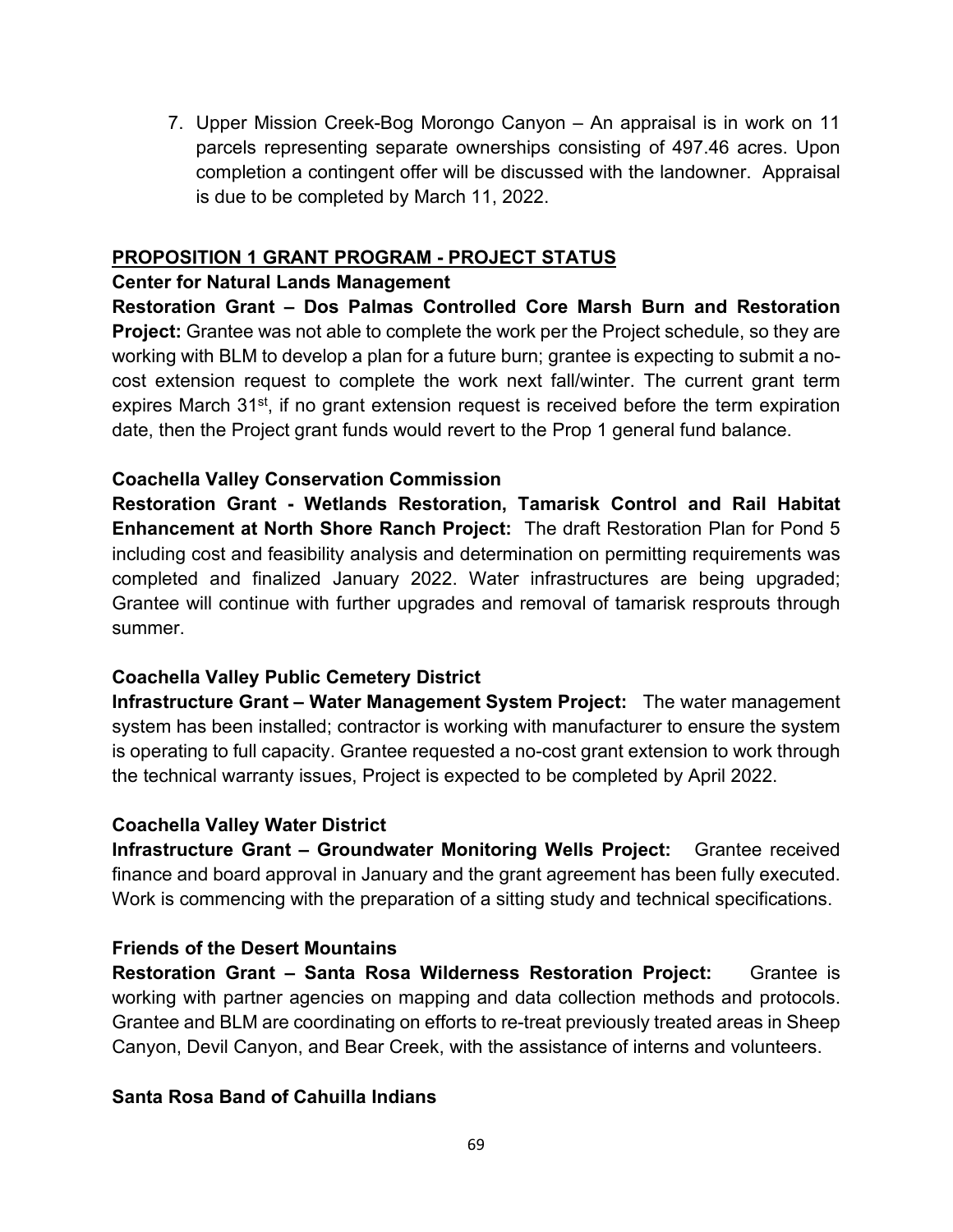**Restoration Grant – Santa Rosa Horse Creek Dam and Wetlands Restoration Project:** Brush and vegetation clean up in the creek is underway, planting of native trees is to follow along with the construction and installation of a solar power aerator later in Spring after snow has melted; work is expected to be completed by June 2022.

# **Sea and Desert Interpretive Association**

**Restoration Grant – Varner Harbor Restoration Project:** Tamarisk removal work for the season has been completed. The project is over budget and grantee is working on a plan to discuss how to remove the remaining tamarisk next season.

**Southern California Mountains Foundation Restoration Grant – Palm Canyon Watershed Restoration Project:** The first season of Tamarisk work has been completed with 4.61 acres of initial treatment and 2.26 acres of re-treatment. The goal was to complete 20 acres of initial treatment and 5 acres of re-treatment. Due to extreme weather conditions and personnel challenges, less work was completed this season than planned, but the next phase is being planned with additional weeks of work in fall 2022.

# **The Living Desert Zoo and Gardens**

**Restoration Grant – Dos Palmas-Middle Salt Creek Restoration Project:** 9.81-acres of tamarisk have been treated; tamarisk beetle infestation was noted on nearly 100% of resprouts when surveyed in October. Retreatment will be done as needed between out planting of the propagated plants through spring 2022.

# **The Wildlands Conservancy**

**Planning Grant - Whitewater Preserve Flood Control Improvement Project:** As noted at the January board meeting, a no-cost grant extension was made through May 31, 2022 to address delays that have arisen in the permitting process. Grantee is coordinating with the regulatory agencies on the feasibility and design of the levee, and a follow up site visit with the agencies and CVMC is being scheduled.

# **The Wildlands Conservancy**

# **Infrastructure Grant - Whitewater Preserve Flood Control Improvement Project:**

Grantee has reported that while it is discussing funding from several potential sources, it has not received commitments for the approximately \$2.1 million in additional funds needed for the Construction Project, which has a completion date of December 31, 2022. Unexpected delays to the Design Project (discussed in the prior paragraph) will cause delays to the Construction Project schedule which will most certainly require an extension as well once permitting feasibility is established.

# **Torres Martínez Desert Cahuilla Indians**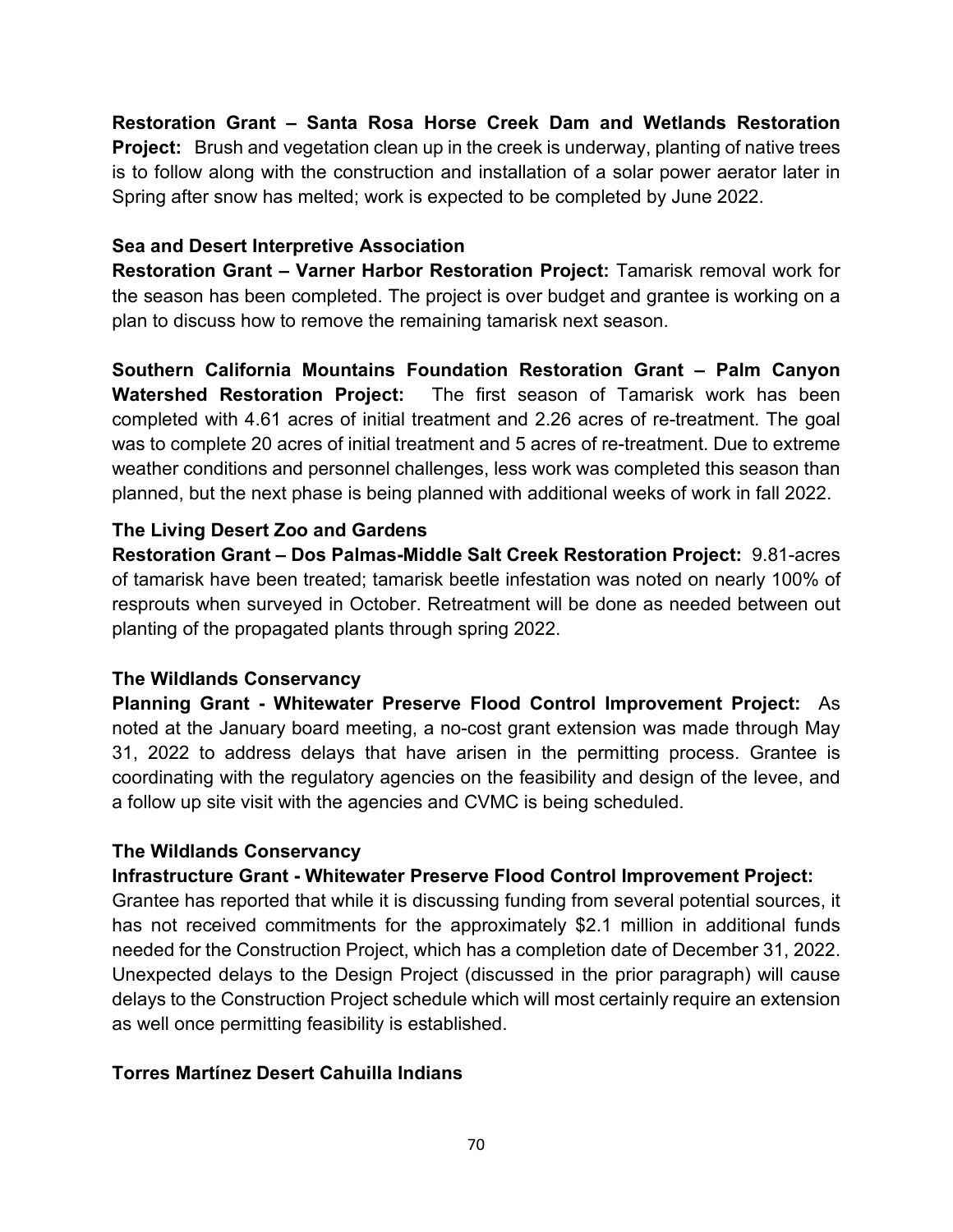**Restoration Grant - Salton Sea Wetlands Restoration Project, Phase 2:** Tamarisk removal work was completed on approximately 25-acres, a CA CCC-crew initiated planting native trees in mid-December and completed the work in late January. Project is in its final stages with Grantee completing the final project report and closing out financial records for final disbursement request which is expected to be under grant budget.

# **University of California/Riverside**

**Planning Grant - Salton Sea Crust and Water Quality Remediation Project:**  Research activities continue with sample collection and analyses to address where sediments are being deposited, their chemical compositions, and the primary spatial controls on these properties. Additional analyses are being performed to understand trace metal, oxygen, and sulfur contents in the overlying waters as related to ecological impacts and uptake of metals into sediments and possible remobilization into dust when the lakebed is exposed. Efforts are also focused on understanding how mineral crusts are forming in the lake and their relationships to the muddy bottom. Grantee is also working with UCR professor on forecast models for the onset and temporal and spatial patterns of sulfidic gases from the Salton Sea. Information sharing to date includes local presentations and talks at other universities and at international conferences. The group was recently highlighted on the front page of the LA Times. Final report of findings is due by end of March 2022.

# **PROPOSITION 1 GRANT PROGRAM – COMPLETED PROJECTS**

**Center for Natural Lands Management - Restoration Grant -** Desert Pupfish Refuge Habitat Restoration Project

**City of Coachella - Planning Grant -** Citywide Stormwater Resource Plan Project

**City of Palm Springs – Restoration Grant -** Tahquitz Creek-Triangle Parcel Restoration

**City of Palm Springs – Restoration Grant -** San Jacinto Mountains Watershed Restoration

**Coachella Valley Conservation Commission – Acquisition Grant -** Snowcreek and Santa Rosa and San Jacinto Mountains Watershed Acquisition

**Coachella Valley Conservation Commission - Restoration Grant -** Willow Hole Canyon & Wash Restoration Project

**Coachella Valley Resource Conservation District – Infrastructure Grant -** Root Water Project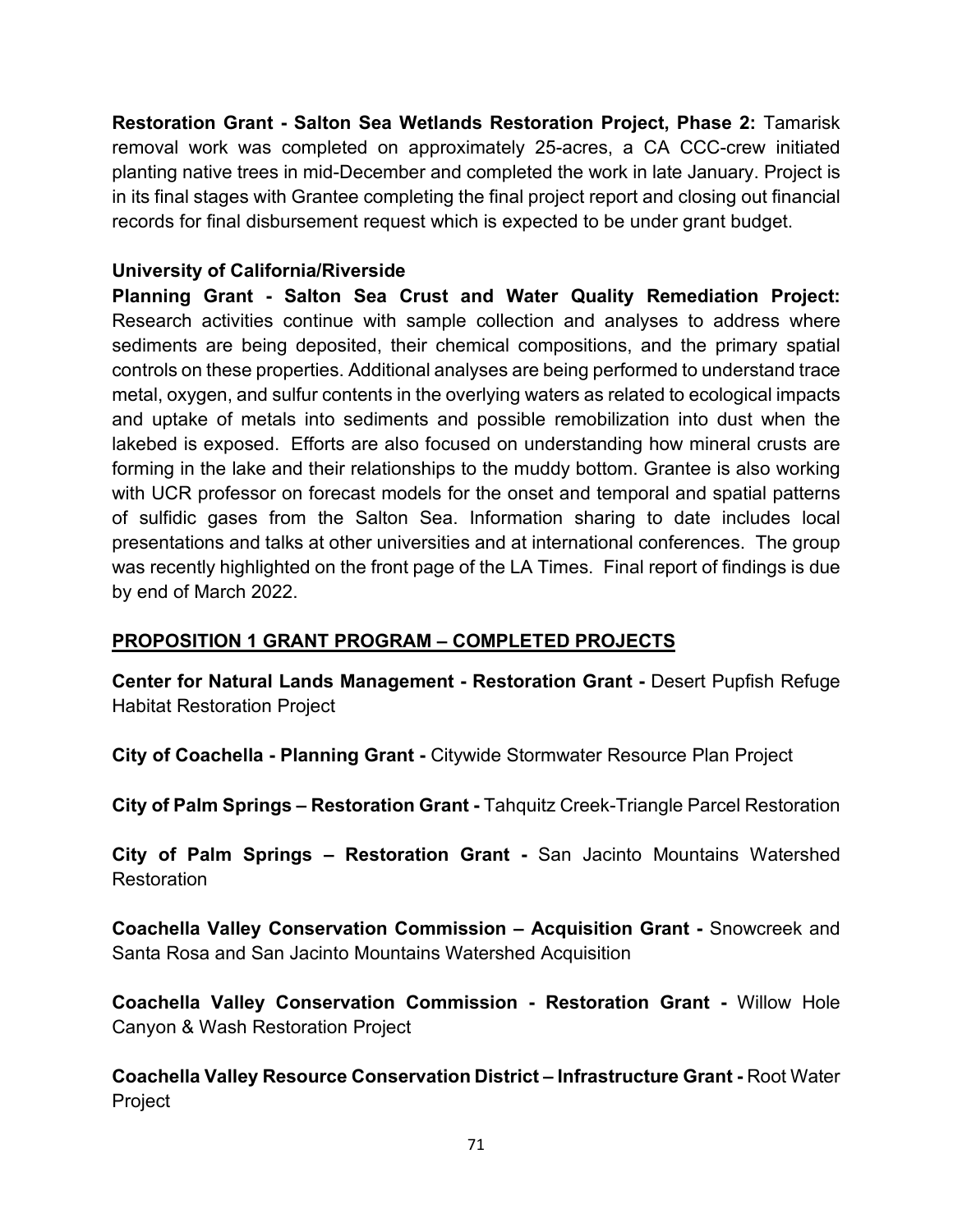**Department of Fish & Wildlife – Infrastructure Grant -** Dos Palmas Reserve Well Improvement

**Desert Recreation District – Infrastructure Grant –** Flood Control Project at North Shore Park **Desert Recreation District - Infrastructure Grant -** Flood Control Project at Oasis Park

**Friends of the Desert Mountains - Restoration Grant -** Palm Canyon Restoration Project

**Mission Springs Water District – Infrastructure Grant -** Willow Hole Groundwater Monitoring Wells

**Palm Springs Cemetery District – Restoration Grant -** Invasive Species Removal Project

**Southern California Mountains Foundation - Restoration Grant -** Dos Palmas Restoration Project

**The Living Desert Zoo and Gardens - Restoration Grant -** Desert Pupfish Refugia and Native Habitat Restoration Project

**Torres Martinez Desert Cahuilla Indians – Planning and Restoration Grant -** Phase 1-Salton Sea Wetlands Restoration

**The Wildlands Conservancy – Planning Grant -** Planning & Feasibility for Whitewater Preserve Flood Control

#### **PROPOSITION 68 LOCAL ASSISTANCE GRANT PROGRAM**

**Friends of the Desert Mountains – Planning Grant –** National Monument Visitor Center Interpretive Improvements – Project completed.

**Shumway Ranch.Org – Planning Grant –** Master Plan - Shumway Ranch Restoration Improvements – Project completed.

**Coachella Valley Desert and Mountains Recreation and Conservation Authority – Design – Planning, Design and Infrastructure Grants** – **Shumway Restroom and Pavilion Improvements** – Restroom and shade structure improvements at Shumway Ranch – In process. Grading work and site work is underway, with the restrooms scheduled to be complete in early April and the pavilion by the end of May.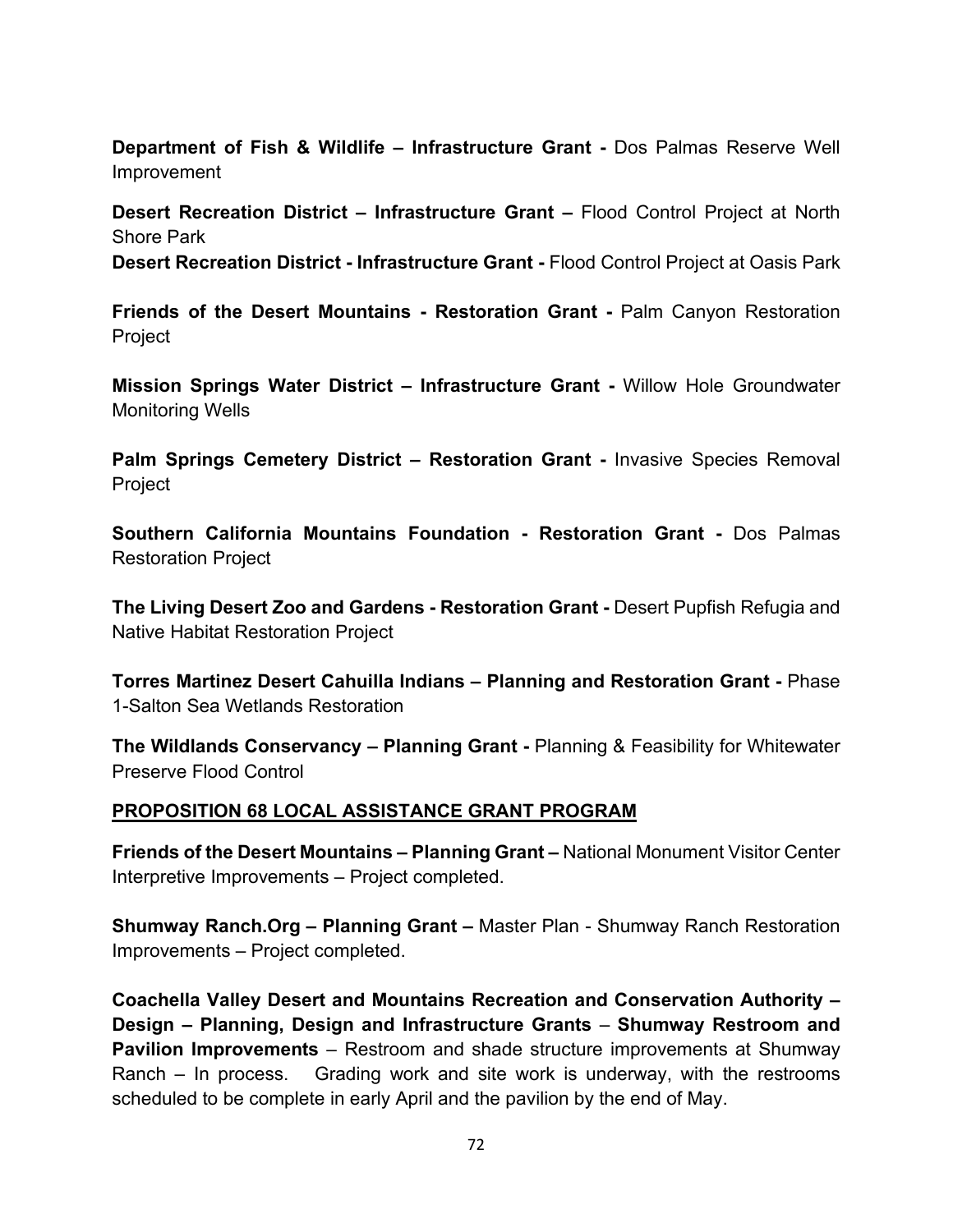**Friends of the Desert Mountains – Design Grant** – Signage/Interpretive Improvements Project - National Monument Visitor Center – First phase of project completed; subsequent phases will not be undertaken by the Friends at this time.

**Kounkuey Design Initiative – Planning Grant –** SDAC - Restoration of the Salton Sea State Recreation Area – In process. KDI resumed public outreach activities, including community meetings and is now completing initial plan drafts. The relatively small construction portion of project was cancelled, and the grant term was extended until May 2022 to accommodate delays cause by the COVID crisis.

**Center for Natural Lands Management – Infrastructure Grant –** C.V. Preserve Fencing Grant – Project completed.

**Friends of the Desert Mountains – Planning Grant –** C.V. Trails Facilities and Signage Inventory and Assessment Grant – Project completed.

**Southern California Mountains Foundation – Planning Grant –** Design and Strategic Plan for C.V. Conservation Corps Center Project – the Strategic Plan portion of this project has been completed.

**The Living Desert – Infrastructure Grant –** Greening the Desert Project – In process. The Living Desert onsite portion of the project has been completed. An extension was granted until 6/30/2022 to complete east valley portion of the signage program.

**Coachella Valley Desert and Mountains Recreation and Conservation Authority – Infrastructure Grant –** Signage - In Process - CVDMRCA has hired its project coordinator, who began work on September 7. Work in the field has commenced and is on schedule.

**Shumway Ranch.Org – Planning Grant –** Completed.

**Coachella Valley Desert and Mountains Recreation and Conservation Authority – Planning Grant –** In Process - Trails Environmental Assessment. CVDMRCA has selected Aspen Environmental Group to complete the environmental assessment and they are expected to begin work later this month. BLM has initiated the NEPA process for the portions of the land under federal ownership.